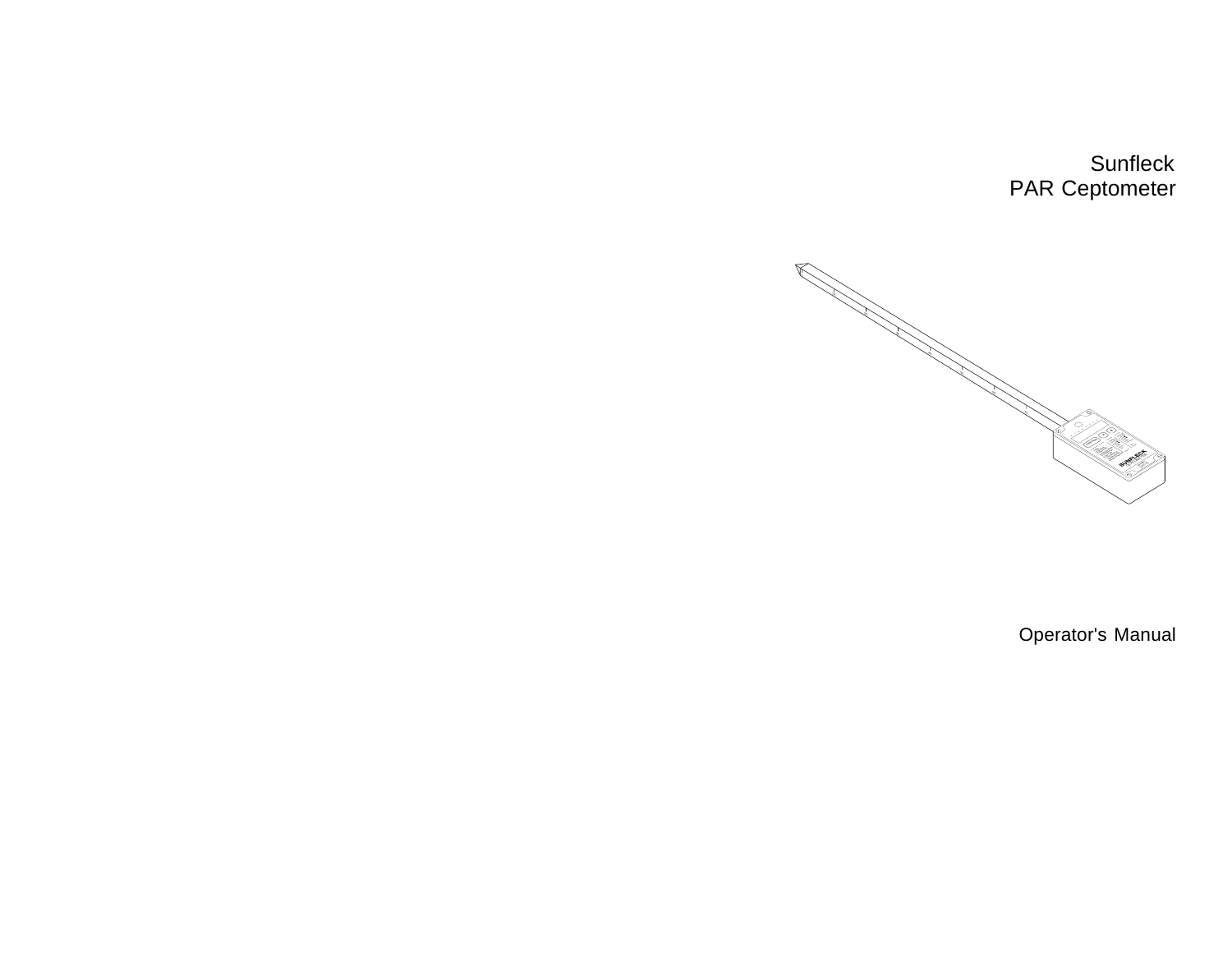# Table of Contents

| 1. Introduction                                                                 | 4                       |
|---------------------------------------------------------------------------------|-------------------------|
| <b>About This Guide</b>                                                         | 4                       |
| Warranty                                                                        | 4                       |
| <b>Customer Service Information</b>                                             | $\overline{\mathbf{4}}$ |
| Seller's Liability                                                              | 5                       |
| 2. About the Sunfleck Ceptometer                                                | 6                       |
| 3. Getting Started                                                              | 9                       |
| Installing the Batteries                                                        | 9                       |
| Calibration                                                                     | 10<br>11                |
| Finding the Zenith Angle of the Sun<br><b>Direct Measurement</b>                | 11                      |
| Calculation                                                                     | 13                      |
| <b>Example Calculation</b>                                                      | 14                      |
| 4. Keyboard Operation                                                           | 16                      |
| <b>Overview of Functions</b>                                                    | 16                      |
| Function 1: PAR Measurement                                                     | 19                      |
| Function 2: Sunfleck Measurement                                                | 20                      |
| Function 3: Unattended PAR Measurement                                          | 21                      |
| Function 4: Unattended Sunfleck Measurement                                     | 22                      |
| Function 5: Continuous Sunfleck and PAR                                         | 22                      |
| Readings                                                                        |                         |
| Function 6: Setting the Time                                                    | 23                      |
| Function 7: Setting the Threshold                                               | 24                      |
| Function 8: Send/Erase Memory and Individual<br>Sensor Dump                     | 26                      |
| 5. Measurement Tips                                                             | 27                      |
| Discussion of the Effects of Non-Random                                         | 28                      |
| Distribution of Canopy Elements of LAI                                          |                         |
| Measurement in situ                                                             |                         |
| 6. Applications                                                                 | 31                      |
| <b>PAR</b>                                                                      | 31                      |
| Measuring Averaged and Intercepted PAR                                          | 31                      |
| Sampling for Fractional Interception<br>Unattended Recording of Transmitted PAR | 33<br>36                |
| Survey Sampling of Average Line PAR                                             | 37                      |
| Using PAR to Determine Leaf Area Index                                          | 37                      |
| Applications and Examples                                                       | 41                      |
| <b>Final Comments</b>                                                           | 42                      |
| Spectral and Cosine Response                                                    | 42                      |
|                                                                                 |                         |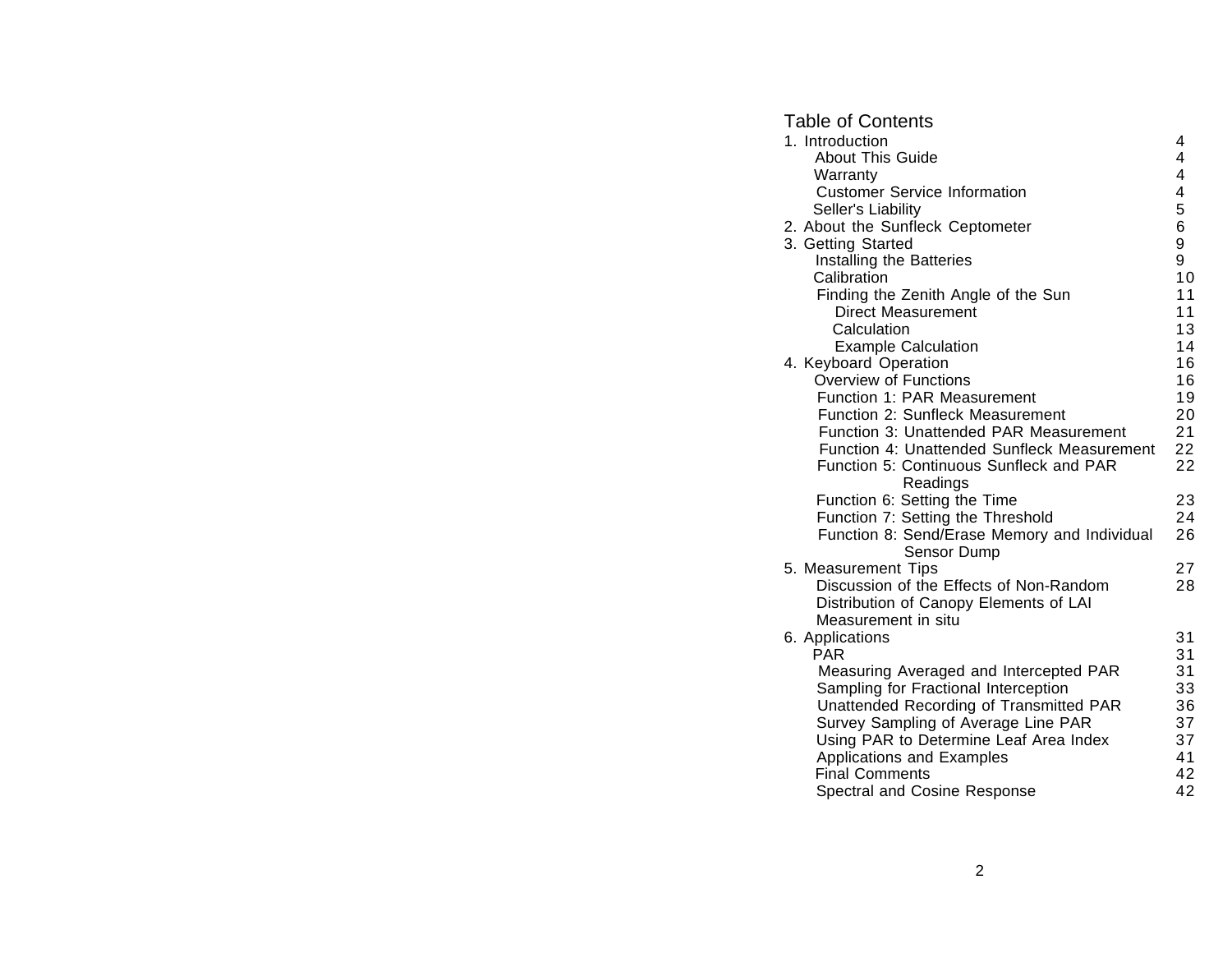| 7. Sunflecks                                    | 45       |  |
|-------------------------------------------------|----------|--|
| Setting the Threshold                           | 46       |  |
| Sampling for Sunfleck Fraction                  | 47       |  |
| Unattended Recording of Sunfleck Fraction       | 48       |  |
| Survey Sampling of Sunfleck Fraction            | 48       |  |
| 8. The Theory of Sunflecks and Canopy Structure | 49       |  |
| Example                                         | 51       |  |
| Computer Program to Find LAI and LAD            | 53       |  |
| Correction of Sunfleck and Intercepted          | 54       |  |
| Radiation for Sun Angle                         |          |  |
| Example                                         | 54       |  |
| 9. Interfacing with a Computer                  | 57       |  |
| Connections                                     | 58       |  |
| <b>BASIC Program</b>                            | 58       |  |
| Notes on the BASIC Program                      | 59       |  |
| <b>Executing the BASIC Program</b>              | 60       |  |
| Sunfleck SunView Software                       | 61       |  |
| Backing Up and Running SunView from             | 61       |  |
| <b>Floppy Disk</b>                              |          |  |
| Installing SunView to the Hard Drive            | 62       |  |
| Connecting the RS-232 Cable                     | 62       |  |
| Downloading Memory to a Computer                | 63       |  |
| Running SunView Software                        | 63       |  |
| 10. Maintenance                                 | 64       |  |
| Changing the Batteries                          | 65       |  |
| <b>Recalibrating the Sensors</b>                | 65       |  |
| Cleaning the Probe                              | 65       |  |
| 11. Return and Repair                           | 66<br>67 |  |
| 12. Questions and Answers                       |          |  |
| Appendix A: Additional Information              |          |  |
| References                                      |          |  |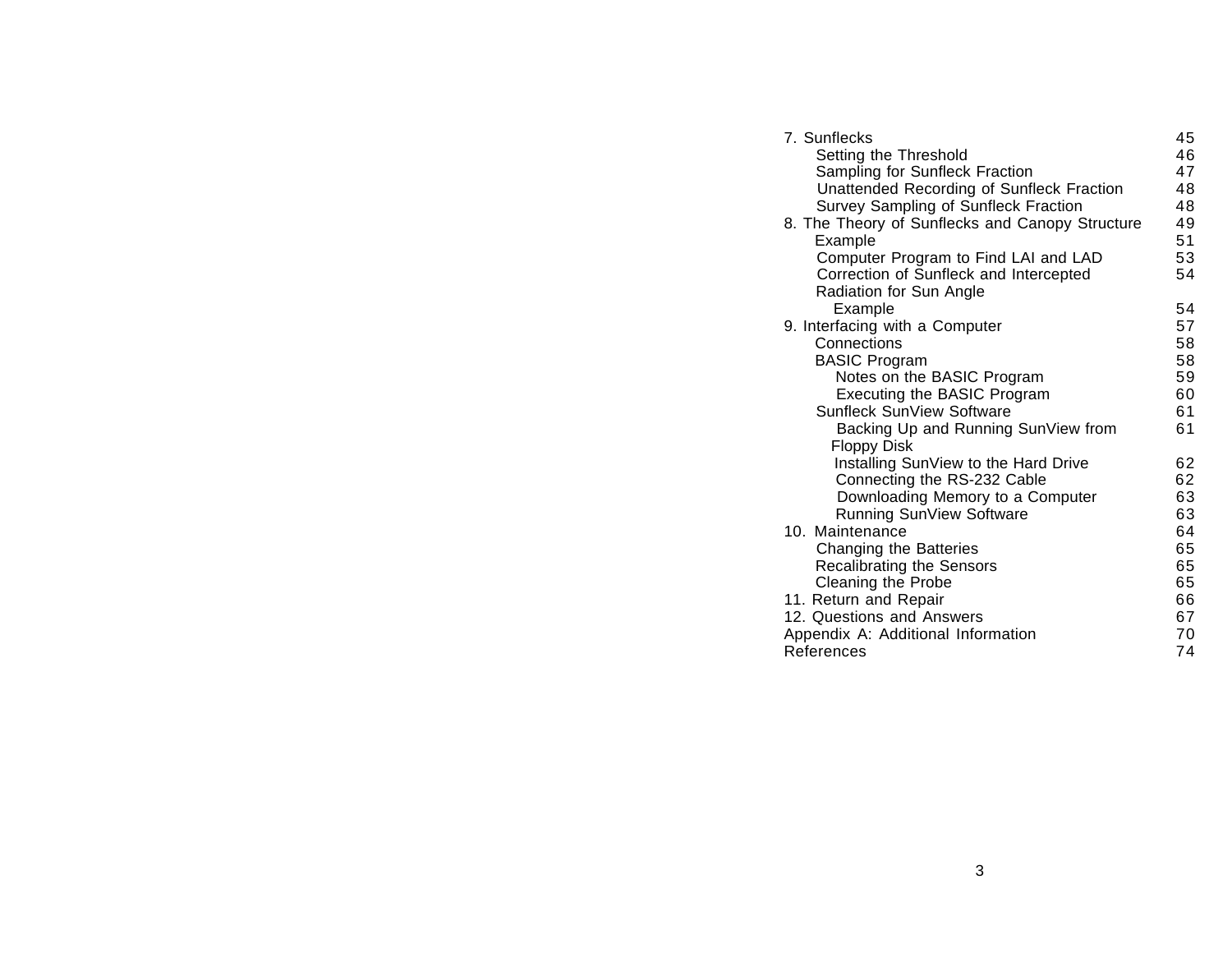# 1. Introduction

The Sunfleck Ceptometer is a battery-operated PAR sensor used for data collection in plant and forestry canopy research. It will enable the user to collect and store radiation data in the 400-700 nm PAR region. The Ceptometer is easy to use and will give accurate results when properly maintained.

## **About This Guide**

Included in this manual are instructions for operation and calibration of the Ceptometer along with guidelines to help you maintain and care for your instrument. Please read all of these instructionsbefore operating the Ceptometer to insure that the instrument performs to its full potential.

## **Warranty**

The Ceptometer has a 30 day satisfaction guarantee and a one year warranty on parts and labor. To validate your warranty, please complete and return the warranty card included in this manual. It is necessary for Decagon to have your current mailing address and telephone number in case we need to send updated product information to you.

### **Customer Service Information**

If you ever have questions concerning the Ceptometer or need assistance regarding your instrument, please call our toll free customer service number between 8 a.m. and 5 p.m. Monday through Friday, Pacific Time.

# **1-800-755-2751**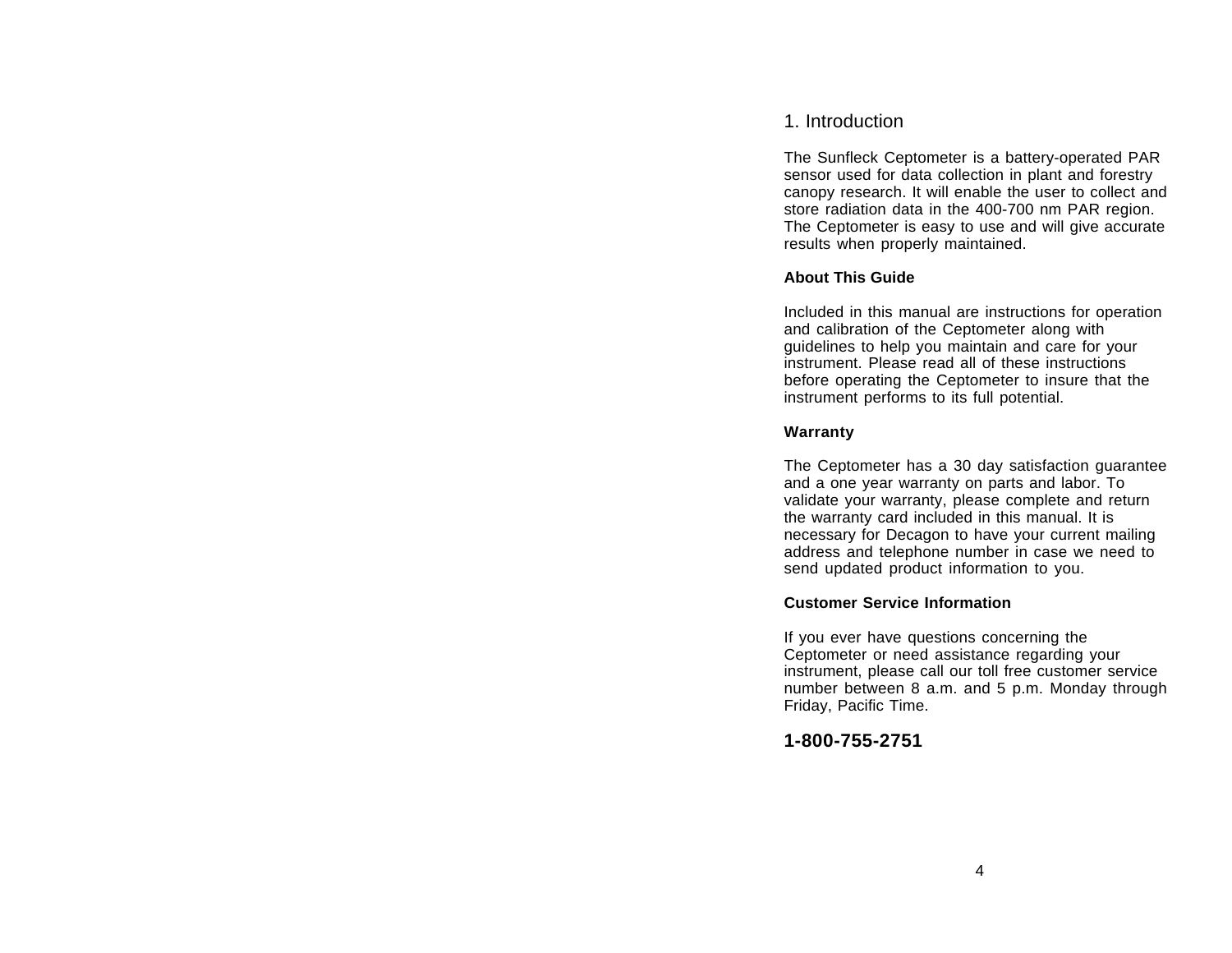# Seller's Liability

Seller warrants new equipment of its own manufacture against defective workmanship and materials for a period of one year from date of receipt of equipment (the results of ordinary wear and tear, neglect, misuse, accident, and excessive deterioration due to corrosion from any cause not to be considered a defect); but Seller's liability for defective parts shall in no event exceed the furnishing of replacement parts f.o.b. the factory where originally manufactured. Material and equipment covered hereby which is not manufactured by Seller shall not be liable to Buyer for loss, damage or injuries to persons (including death), or to property or things whatsoever kind (including, but not without limitation, loss of anticipated profits), occasioned by or arising out of the installation, operation, use, misuse, nonuse, repair, or replacement of said material and equipment, or out of the use of any method or process for which the same may be employed. The use of this equipment constitutes Buyer's acceptance of the terms set forth in this warranty. There are no understandings, representations, or warranties of any kind, express, implied, statutory or otherwise (including, but without limitation, the implied warranties of merchantability and fitness for a particular purpose), not expressly set forth herein.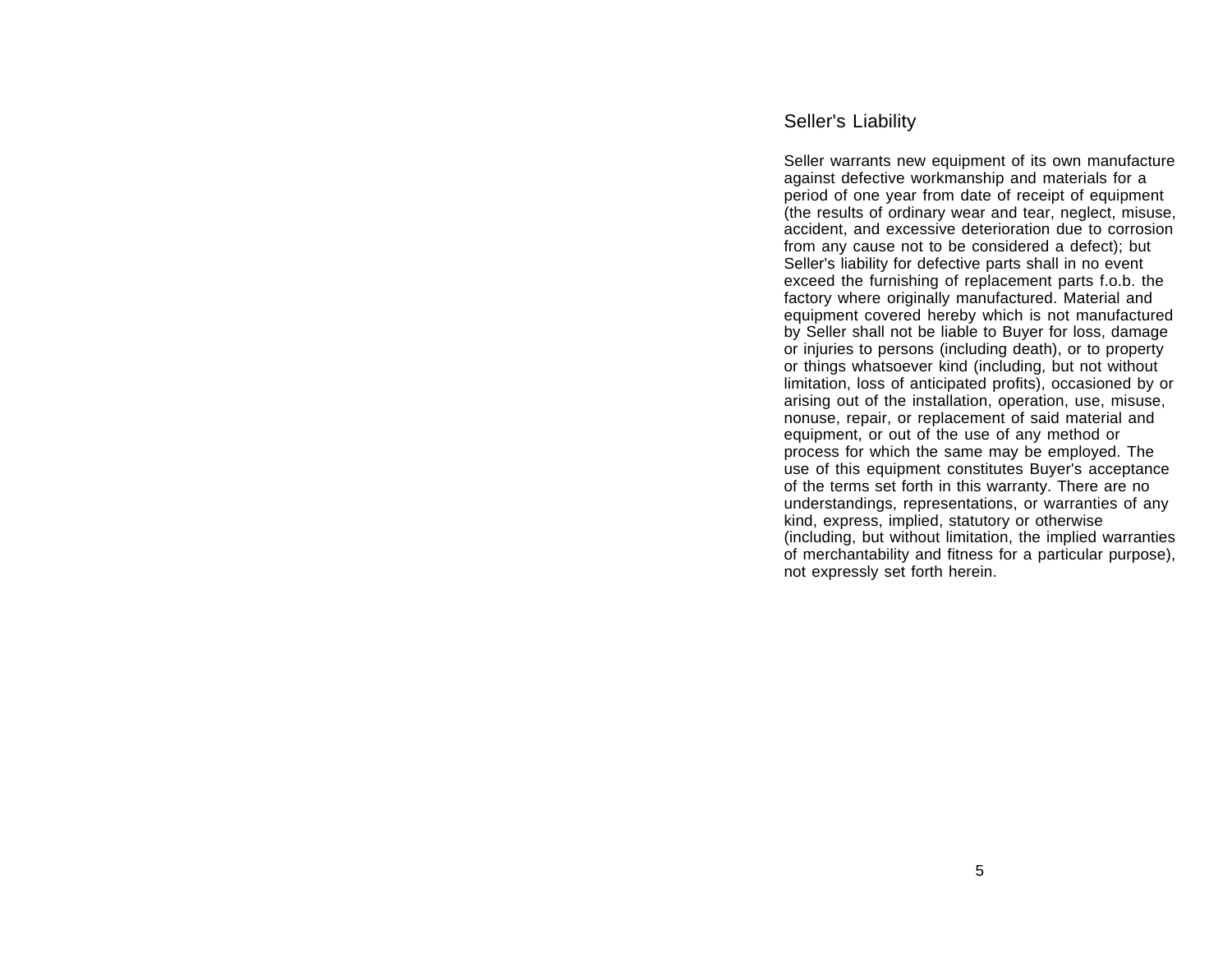# 2. About the Ceptometer

The Sunfleck PAR Ceptometer is a battery-operated PAR sensor used for data collection in plant and forestry canopy research. Model SF-80 has 80 independent sensors located in a weather-proof enclosure at one centimeter intervals along a sensor probe. Model SF-40 has 40 sensors located in the same manner. The datalogger is capable of either hand-held push button operation or stand alone measurements of light in plant canopies.

The sensors measure PAR (Photosynthetically Active Radiation) in the 400 to 700 nanometer waveband. Units of measurement for the instrument are µmol m<sup>-</sup> <sup>2</sup>s<sup>-1</sup>. The Ceptometer has two main modes of operation. In the first, the average photon flux density of PAR on the probe is measured. In the second, the fraction of the probe in sunflecks is measured and reported. Other modes allow continuous display of readings on a single sensor and stand alone data collection in both modes.The datalogger averages and stores measurements, and dumps them to a computer when field measurements are complete.

The biggest problem with making reliable measurements of light in plant canopies is the extreme light level variation of the measurements. In the PAR waveband, irradiances can vary from full sun to almost zero over the space of a few centimeters, and a reliable measurement of average PAR requires many samples at many locations under the plant canopy. The Ceptometer provides an easy way of obtaining the necessary number of samples for light measurement.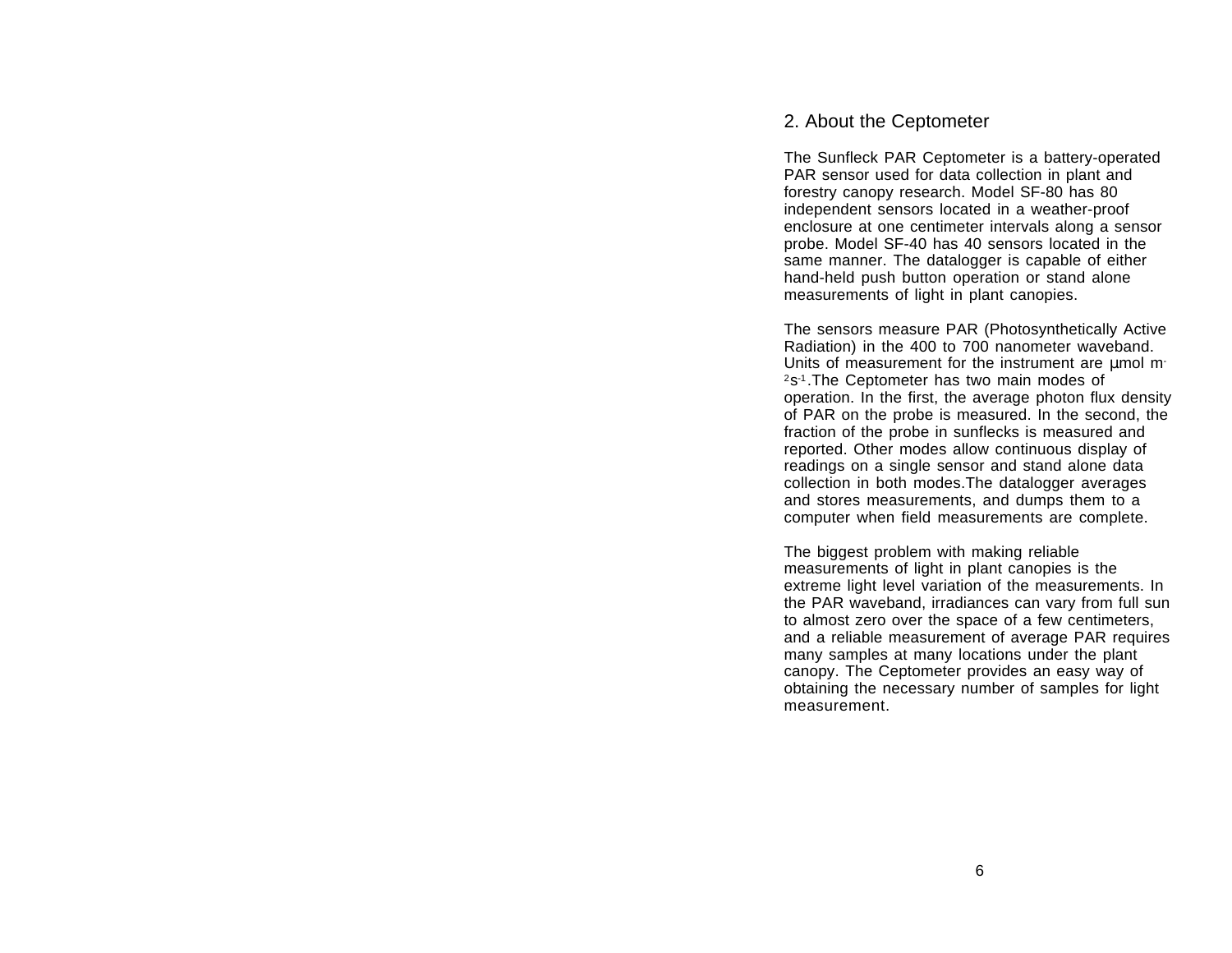The instrument's 80 sensor probe is inserted into the canopy, and a microprocessor scans the sensors. In the sample mode, the Ceptometer displays a reading ( an average of the readings of all sensors) each time the sample button is pushed, and the user discerns when to average the accumulated readings and store them in memory. In the auto mode, the unattended Ceptometer takes readings every minute, then averages and stores accumulated readings every 30 minutes.

The Sunfleck application of the Ceptometer is an added bonus. Sunflecks are the bright areas under the canopy where direct beam solar radiation penetrates without attenuation by the canopy. The fraction of the ground covered by sunflecks is a useful measurement for determining canopy cover. Sunfleck fraction measurements can also be used with inversemethods to determine important characteristics of canopy structure. These will be discussed later in the manual. Sampling, averaging, and auto mode operation features for the sunfleck fraction mode are similar to those in the PAR mode.

The Ceptometer can be operated in environments with temperatures from  $-30^{\circ}$  to  $50^{\circ}$ C, and relative humidities up to 100%. The instrument comes with a standard RS-232 interface cable for easy connection to a user-provided computer. The Sunfleck provides fast reading and averaging data, and stores over 1,000 data sets. Each stored data set includes time, PAR, and sunfleck percentage regardless of the operating mode.

Biomass production in plant communities is directly related to PAR interception. The Ceptometer provides the user with the measurements needed to interpret field experiments.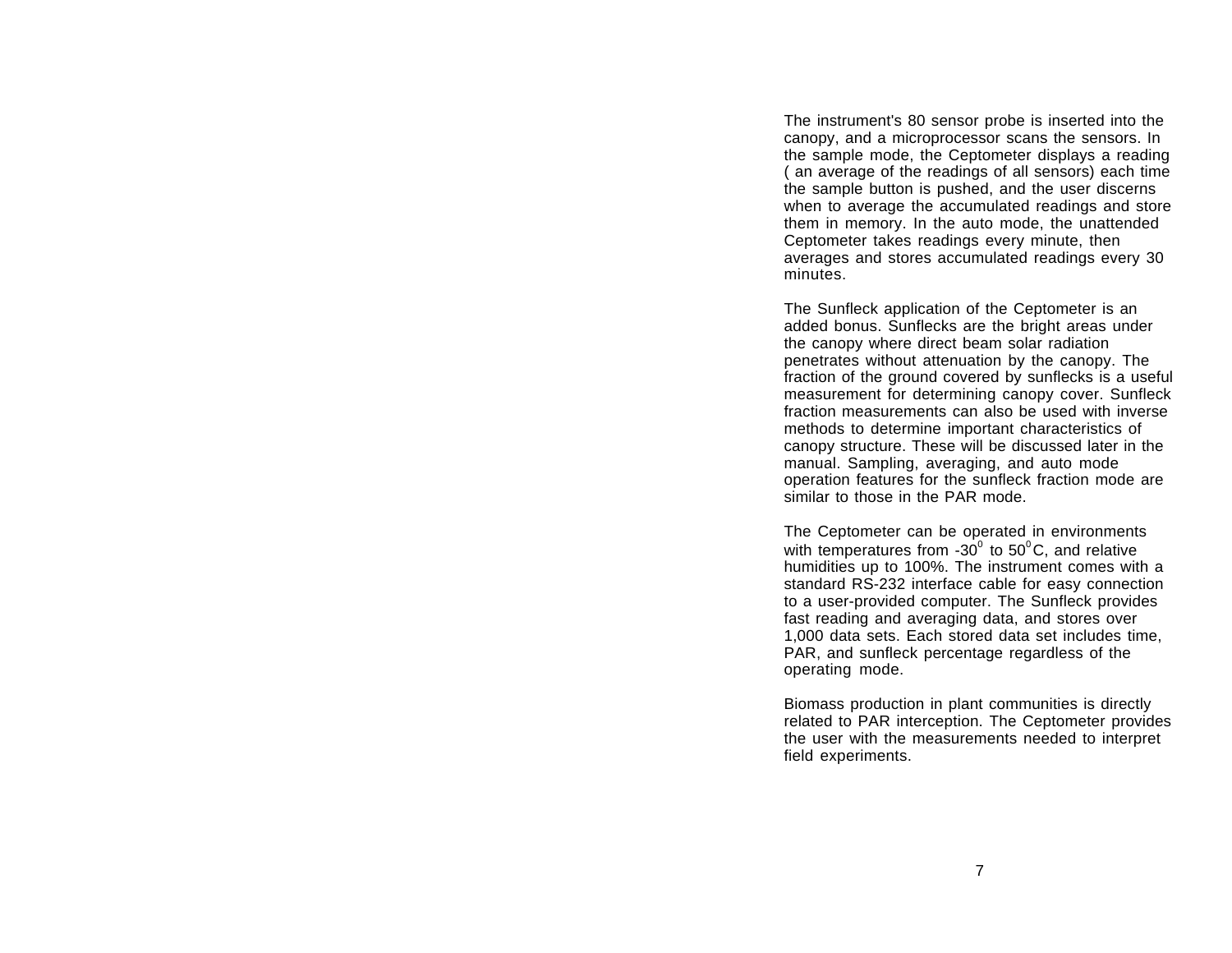Leaf area index and canopy cover can be estimated from measurements of intercepted PAR. The Ceptometer may also aid the user in understanding the importance of sunflecks in the photosynthesis and growth of forest understory plants and crops by recording their occurrance. Other Ceptometer applications include water stress studies, crop and canopy modeling, plant disease and environmental research, and fertilizer and pesticide efficacy studies.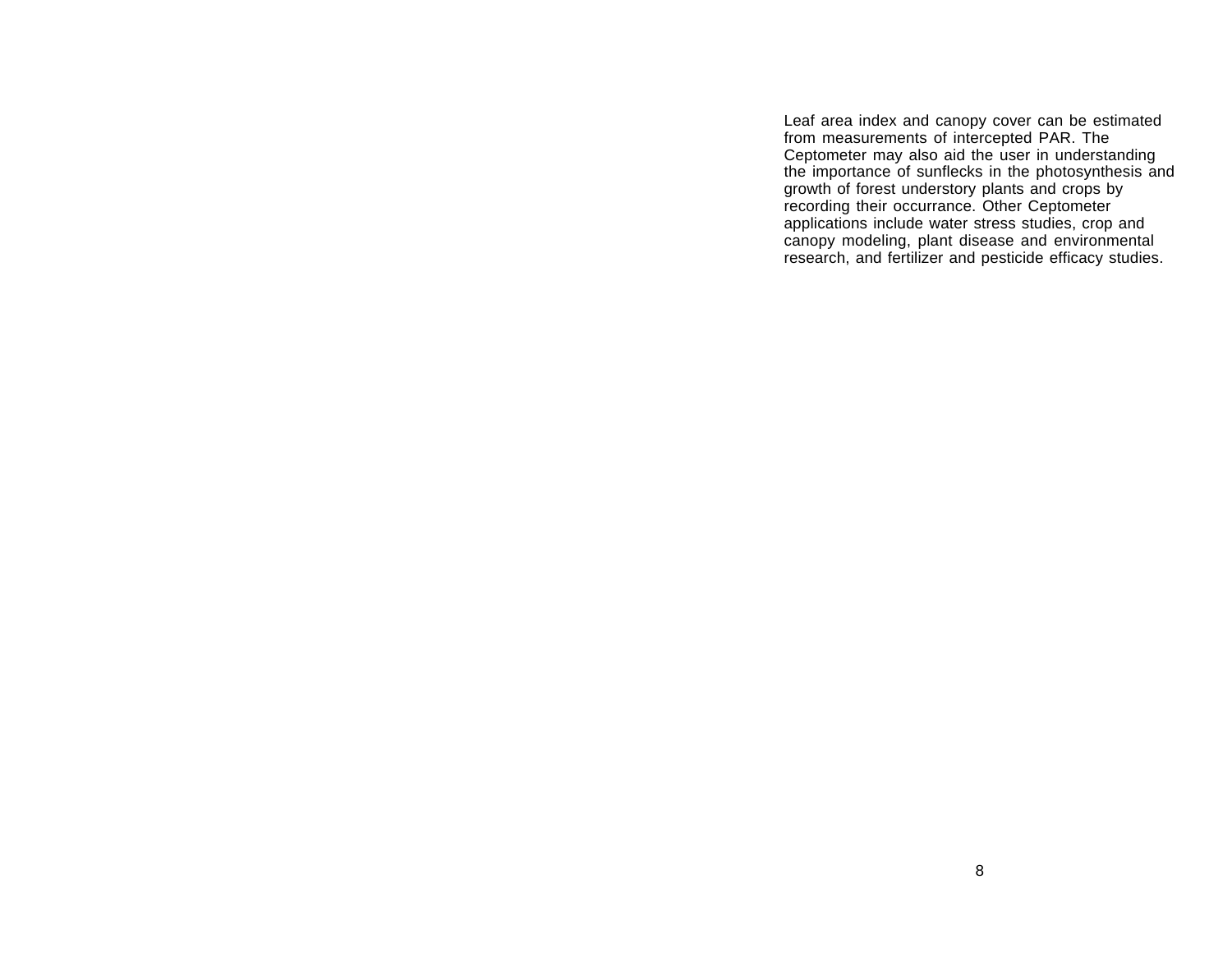# 3. Getting Started

There are a few things to consider before beginning measurements with the Ceptometer. These consist of installing the batteries, calibrating the instrument, and finding the zenith angle of the sun.

## **Installing the Batteries**

The Ceptometer's batteries are shipped separate of the instrument and must be installed beforeoperation. To install the batteries, remove the four screws in the corners of the instrument's cover and lift the cover carefully. The battery clips will be visible as the cover is lifted. Place the batteries in the battery clips, making sure to orient them correctly as indicated by the diagrams on the battery clip. Replace the cover and the four screws.

**Note:** When shipping the Ceptometer, always remove the batteries to prevent damage to the battery clips.

> When using the Ceptometer in the field, the user may wish to download data to a portable personal computer; rough terrain may cause the batteries to shift and data may be lost.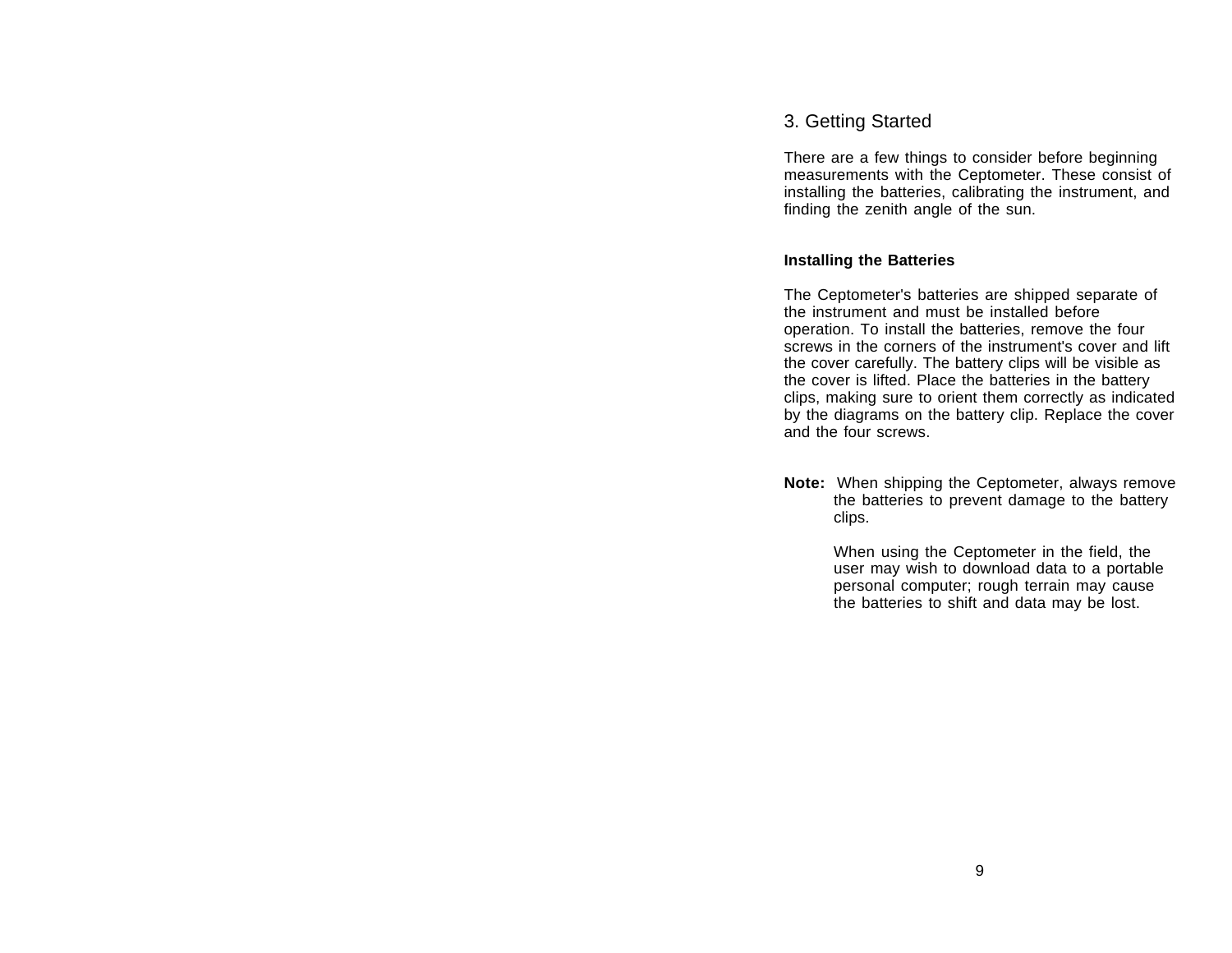## **Calibration**

Each time the batteries are replaced or installed for the first time, the Ceptometer's sensors must be recalibrated. Calibration must be performed in bright, even sunlight on a cloudless day. Shift to function seven by pressing the function key until the display pointer is stationed at function7. Hold down buttons A and B simultaneously and press the function key. The letter "PLL" will appear on the left side of the display. This indicates that the probe has been correctly calibrated. If these letters do not appear, refer to the troubleshooting section of this manual.

**Note:** Be sure to recalibrate the Ceptometer in the H - mode of function seven and not the ELEmode. If the ELE mode is used, the instrument will not function properly and will need to be recalibrated.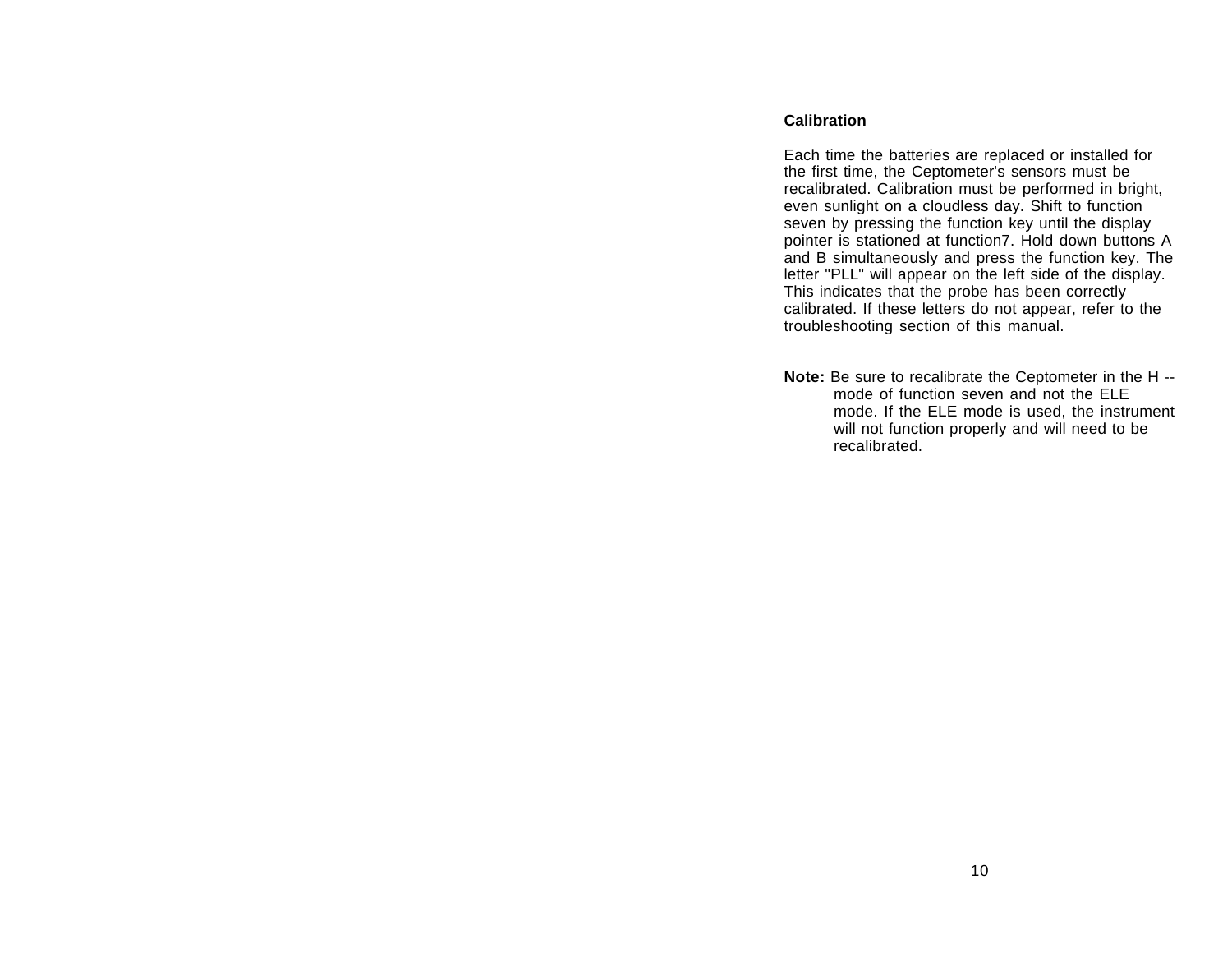#### **Finding the Zenith Angle of the Sun**

Zenith angle of the sun is required for inversion of canopy light transmission data to determine leaf area index. Zenith angle can either be calculated from time of day or measured directly. This section suggests methods for finding the zenith angle of the sun.

#### **Direct Measurement**

The zenith angle is the angle the sun makes with respect to a line vertical to the earth's surface. For zenith angle, the point directly overhead would be defined as  $0^{\circ}$  and the horizon defined as  $90^{\circ}$ . For elevation angle, the point directly overhead would be defined as  $90^\circ$  and the horizon  $0^\circ$ . The simplest method for measuring zenith angle is to construct a device as shown in Figure 1 from two pieces of wood placed at right angles to each other. The top edge of the vertical piece should be 10 centimeters above the top surface of the horizontal piece, and the horizontal piece should be 20 to 30 centimeters long. Mount a bubble level and a ruler on the horizontal piece. To measure zenith angle, level the horizontal piece with the vertical piece perpendicular to the sun azimuth and measure the length of the shadow on the horizontal ruler. The zenith angle is calculated from

 $\theta$  = arctan(x/10)

where x is the shadow length (cm) and 10 is the height of the vertical piece.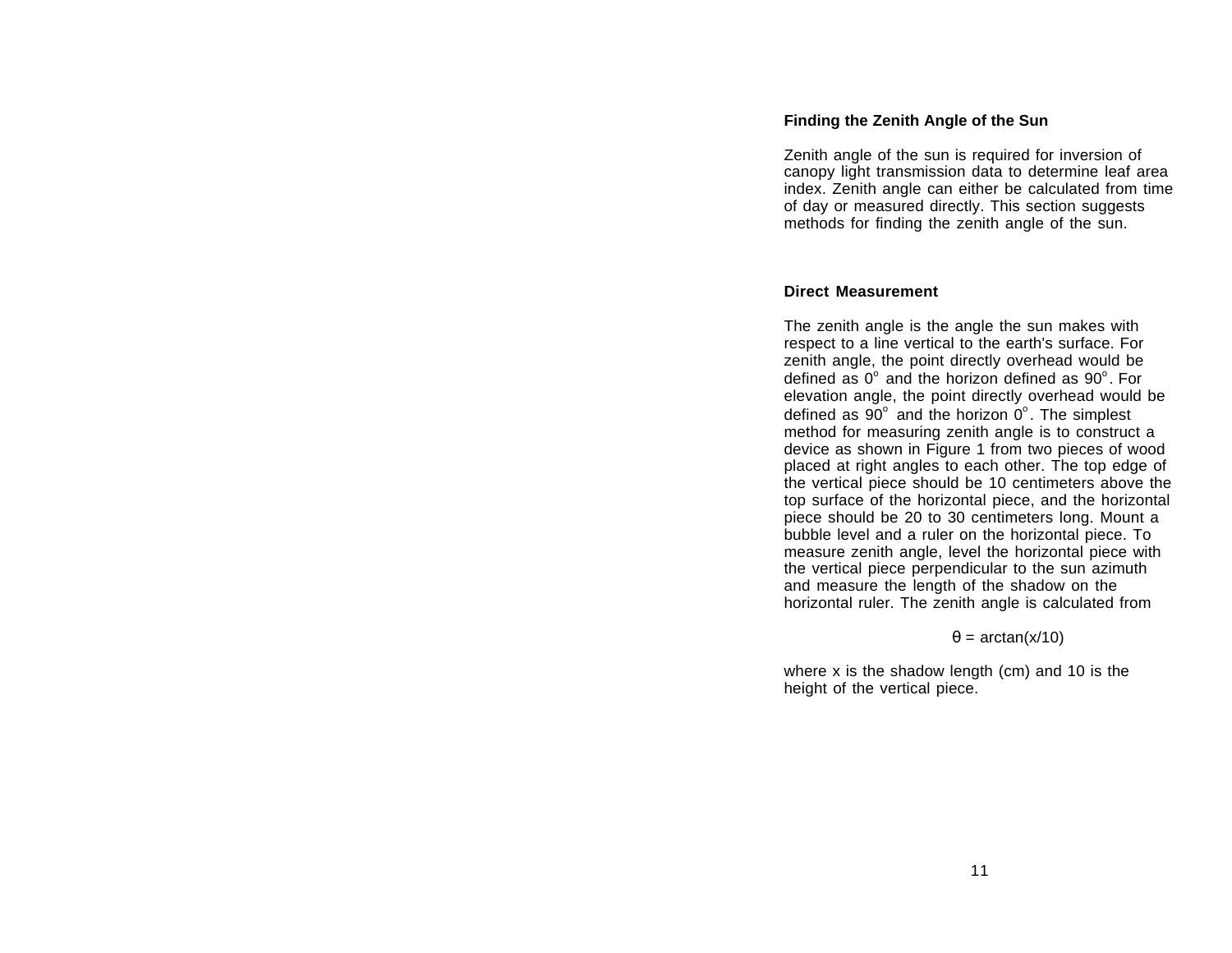

Figure 1. Board/Scale zenith angle device.

Another simple method is to attach a protractor to a small board, mount a bubble level on the board to the level of the protractor, and attach the end of a soda straw with a pin to the center of the protractor so that the straw can pivot across the face of the protractor. To take a reading, level the board with the protractor parallel with the sun azimuth, and adjust the soda straw, watching its shadow on a surface below its end. When light shines through the straw onto the surface, read the angle from the protractor.



Figure 2. Protractor/Straw zenith angle device.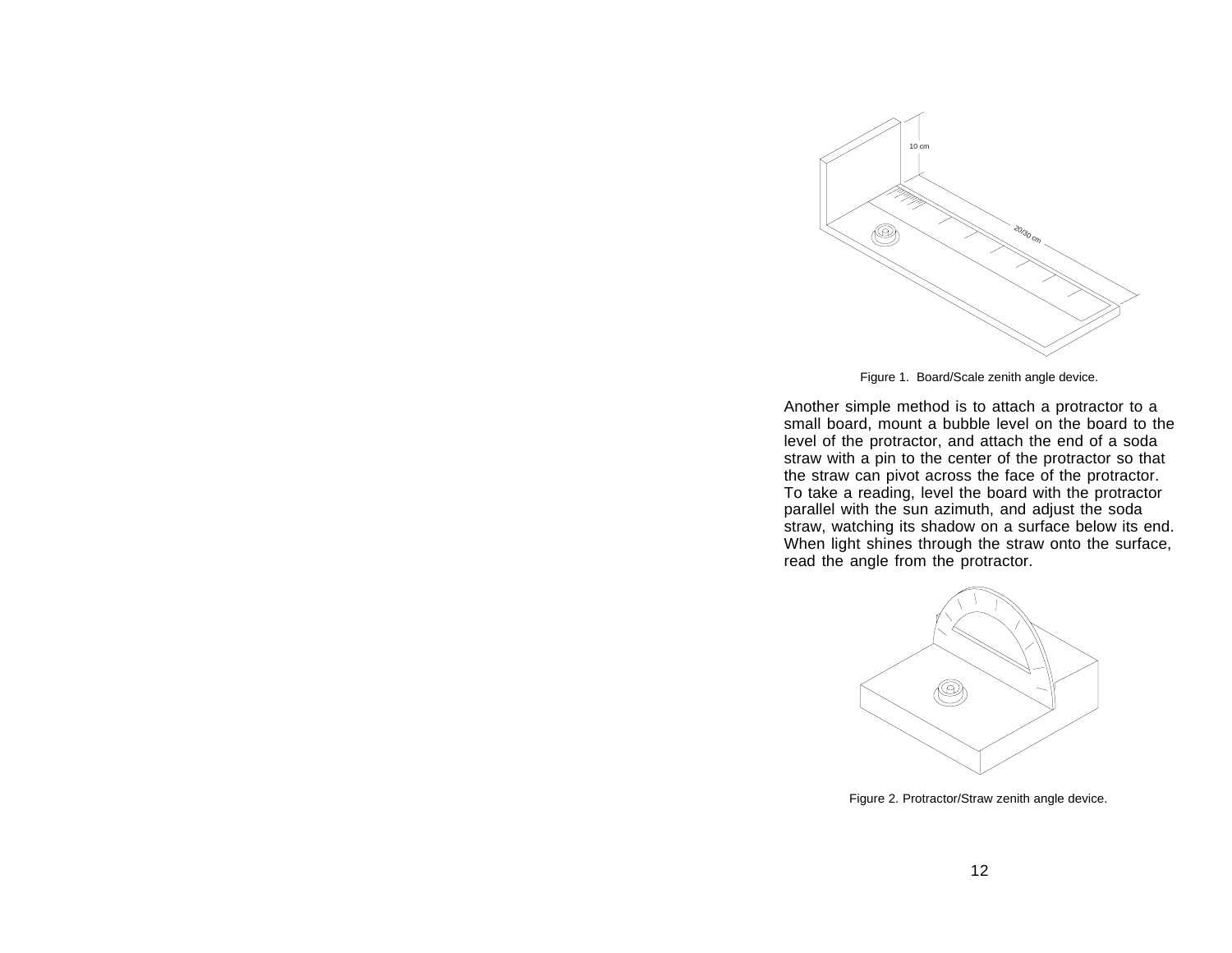## **Calculation**

The formulas for calculating elevation angle are relatively straightforward. The zenith angle is calculated from:

$$
\theta = \arccos(\sin L \sin D + \cos L \cos D \cos 0.2618(t-t_0))
$$
 (1)

where L is the latitude, D is the solar declination, t is the time, and  $t_{\alpha}$  is the time of solar noon. The earth turns at a rate of 0.2618 radians per hour, so the 0.2618 factor converts hours to radians. Time, t, is in hours (standard local time), ranging from 0 to 24. Latitude of site is easily found in an atlas. Solar declination ranges from +0.409 radians (+23.45 degrees) at summer solstice to -0.409 radians (-23.45 degrees) at winter solstice. It can be calculated from:

$$
D = \arcsin\{0.39785 \sin[4.869 + 0.0172 \text{ J} + 0.03345 \sin(6.224 + 0.0172 \text{ J})]\}\
$$
 (2)

where J is the day of the year. Some values are given in Table 1. The time of solar noon is calculated from:

$$
t_o = 12 - LC - ET \tag{3}
$$

where LC is the longitude correction and ET is the Equation of Time. LC is  $+4$  minutes, or  $+1/15$  hour for each degree east of the standard meridian and -1/15 hour for each degree west of the standard meridian. Standard meridians are at 0, 15, 30...345 degrees. Generally, time zones run approximately +7.5 to -7.5 degrees either side of a standard meridian, but this varies depending on political boundaries so check an atlas to both standard meridian and longitude.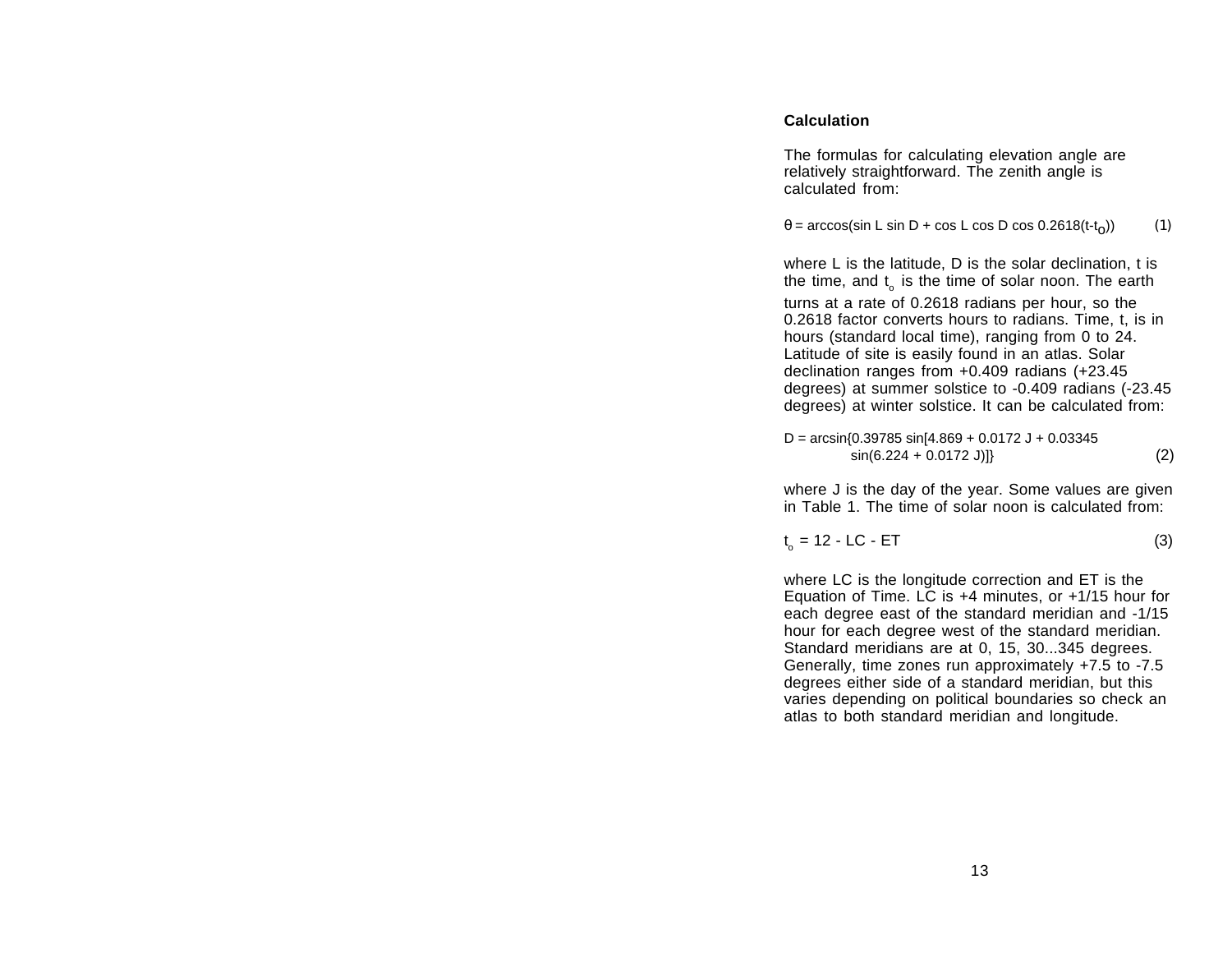The Equation of Time is a 15 to 20 minute correction which depends on the day of the year. It can be calculated from:

 $ET = [-104.7 \sin\phi + 596.2 \sin 2\phi + 4.3 \sin 3\phi - 12.7 \sin 4\phi$  (4) - 12.7sin4φ - 429.3cosφ - 2.0cos2φ +19.3cos3φ]/3600

where  $f = (279.575 + 0.986 \text{ J})p/180$ . Some values for ET are given in Table 1.

#### **Example Calculation**

Find the zenith angle for Pullman, WA at 10:45 PDT on June 30. Convert the time of observation tostandard time by subtracting one hour and convert minutes to decimal hours, so  $t = 9.75$  hours.

June 30 is J = 181.Pullman latitude is 46.77 degrees or 0.816 radians, and longitude is 117.2 degrees. The standard meridian is 120 degrees. The local meridian is 2.8 degrees east of the standard meridian, so  $LC = 2.8/15 = 0.19$  hours. From equation 4 or Table 1,  $ET = -0.06$  hours. Equation 3 then gives to =  $12 - 0.19 - (-0.06) = 11.87$ . Declination from Table 1 or equation 3 is 0.4 radians. Substituting these values into equation1 gives:

 $\theta$  = arccos{sin(0.816) sin(0.4) + cos(0.816 cos(0.4) cos[0.2618(9.75 - 11.87)]} = 0.61 radians or 34.9 degrees.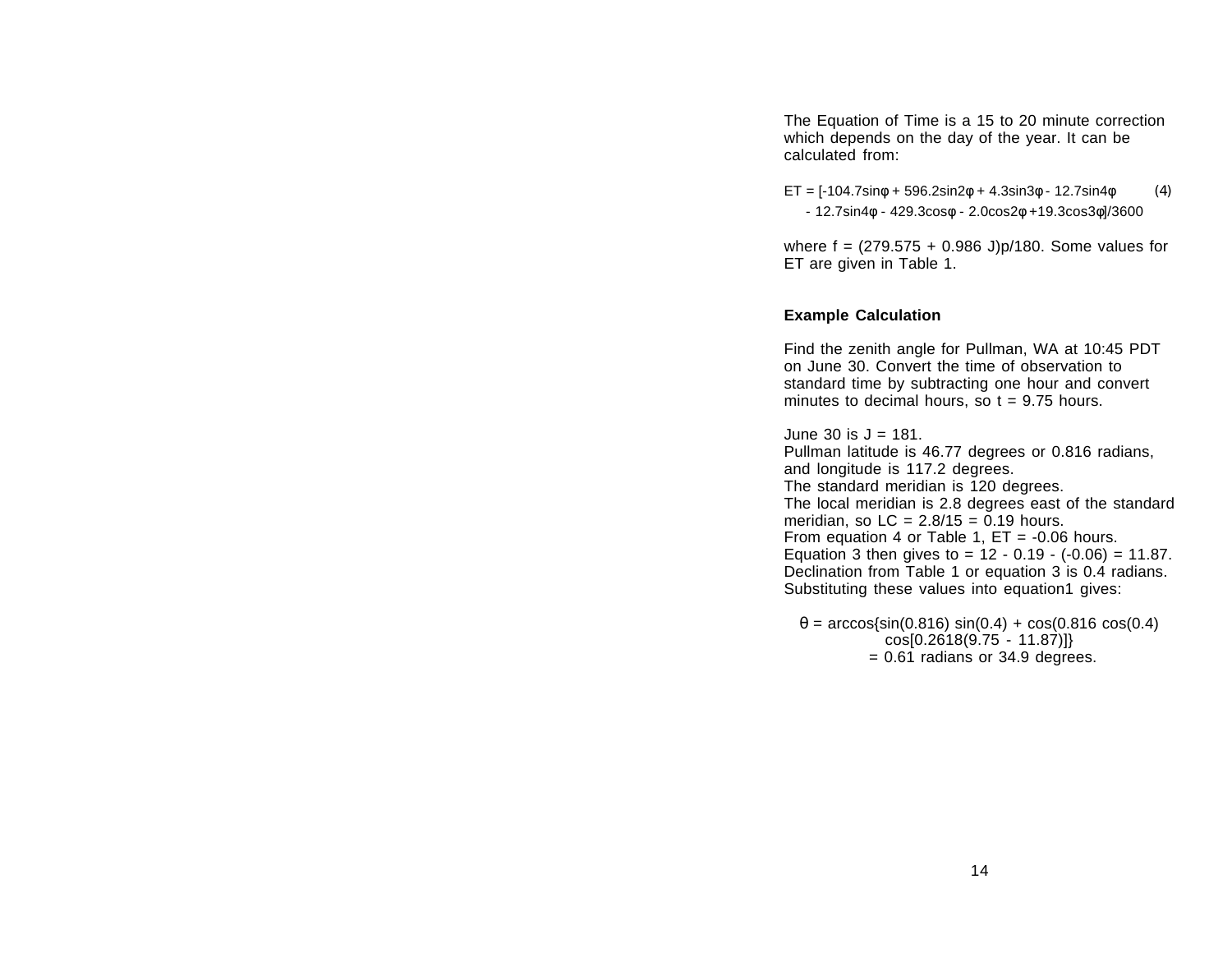| <u>Table</u>     | 1. Solar Declination and Equation of Time. |          |                |
|------------------|--------------------------------------------|----------|----------------|
| Date             | <b>DOY</b>                                 | D-rad    | <u>ET-hour</u> |
| Jan 1            | 1                                          | $-0.403$ | $-0.057$       |
| Jan 10           | 10                                         | $-0.386$ | $-0.123$       |
| Jan 20           | 20                                         | $-0.355$ | $-0.182$       |
| Jan 30           | 30                                         | $-0.312$ | $-0.222$       |
| Feb <sub>9</sub> | 40                                         | $-0.261$ | $-0.238$       |
| Feb 19           | 50                                         | $-0.202$ | $-0.232$       |
| Mar 1            | 60                                         | $-0.138$ | $-0.208$       |
| Mar 11           | 70                                         | $-0.071$ | $-0.170$       |
| Mar 21           | 80                                         | $-0.002$ | $-0.122$       |
| Mar 31           | 90                                         | 0.067    | $-0.072$       |
| Apr 10           | 100                                        | 0.133    | $-0.024$       |
| Apr 20           | 110                                        | 0.196    | 0.017          |
| Apr 30           | 120                                        | 0.253    | 0.046          |
| May 10           | 130                                        | 0.304    | 0.060          |
| <b>May 20</b>    | 140                                        | 0.346    | 0.059          |
| May 30           | 150                                        | 0.378    | 0.043          |
| Jun 9            | 160                                        | 0.399    | 0.015          |
| Jun 19           | 170                                        | 0.409    | $-0.019$       |
| <b>Jun 29</b>    | 180                                        | 0.406    | $-0.055$       |
| Jul 9            | 190                                        | 0.392    | $-0.085$       |
| <b>Jul 19</b>    | 200                                        | 0.366    | $-0.103$       |
| <b>Jul 29</b>    | 210                                        | 0.331    | $-0.107$       |
| Aug 8            | 220                                        | 0.286    | $-0.094$       |
| Aug 18           | 230                                        | 0.233    | $-0.065$       |
| Aug 28           | 240                                        | 0.174    | $-0.022$       |
| Sep 7            | 250                                        | 0.111    | 0.031          |
| Sep 17           | 260                                        | 0.045    | 0.089          |
| Sep 27           | 270                                        | $-0.023$ | 0.147          |
| Oct 7            | 280                                        | $-0.091$ | 0.201          |
| Oct 17           | 290                                        | $-0.157$ | 0.243          |
| Oct 27           | 300                                        | $-0.219$ | 0.268          |
| Nov <sub>6</sub> | 310                                        | $-0.275$ | 0.273          |
| Nov 16           | 320                                        | $-0.324$ | 0.255          |
| Nov 26           | 330                                        | $-0.363$ | 0.213          |
| Dec <sub>6</sub> | 340                                        | $-0.391$ | 0.151          |
| Dec 16           | 350                                        | $-0.406$ | 0.075          |
| Dec 26           | 360                                        | $-0.408$ | $-0.007$       |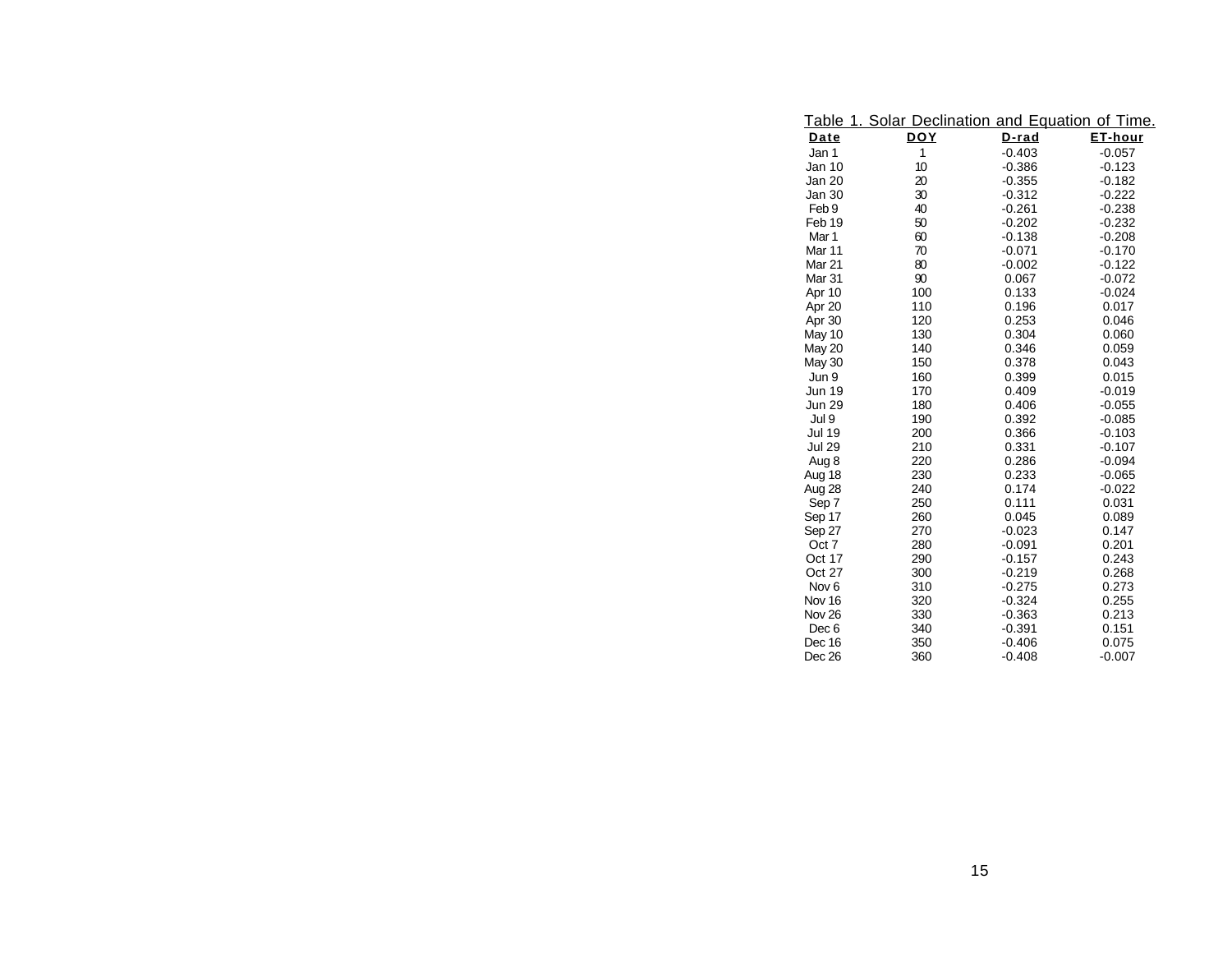# 4. Keyboard Operation

This section is designed to familiarize the user with the Ceptometer's function keys. More in depth discussion of the methods described briefly here can be found later in this chapter.

# **Overview of Functions**

| Function 1:               | PAR Measurement; A is the sample<br>button and B averages the readings<br>and sends them to memory.           |
|---------------------------|---------------------------------------------------------------------------------------------------------------|
| Function 2:               | Sunfleck Measurement; A is the<br>sample button and B averages the<br>readings and sends them to<br>memory.   |
| Function 3:               | Views previously stored PAR<br>readings and reads PAR and<br>sunflecks unattended.                            |
| Function 4:               | Views previously stored sunfleck<br>readings and reads sunflecks and<br>PAR unattended.                       |
| Function 5:               | Continuously samples PAR and<br>sunflecks and displays readings.                                              |
| Function 6:               | Sets the Sunfleck to the correct<br>time. The A key controls the hours<br>and the B key controls the minutes. |
| Function $\overline{7}$ : | Sets single element mode for point<br>sensor use and sets the sunfleck<br>threshold.                          |
| Function 8:               | Downloads and erases memory.                                                                                  |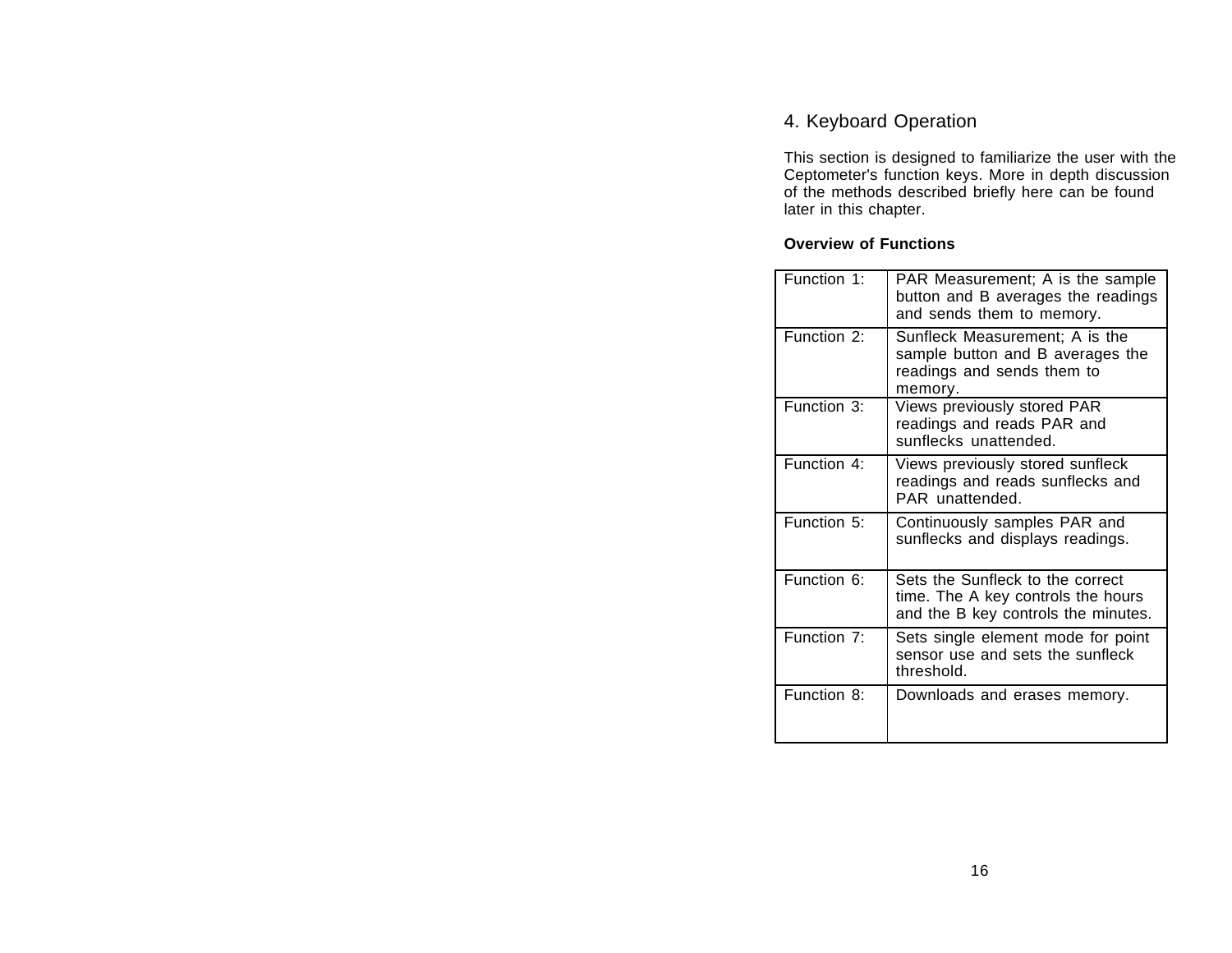The Ceptometer is controlled by the three keys on the cover, located just below the display. The key on the left is the function key and is used to switch functions. Keys A and B, located in the middle and right of the cover respectively, affect the Ceptometer's mode of operation within a function. All of the Ceptometer's modes are mapped out on the keyboard.

When the batteries are installed, the Ceptometer's microprocessor is always on to update the clock, check the keyboard, and maintain the memory, but the display closes after 7 minutes without keyboard operation. Any button may be pressed to activate the display.



Figure 3. Cover of the Sunfleck Ceptometer.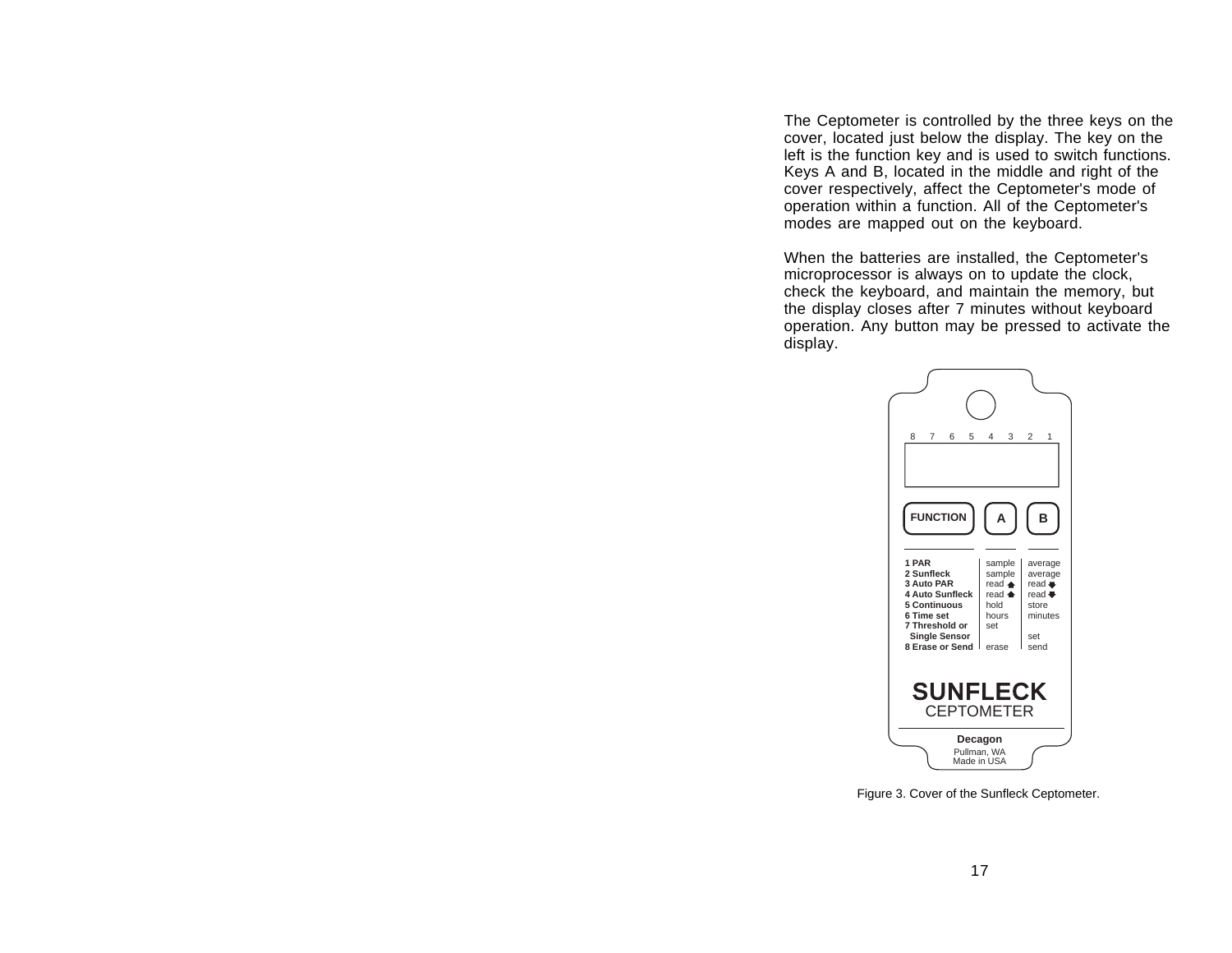Any of the eight functions of the Ceptometer may be selected by pressing the function key. A small arrow above the display corresponding indicates the selected function.

**Note:** Regardless of the mode, both Sunfleck and PAR readings are stored in final memory. The functions only alter the displayed readings.



Figure 4. Function Indicator Arrow.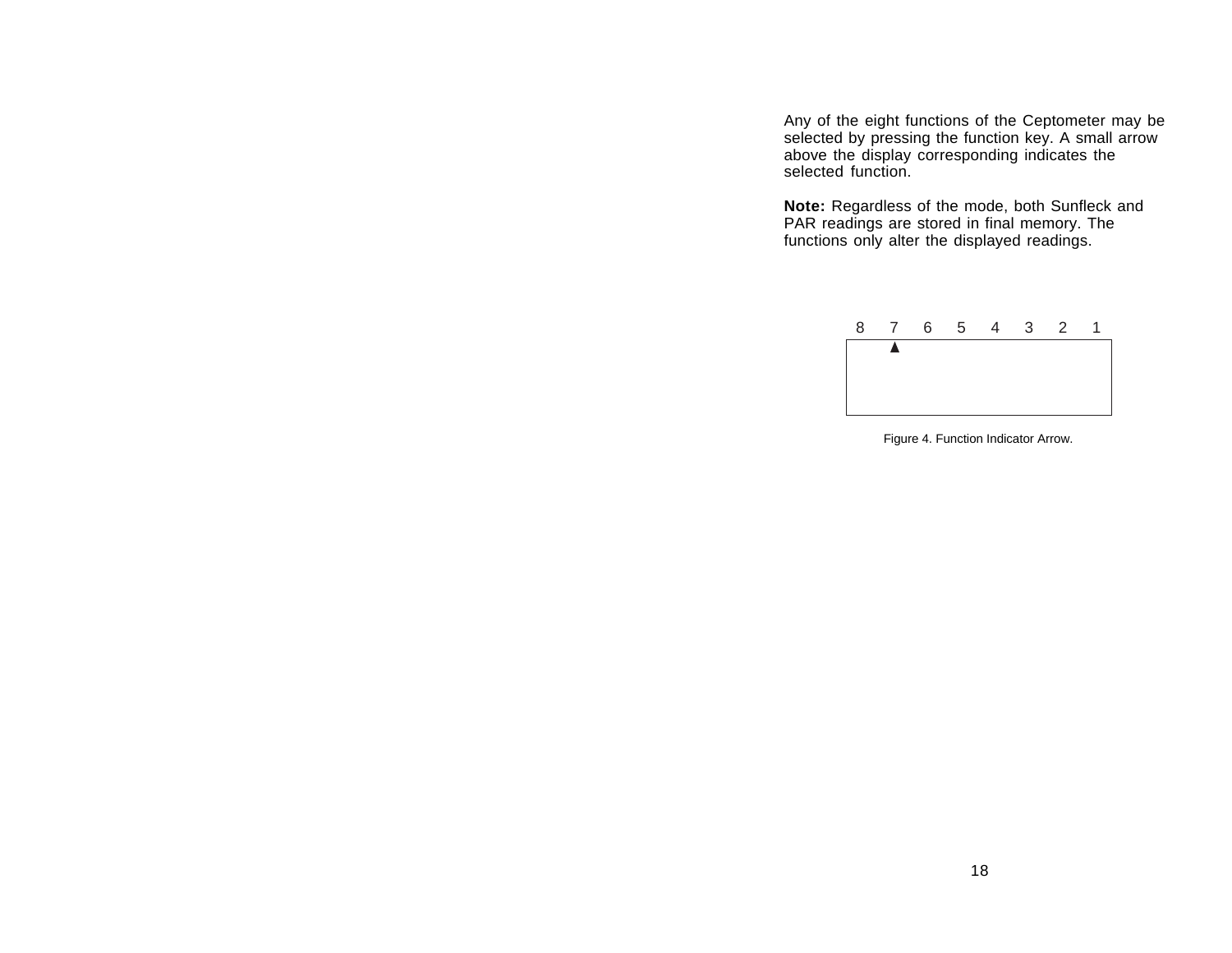#### **Function 1: PAR Measurement**

Press the function key until the display arrow is pointing to number one. In this mode, the A key is the sample key. Each time this key is pressed, the Ceptometer will take a new PAR reading. The previous readings will be saved in a short-term memory until an average is taken. The sample number is shown on the left side of the display and the PAR measurement is shown on the right.



Figure 5. Sample Number and PAR Measurement.

When the B key is pressed, all the accumulated readings will be averaged and the average PAR will be displayed.



Figure 6. Average PAR.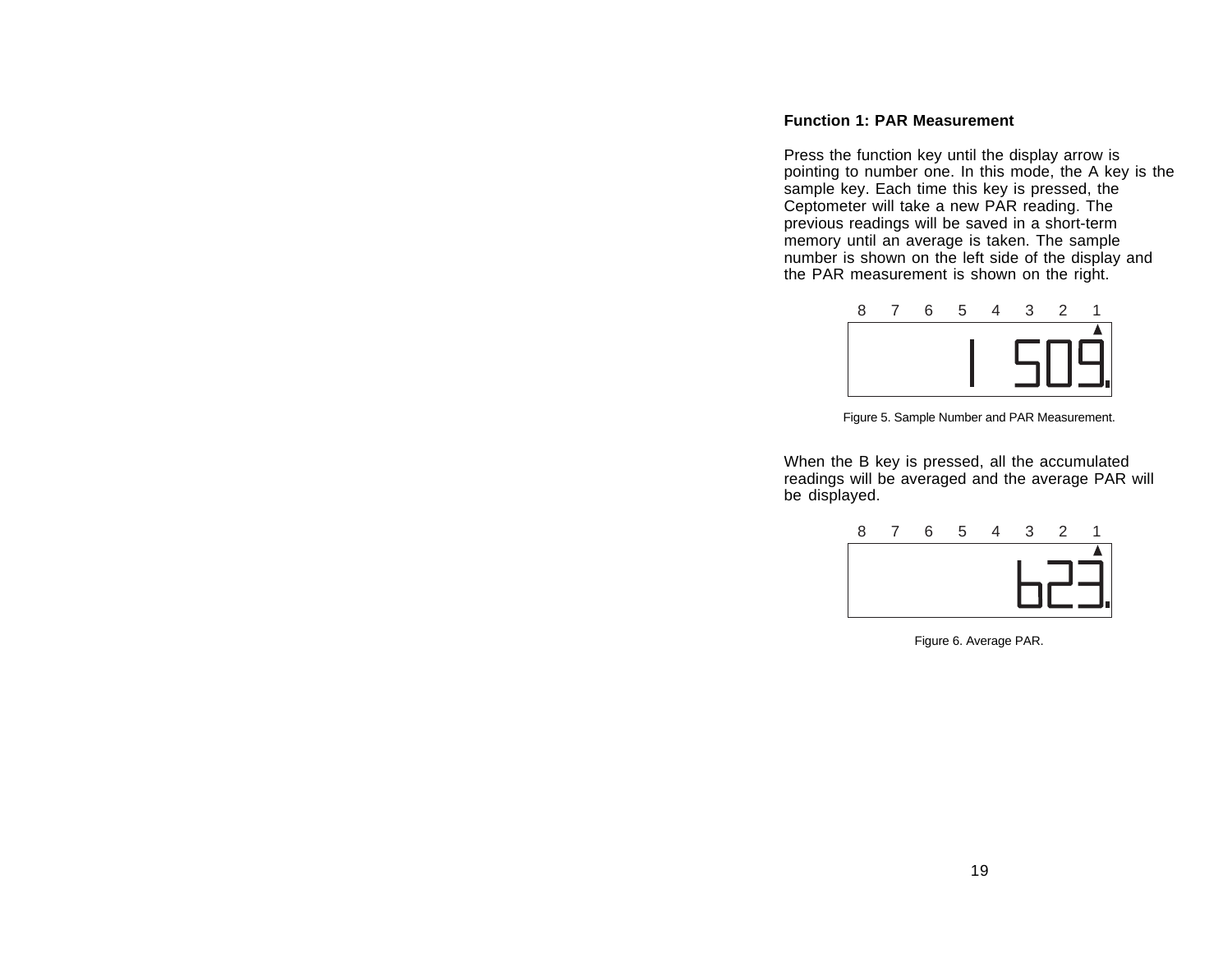Pressing the B key a second time will store the average reading in memory. Pressing the A key clears all readings and resets the sample counter. If the A key is pressed before the average reading is stored in memory, the average will be erased.



Figure 7. Memory Indicator: Indicates 11 readings stored in memory.

#### **Function 2: Sunfleck Measurement**

Function two is similar to function one, but the number appearing on the right side of the display is the sunfleck fraction. Sunfleck fraction is given as a percentage of the sensors exposed to a radiation level greater than the set threshold. For a more detailed discussion of sunfleck fraction, please refer to page 43 of this manual. The A key is the sample key. The B key averages the readings and sends the averaged reading to memory. Before making sunfleck fraction measurements, a threshold will need to be set. Refer to function seven.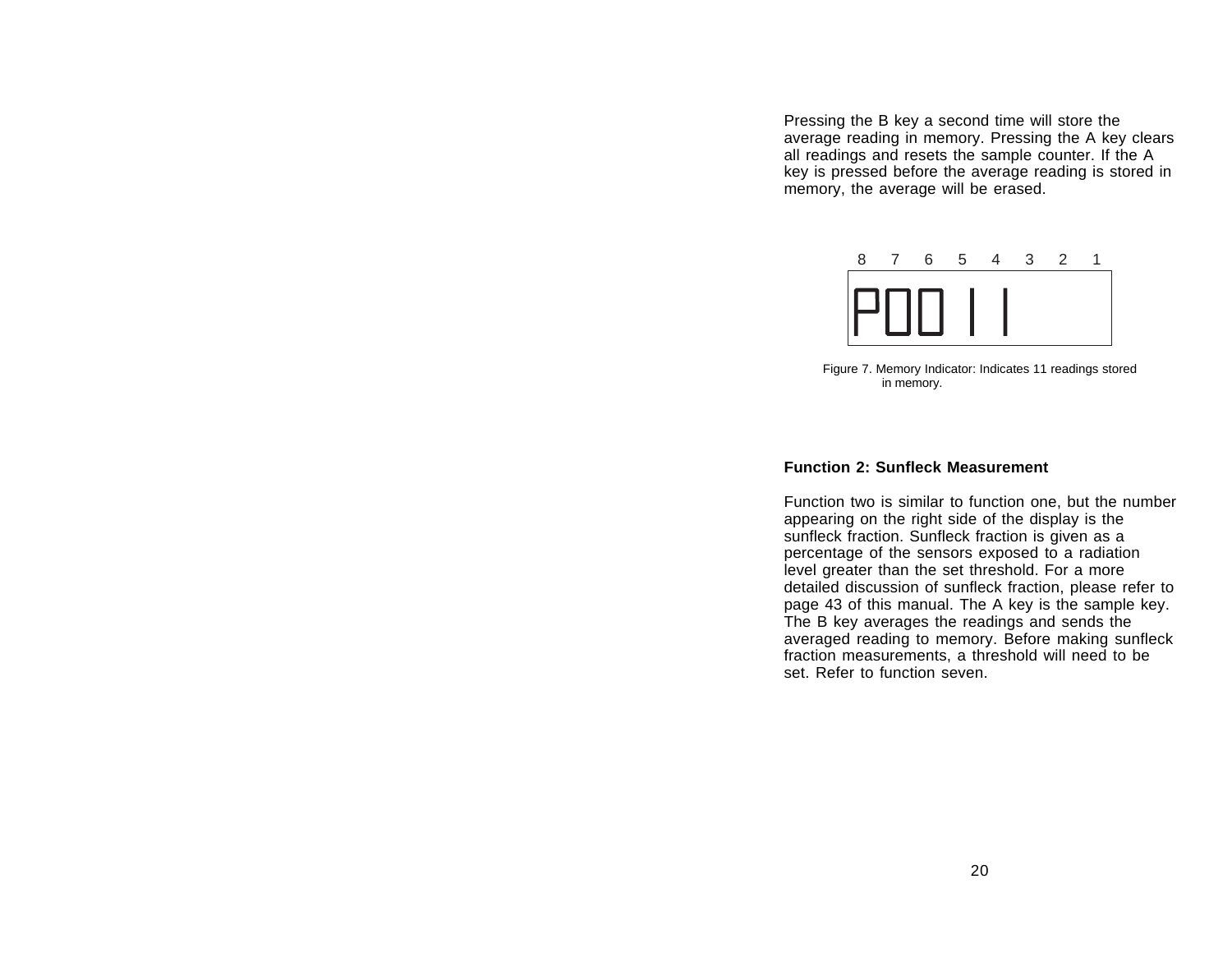## **Function 3: Unattended PAR Measurementand Display of PAR Memory.**

This function displays previously stored PAR readings and measures PAR unattended. Stored readings can be read by pressing either the A or B keys. The A key displays progressively earlier readings while the B key displays progressively later readings. The readings are shown on the right of the display and the time of sampling is displayed on the left.

To begin the unattended reading mode, press the A and B keys simultaneously. The Ceptometer will display the auto mode indicator. (Refer to Figure 9). Every minute, the instrument will automatically sample PAR and sunflecks, but the display will only show PAR. Function 4 is identical to function 3 and will only show sunflecks. Each half hour, the thirty samples will be averaged and stored in memory. The Ceptometer will remain in automatic mode until either the A or Bkey is pressed.



Figure 8. Time and Stored Reading.



Figure 9. Unattended PAR Indicator.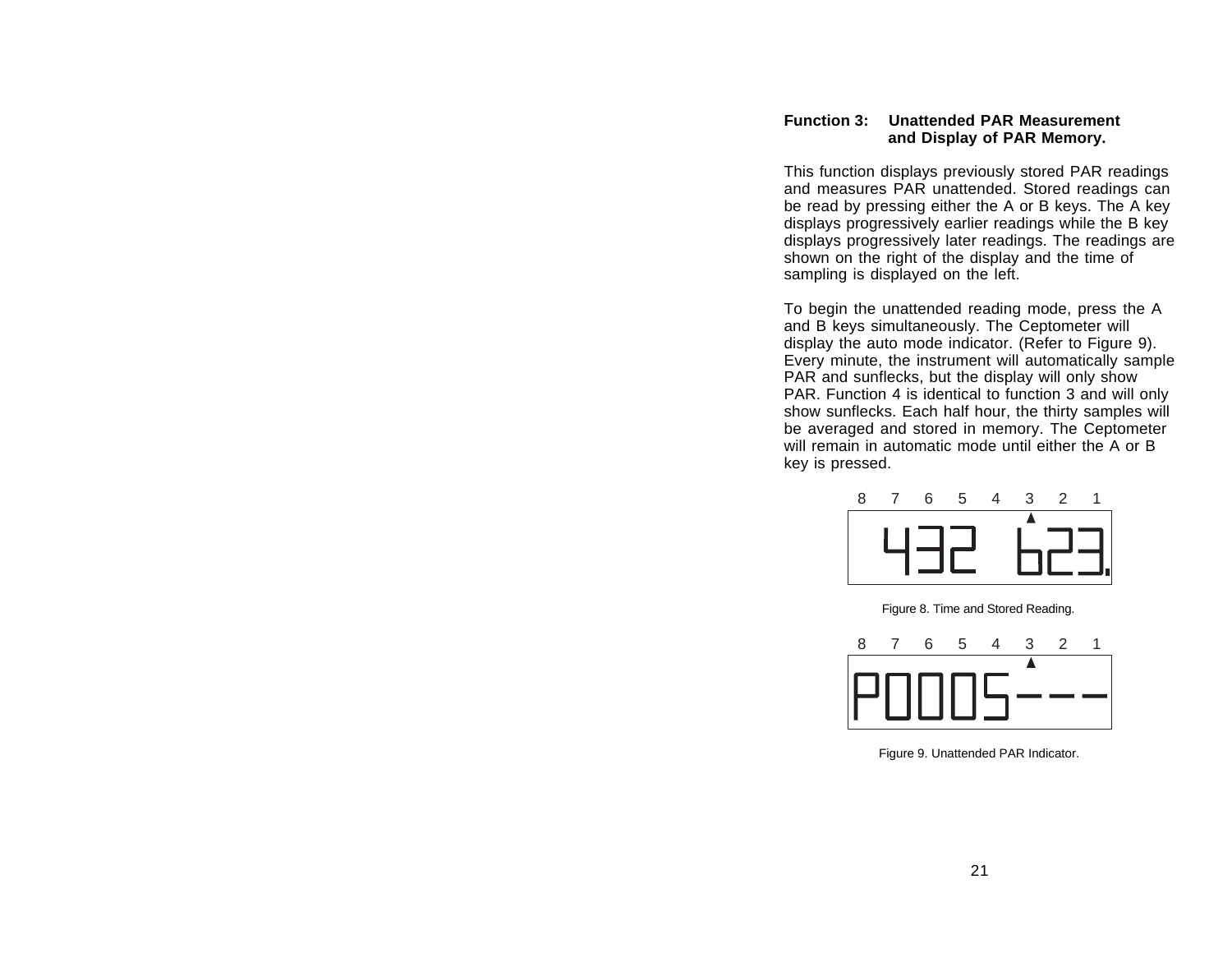#### **Function 4: Unattended SunfleckMeasurement and Display of Sunfleck Memory**

Function four displays previously stored sunfleck readings and measures sunflecks unattended. This function is similar to function three and the keys are used in the same way. As in function two, a threshold should be set before sunfleck measurements aretaken. Refer to function seven.

#### **Function 5: Continuous Sunfleck and PAR Readings**

Function five continuously samples both PAR and Sunfleck and displays the readings. The PAR measurement is shown on the right of the display and the sunfleck measurement is shown on the left. Asmeasurement conditions change, so will the readings, but they may be held by pressing the A key. Pressing the A key again will release the values. Held values can be sent to memory by pressing the B key and stored values can then be viewed by using functions three and four.



Figure 10. Continuous Sunfleck and PAR measurements.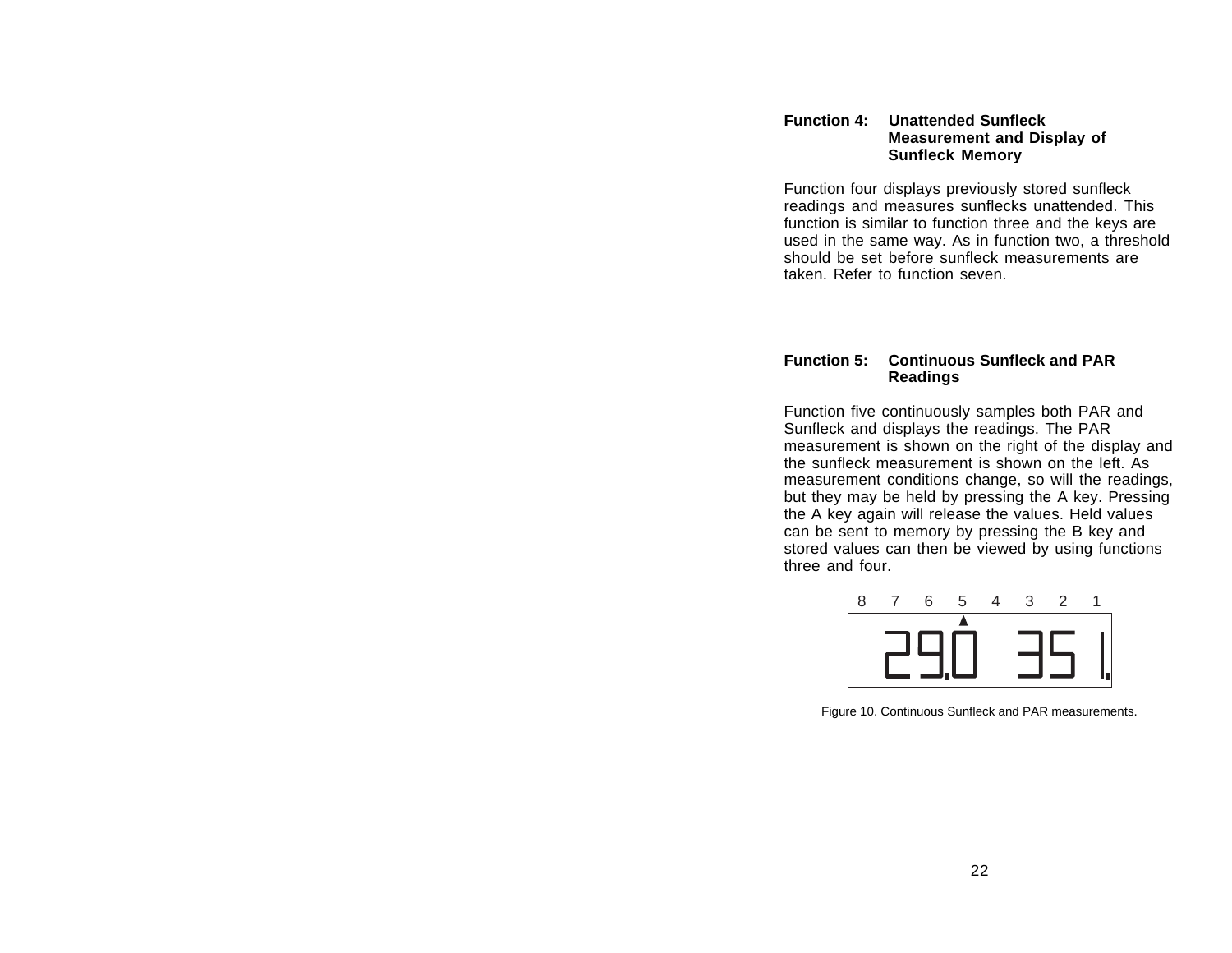## **Function 6: Setting the Time**

When a measurement is stored in memory, the time in hours and minutes will be stored along with it. Function six can be used to set the Ceptometer to the correct time. The A key controls the hour value and the B key controls the minutes. The clock can be set by either moving one hour or minute at a time by pressing the key once, or moving rapidly by holding down the key.



Figure 11. Time Setting.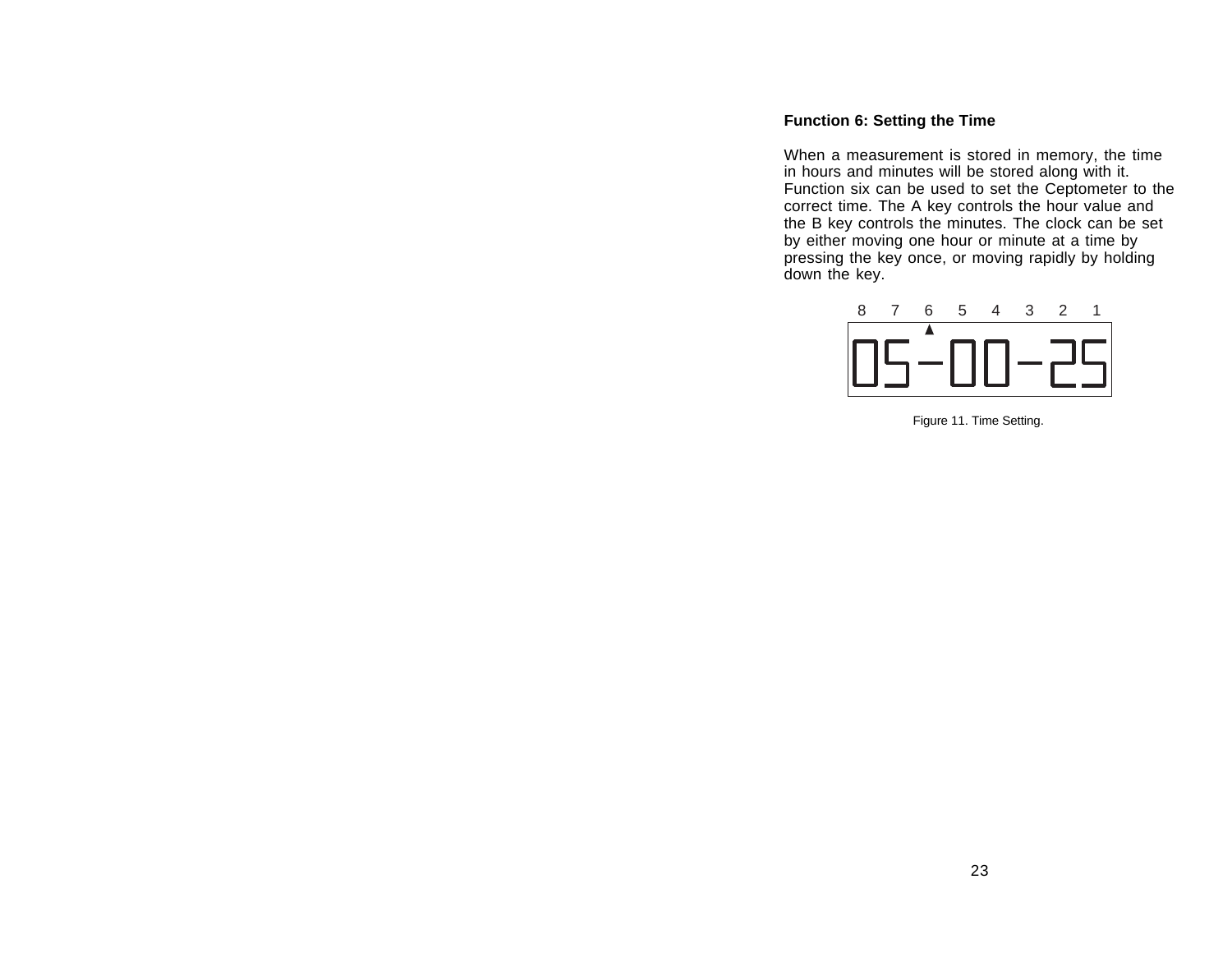#### **Function 7: Setting the Threshold**

Function seven is used to set the threshold anddetermine whether one or all of the sensors will besampled. For applications of the threshold and line vs. single sensor operation, refer to chapter six beginning on page 31 of this manual.

Threshold refers to the lowest PAR value in µmoles that will be sampled. Any number below the chosen value will not be counted in the measurement.Pressing the A key sets the threshold manually; it will be set equal to half of the highest reading of any sensor on the probe. The letter "H" is shown on the display to indicate a threshold function along with the threshold setting in µmol m<sup>-2</sup>s<sup>-1</sup>.



Figure 12. Threshold Indicator and Setting.

The B key is used for both automatic threshold and single sensor setting. In the automatic threshold mode, the Ceptometer will find the highest light reading on the probe and set the threshold at half of that value.If there is a difference in light along the probe, the sunfleck reading will be displayed as a percentage less than 100 if the lower value falls below the threshold. If the light on the probe is even, the reading will be 100 percent, regardless of the strength of the light and assuming the reading is greater than the set threshold.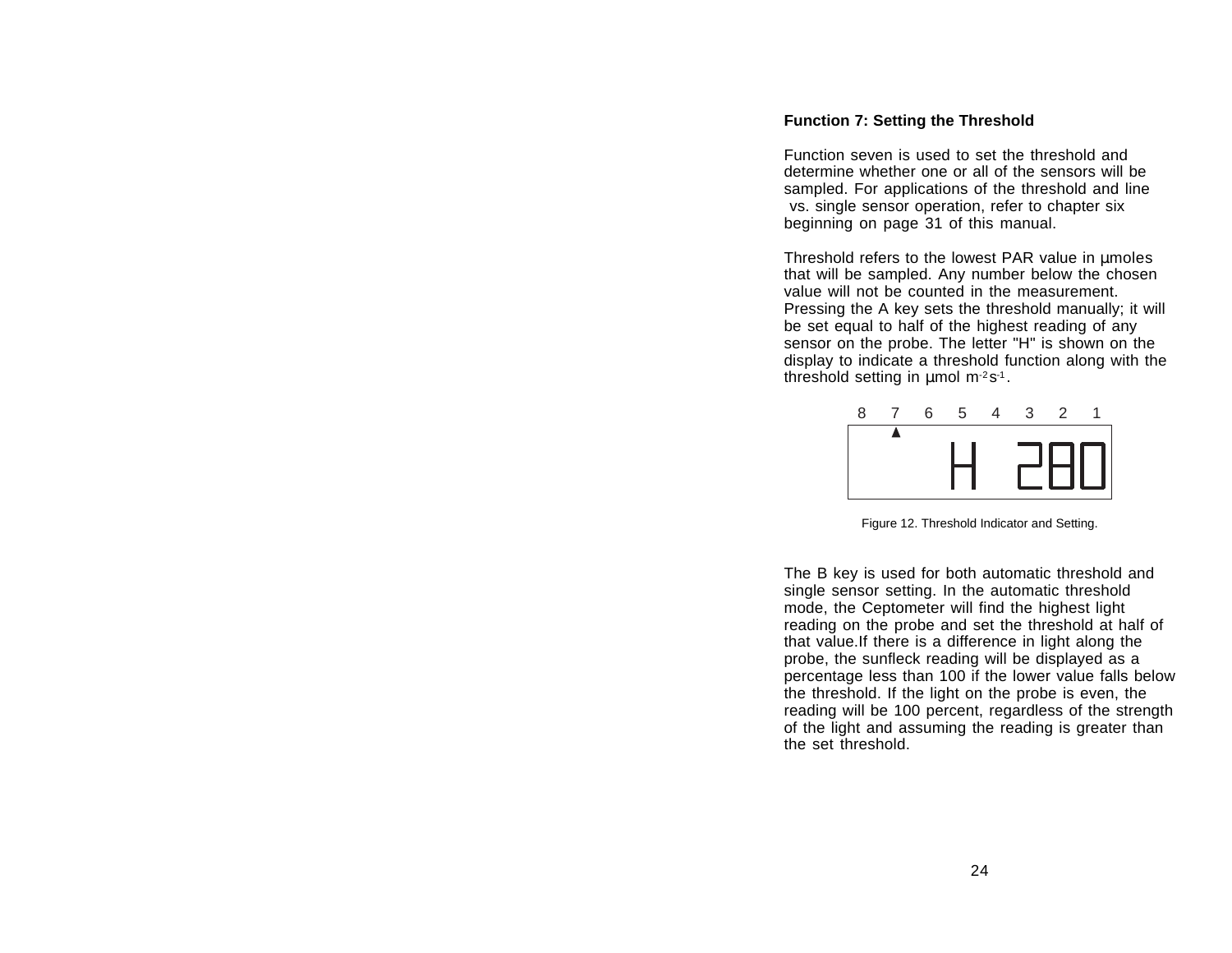In the single sensor mode, only one sensor at the tip of the probe will respond to light. This allows the instrument to be used as a point sensor. In this mode, the readings in functions one through five will be single sensor readings. The sunfleck reading will be either "1" or "0," indicating that the reading is above or below the manually set threshold.

Pressing the B key shifts between automatic threshold and single sensor settings. The automatic threshold is indicated by an "H" followed by two dashes on the display. When the single sensor setting is chosen, the display will read "ELE."

**NOTE:** The automatic threshold cannot be used in thesingle sensor mode. The threshold must be manually set before using this option.



Figure 13. Automatic Threshold Indicator.



Figure 14. Single Sensor Indicator.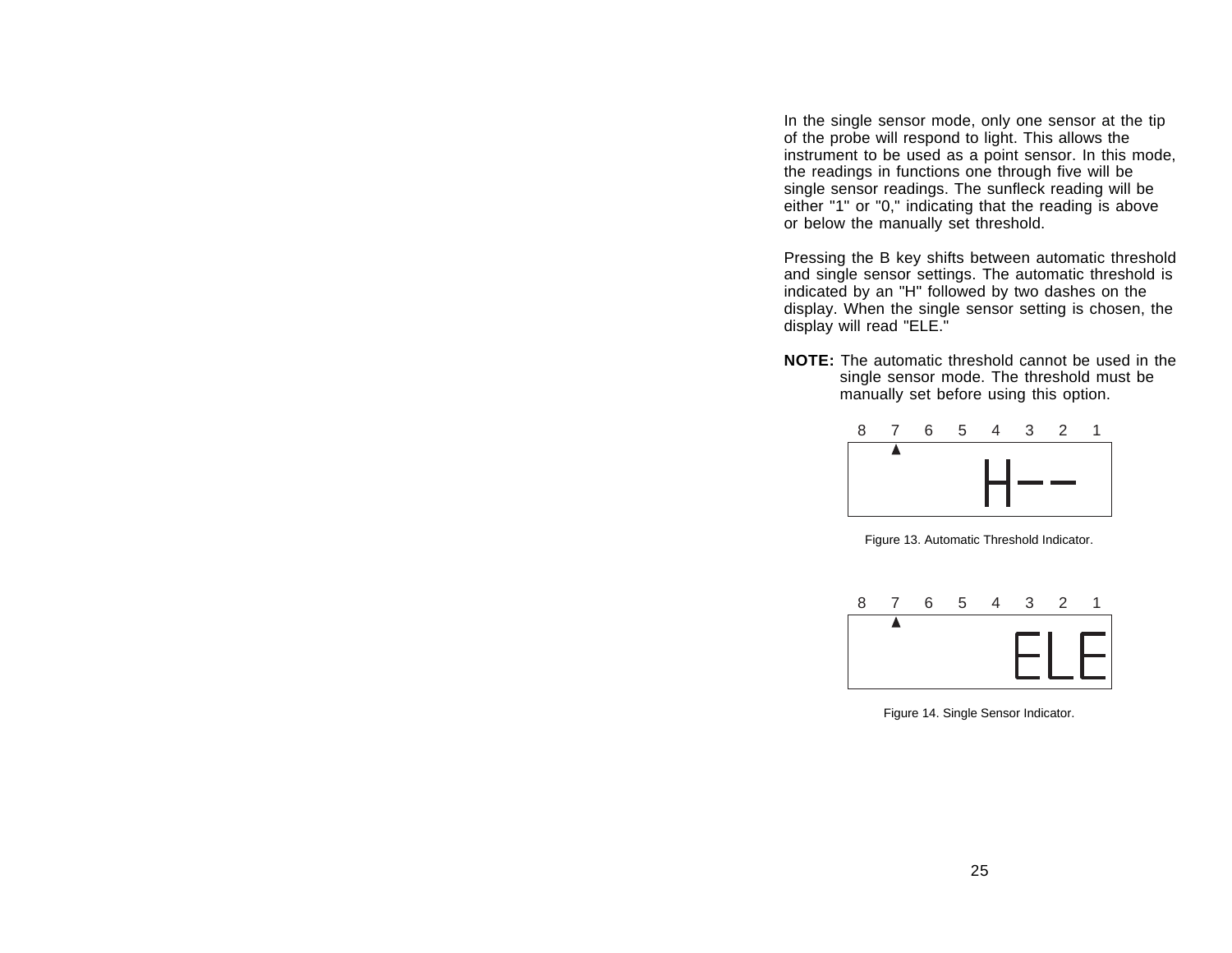## **Function 8: Send/Erase Memory and Individual Sensor Dump**

Function eight is used to send stored readings to an external device or to erase the memory. Pressing the B key sends the data via an RS-232 interface cable to the external device. The sample numbers on the display will continually update until the transaction is complete. This transaction can be interrupted at any time by pressing the A key. To erase the memory, hold down the A key and press the B key.

If the memory is empty, individual sensor PAR readings may be sent to an external device. **This option will not work if any data is stored in the memory.** To send these readings, select function five. Choose desired values by pressing the A key to hold them. Return to function eight. **This move must be direct; if function eight is passed, the reading will be lost and must be made again.** Prepare the computer or other external device to receive the data. Press the B key to send the individual sensor readings to the prepared file. Refer to chapter nine for more information about interfacing with a computer.



Figure 15: Sending Memory to an External Device.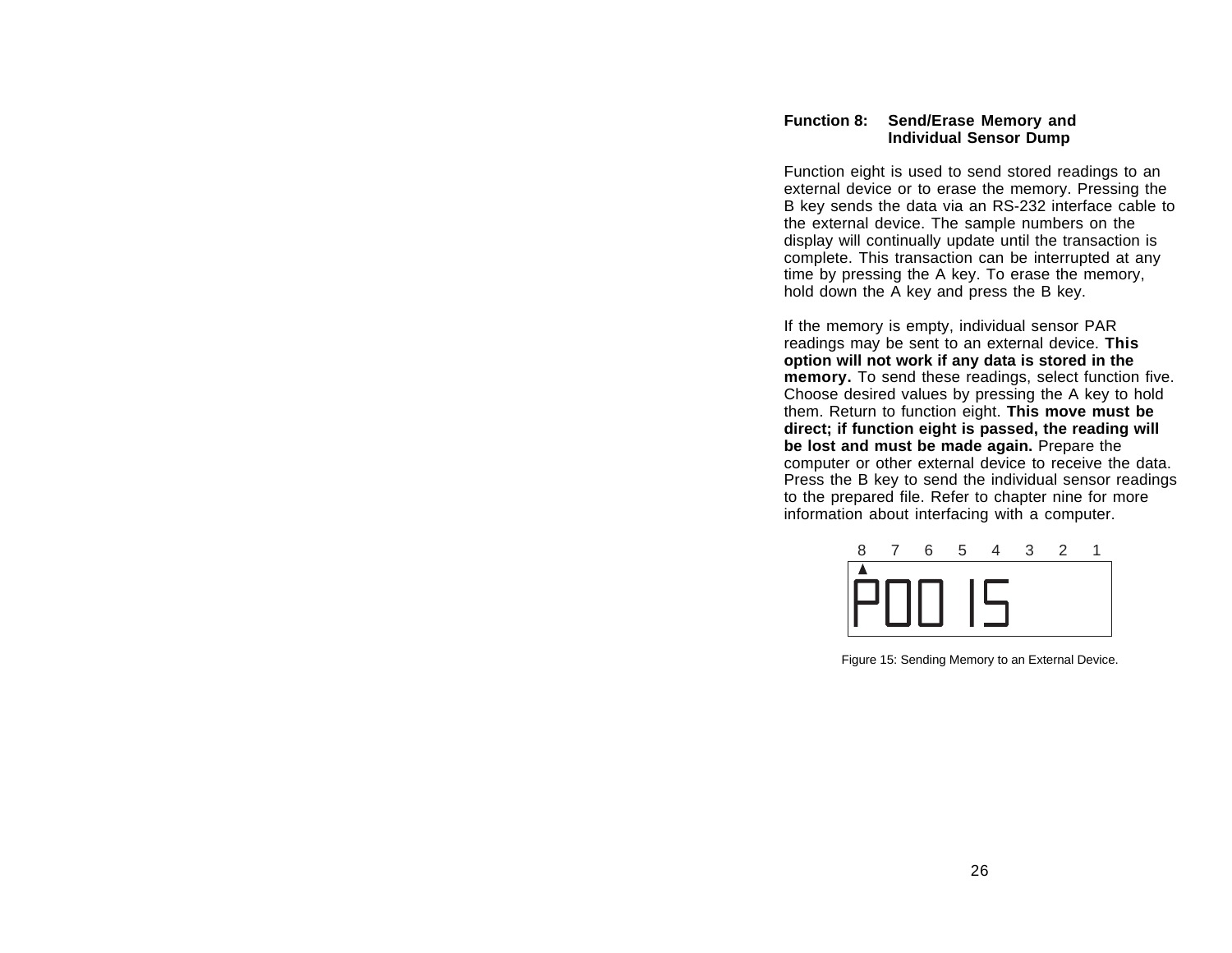# 5. Measurement Tips

- ❑ When measuring with the Ceptometer, the instrument should be kept fairly level. This is less critical below the canopy; however, it should be followed as closely as possible as some of the radiation below the canopy may be direct beam.
- ❑ Since light below a canopy is extremely variable, several samples are necessary for reliable averages.
- ❑ When using sunfleck inversion methods, the instrument should be left in the same position. If the instrument is moved, errors may result in data collection.
- $\Box$  In canopies with clumped or row structures, it is important to take samples that show no favoring of within-row or between-row areas. In thesecases, it is best to sample with the probe of the Ceptometer placed perpendicular to the row. If row spacing is different from the probe length, the probe can be placed diagonally to get a representative sample.
- ❑ In tall canopies and canopies having small leaves, overlapping penumbra make measurements of sunfleck fraction unreliable. Inversion to obtainleaf area index must therefore be performed using measurements of transmitted PAR.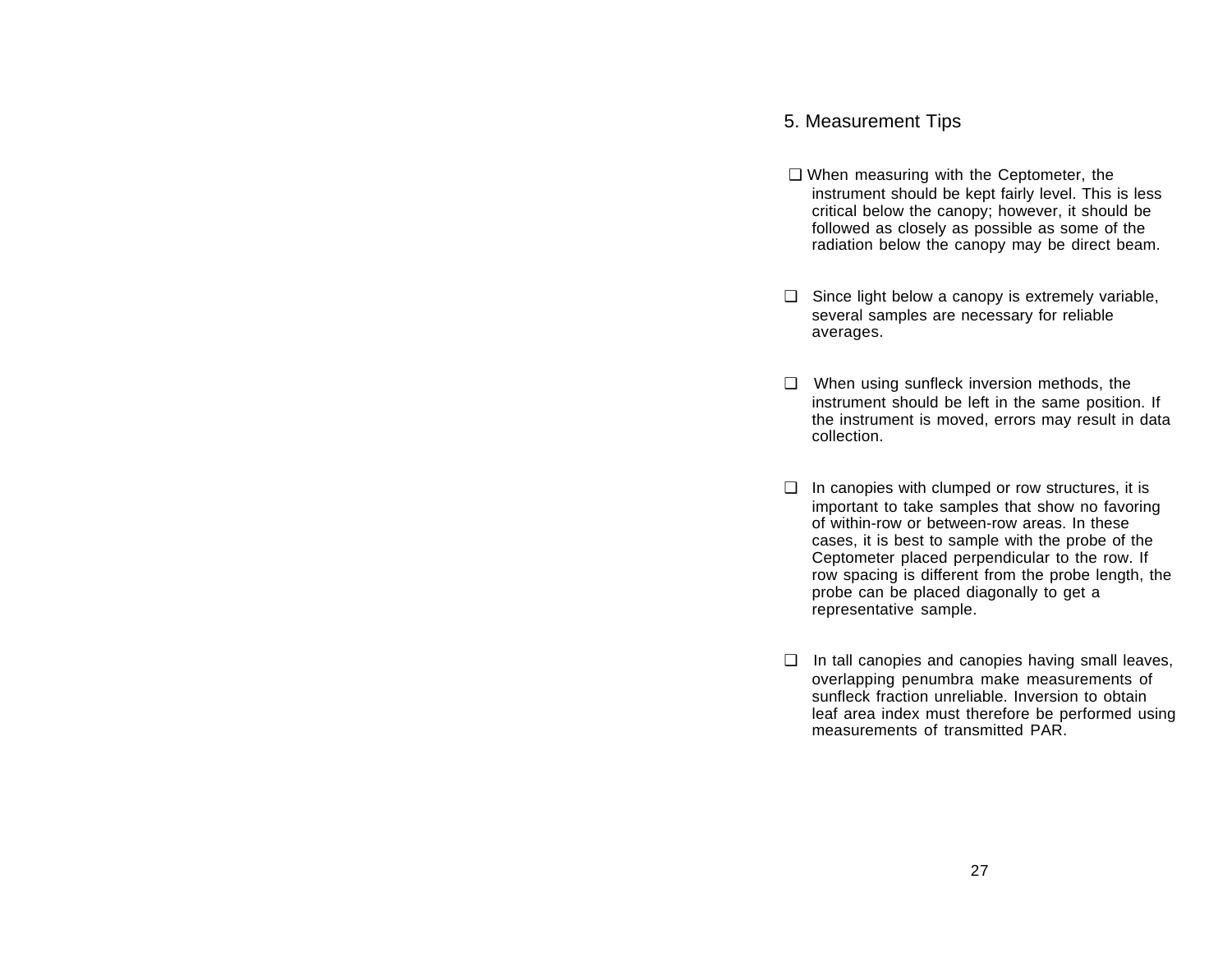#### **Discussion of the Effects of Non-RandomDistribution of Canopy Elements on LAI Measurements in situ**

There has been much discussion concerning inversion methods to obtain leaf area index. Since all inversionmethods rely on the assumption that elements of a canopy are randomly dispersed in space, errors in the measurement of leaf area index may result from a non-random arrangement of canopy elements. This is especially true for canopies with heliotropic leaves, conifer forests, row crops before canopy closure or for canopies which never close, as in desert vegetation. The degree of error in measurement is a result of the canopy's deviation from this random dispersion assumption.

In past studies, LAI has been used to relate both actual biomass area and the interception of PAR by a plant canopy. Chen et. al. (1991) have proposed another view regarding LAI in which L, the actual biomass area, was related to a new term, L<sub>e</sub>, which

represents the actual orientation of the canopy elements relating to the interception of PAR at a given angle. In situ measurements of LAI using hemispherical photography were equated with this new term, "effective plant area index" ( $\mathsf{L}_\texttt{e}$ ), which was defined as

 $\mathsf{L}_{_{\mathsf{e}}}=\Omega\mathsf{L}$ 

where L represents the actual leaf area index (equal to a harvested leaf area measurement) and  $\Omega$  refers to a clumping index resluting from the non-random distribution of canopy elements.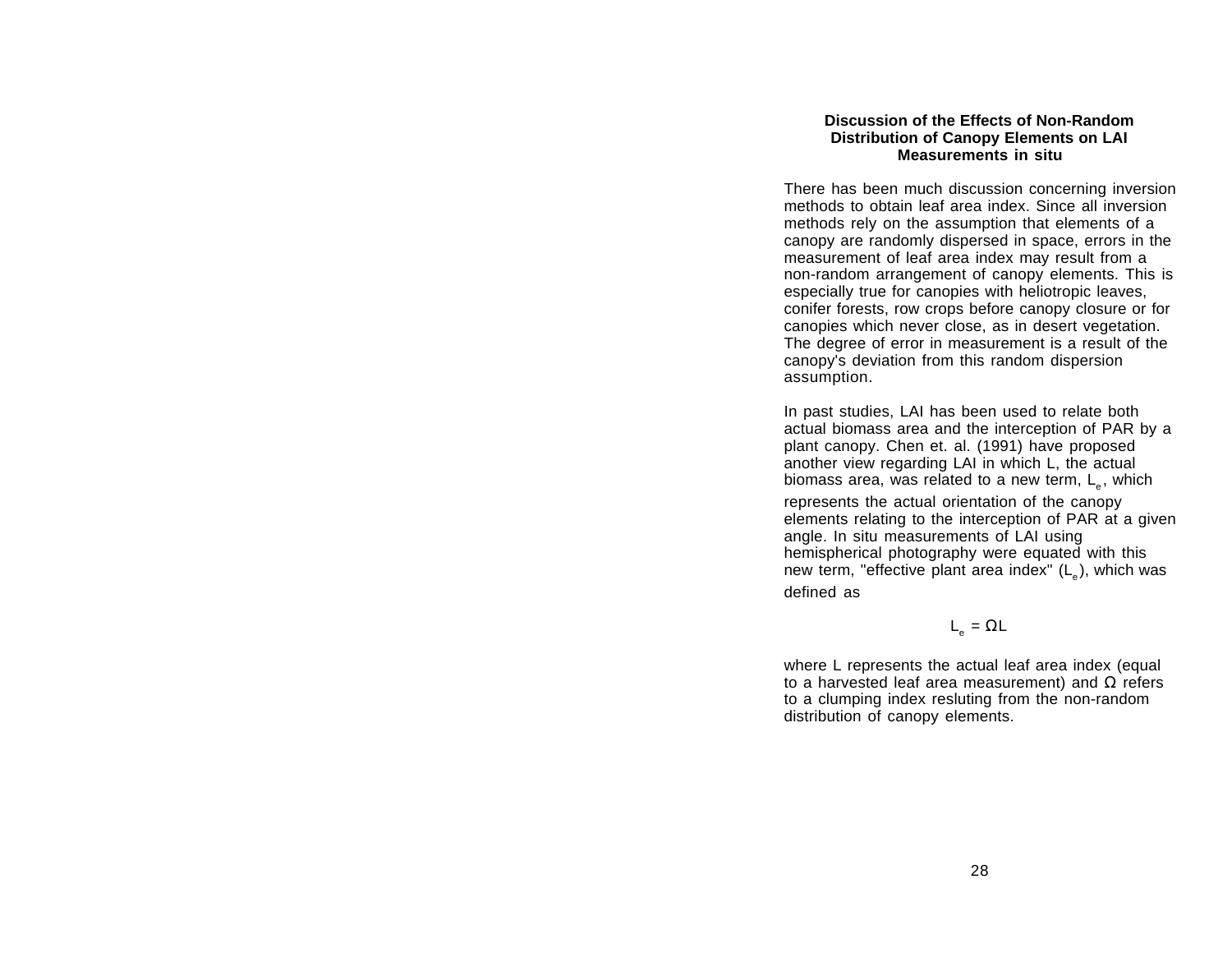When a canopy displays random dispersion,  $\Omega$  is unity; however, when a canopy is clumped,  $\Omega$  is not unity. In this equation,  $L_{\alpha}$  refers to the actual canopy element orientation. For example, in a randomly dispersed canopy, L would be equal to  $L_{\rm g}$  (figure 1), in an underdispersed canopy (clumping), L would be greater than  $L_{\alpha}$  (figure 2), and conversely, in an overdispersed canopy, L would be less than  $L_{\rho}$  (figure 3). Refer to page 30 for illustrations.

The purpose of this discussion is to expose the user to possible errors that may occur when making LAI measurements in situ. When setting up an experiment, the user should carefully examine the desired end result. If one is interested in theinterception of PAR within a canopy, the result of the inversions given in this manual will be correct in reaching  $\mathsf{L}_{_\mathsf{e}}.$  The leaf or plant area index that is calculated through inversion will be an accurate portrayal of the canopy's structure and orientation with respect to light interception. In this instance, while clumping effects within the canopy remain present, these effects do not cause error with regard to light interception and the effective area index for that situation. Alternately, if the user is interested in obtaining the actual biomass represented by L in this discussion, all measurements should be performed so that the effects of clumping are minimized. This can be accomplished by modeling the clumping factors of the canopy or by measuring only at certain times of day or at positions within the canopy that directly minimize the clumping effects.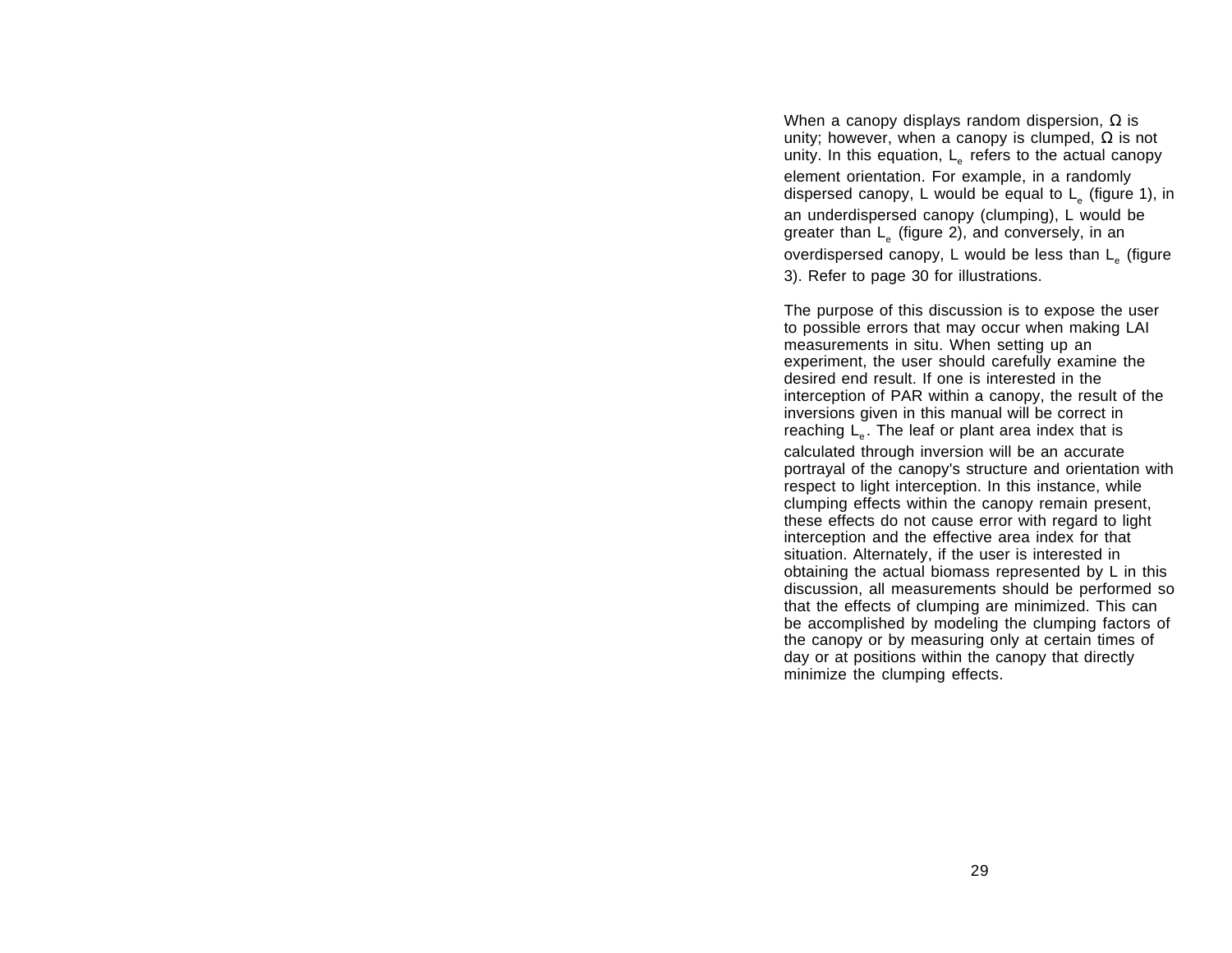



Figure 1: Randomly Dispersed  $L = L_e$ 



Figure 2: Underdispersed L>L<sub>e</sub>



Figure 3: Overdispersed L<L<sub>e</sub>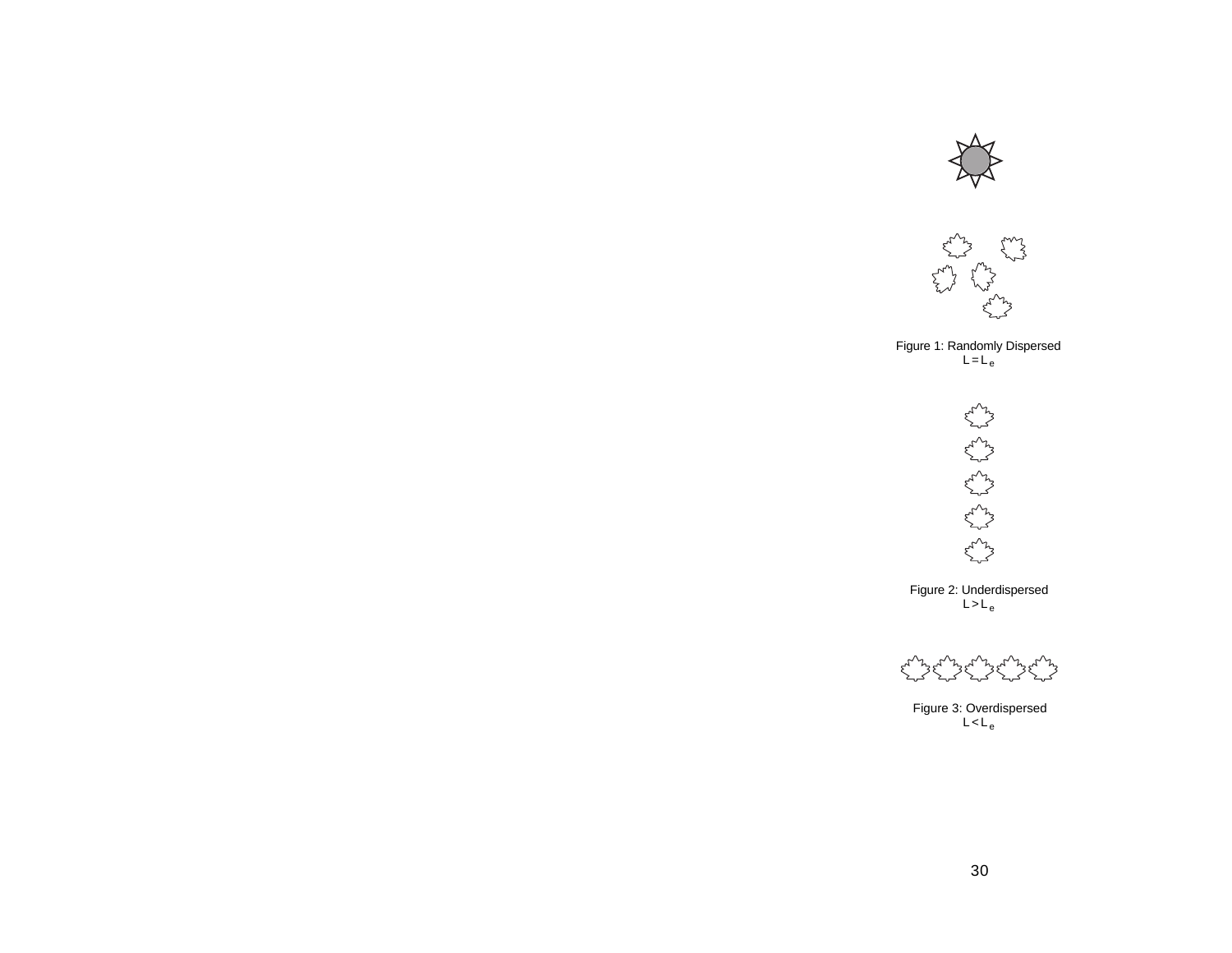# 6. Applications

The Sunfleck Ceptometer is useful for a number of applications including the measurement of average and intercepted PAR and the recording of sunfleck occurrences. From these measurements, canopy structure can be estimated.

# **PAR**

PAR (photosynthetically active radiation) is generally considered to be the radiation in the 400 to 700 nanometer waveband. It represents the portion of the spectrum that plants can use for photosynthesis. In the PAR waveband, irradiances can vary from full sun to almost zero over the space of a few centimeters and reliable measurement of PAR requires many samples at many locations under the canopy.

## **Measuring Average and Intercepted PAR**

Monteith (1977) observed that dry matter production of a plant canopy is directly related to the amount of photosynthetically useful radiation intercepted by the canopy. Dry matter production is modeled as the product of three terms:

## $P = efS$

where P is the amount of dry matter produced, S is the flux density of incident radiation intercepted by the crop, and e is a conversion efficiency. Conversion efficiency and fractional interception are determined by crop physiology and management.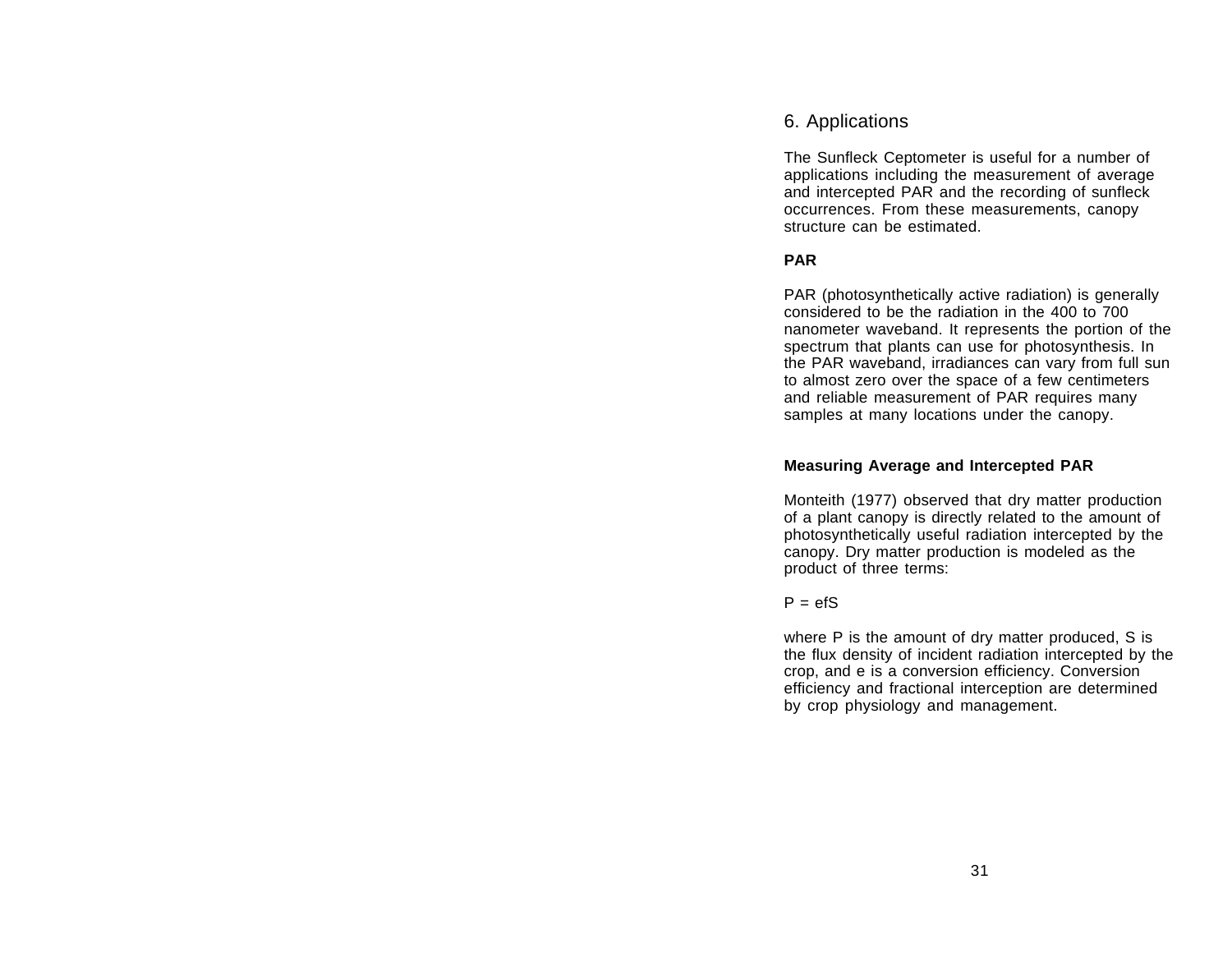Incident solar radiation is the only environmental factor. If f and S are monitored over the period of growth of a crop, and P is measured at harvest, e can be determined.The results of experimental treatments or the influence of genetics can be interpreted in terms of their effect on

e and f.

The radiation incident on a canopy can be absorbed by the canopy, transmitted through the canopy and absorbed or reflected at the soil surface, or reflected by the canopy. In principle, only PAR absorbed by the canopy is useful in producing dry matter, so f should be the fractional absorption. If t is the fraction of incident radiation transmitted by the canopy, r is the fraction of incident radiation reflected to a sensor above the canopy, and  $r_{s}$  is the reflectance of the soil surface, then the absorbed radiation fraction is calculated from:

$$
f = 1 - t - r + tr_s \tag{1}
$$

The last two terms are often ignored and fractional interception is approximated by:

$$
f = 1 - t \tag{2}
$$

The error resulting from this approximation is usually small when t, r, and  $r_s$  are measured in the PAR waveband, because most of the PAR is absorbed. The error becomes much more significant when measurements of total solar radiation are used because of large scattering coefficients of leaves for near infrared radiation.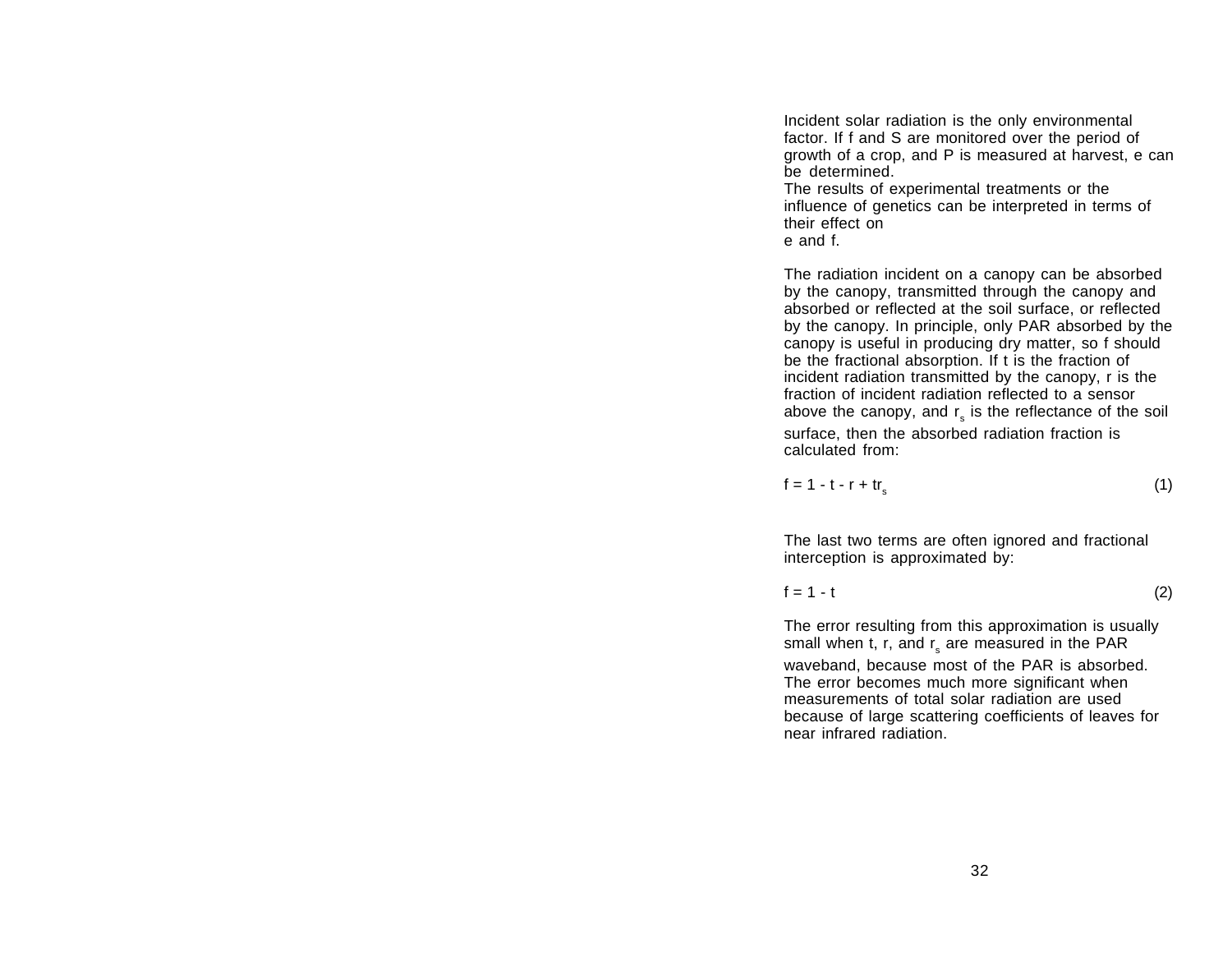As a first-order estimate of error, assume that

$$
r = (1-t)r_c + tr_s \tag{3}
$$

where  $r_c$  is the reflectance of the vegetation. The first equation becomes:

$$
f = (1 - t)(1 - r_c)
$$
 (4)

The error resulting from using the second equation is approximately equal to  $r_c$ , which is typically less than 0.05 in the PAR waveband. Since the Ceptometer's sensors are sensitive only to radiation in the PAR waveband, equation 2 will generally be accurate for making measurements of intercepted radiation. However, measurement of the other terms needed for equation 1 is simple and will also be explained.

## **Sampling for Fractional Interception**

Select function one. For specific instructions concerning function one, refer to page 18 of this manual. The measurements needed for fractionalinterception are those from which t, r, and  $r_{s}$  are calculated. If S is the PAR reading from an upwardfacing Ceptometer above the plant canopy, R is the reflected PAR above the canopy (inverted Ceptometer above the crop), T is the upward-facing Ceptometer below the plant canopy, and U is the reflected PAR from the soil surface, then t, r, and  $r_{s}$  can be calculated from:

| $t = T/S$ | (5) |
|-----------|-----|
|           |     |

$$
r = R/S \tag{6}
$$

$$
r_s = U/T \tag{7}
$$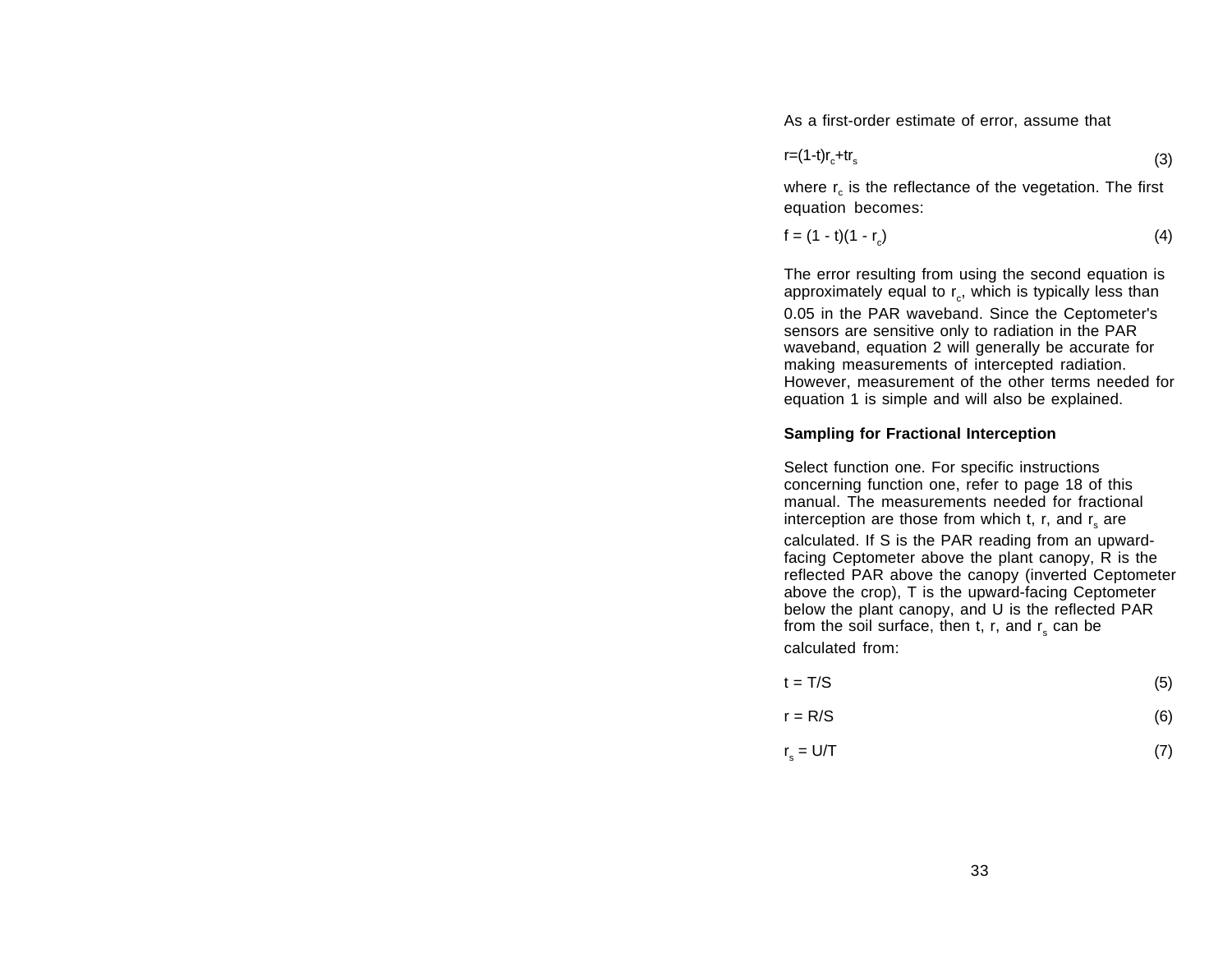Assume only t needs to be known. Measure S above the crop canopy. Level the Ceptometer above the canopy using the bubble level and then press the A key. The reading appearing on the right of the display is S. This value can be stored in memory by pressing the B key twice. Press the A key again to clear the display.

Measure T by placing the Ceptometer below the plant canopy, being careful to place it below all of the leaves. Try to keep the instrument level. Since the light below the canopy is extremely variable, several samples at different locations will be necessary for a reliable reading. The number of necessary samples can be determined by taking, for example, 10 readings and computing the coefficient of variation from:

$$
CV = [\Sigma(x_i - x)^2 / (n - 1)]^{1/2} / S
$$
 (8)

where n is the number of samples taken. The error in any measurement of t will be CV divided by the square root of the number of samples. Usually, a number around 10 should suffice. Press the A key to take a reading. Each of the readings will appear on the left of the display.

In canopies with a clumped or row structure, it is important that samples show no favor of between-row or within-row areas. It is best to sample with the probe perpendicular to the row. If the row spacing is different from the probe length, the probe can be placed diagonally to get a representative sample. The readings taken can be averaged by pressing the B key. This reading is the T value. Pressing the B key a second time stores the reading in memory. The fractional transmission for the canopy, t, can now be calculated from equation 5.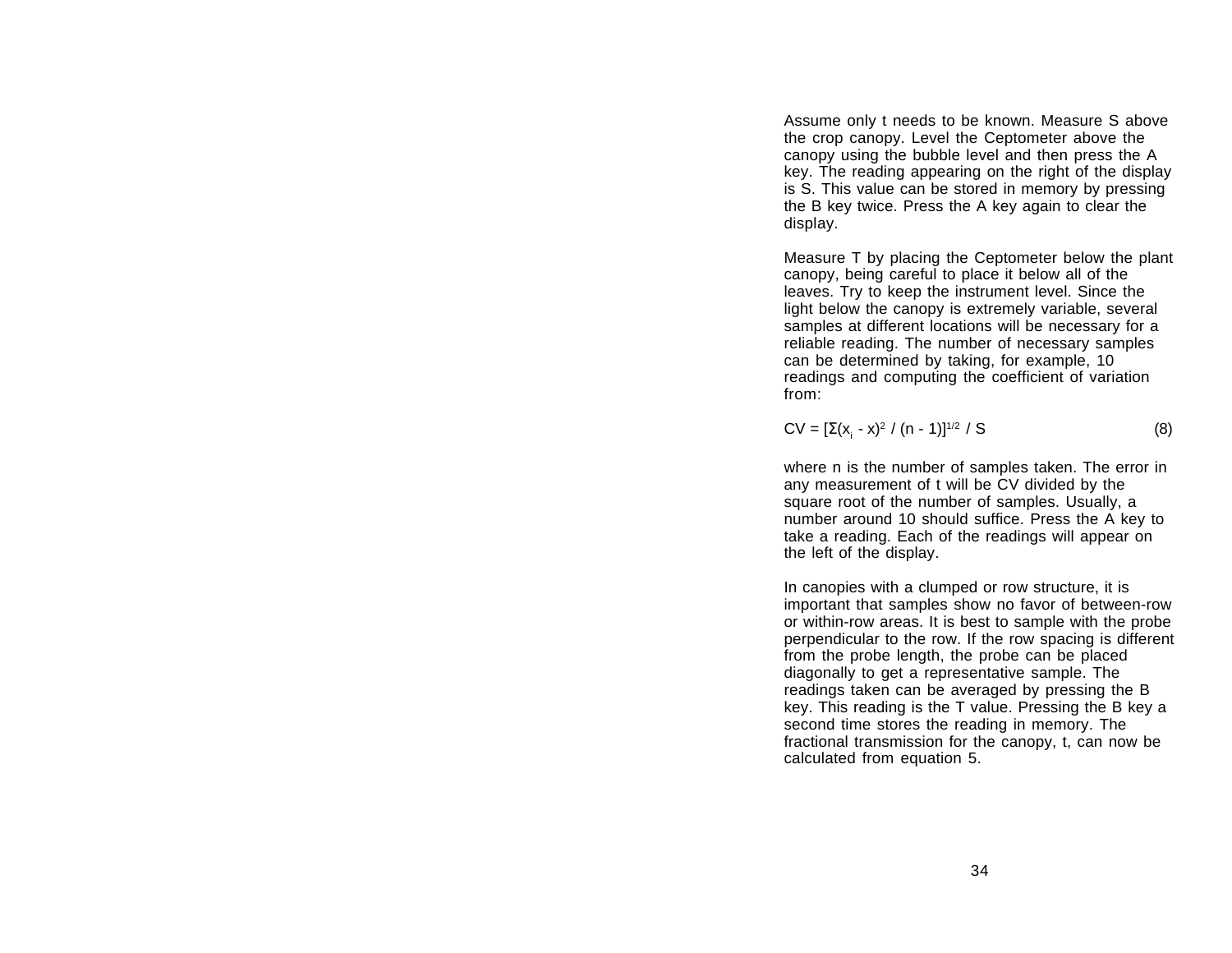This calculation would normally be generated by a computer program after the data from all of the samples have been sent to the computer. However, it is important to set up some kind of sampling scheme beforehand or keep detailed notes of sampled areas of the field plot or treatment so that they can be compared to the readings stored in the instrument's memory.

To find r, invert the Ceptometer at a height of 1-2 meters above the crop canopy. Leveling is not critical for this measurement, since the radiation reaching the sensor is not directional. Clear the display by pressing the A key. Press the A key a second time to take a reading. The display shows the R value. Multiple readings are not necessary since R is not usually variable. Press the B key twice to store the reading in memory. Calculate r from equation 6 using the previously recorded S value.

To find r<sub>s</sub>, invert the Ceptometer over the soil below the canopy and take measurements at several locations. Average and store these measurements as before. This reading is the value  $U$ . Calculate  $r_{\rm s}$  from equation 7 using U and T. A value in the range of 0.1 to 0.2 should be obtained, but it is possible that the light level below the canopy will be so low that U will not be accurately measured. If a value outside of the expected range is obtained, there will be negligible error in f by assuming  $r = 0.15$ . As mentioned before, evaluation of

intercepted radiation normally involves the measurement of t.

Only measurements below the canopy have been discussed. Obviously, measurements throughout the canopy are possible. Profiles of interception with height can be useful in determining at what location most of the photosynthesis is occurring in the canopy.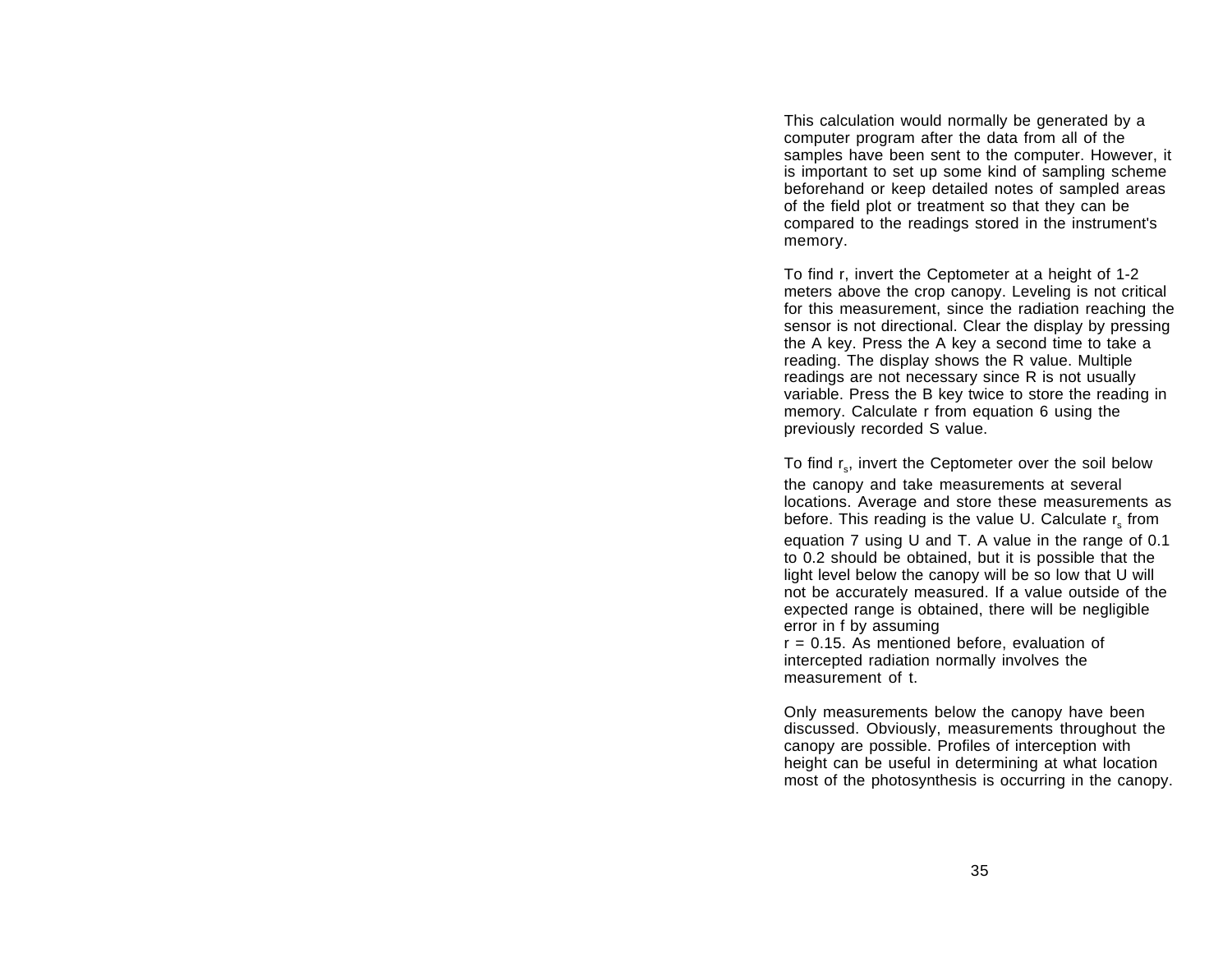#### **Unattended Recording of Transmitted PAR**

The value of f in equation 1 can vary with sun elevation, since t depends on elevation angle. Fractional interception should be an integrated value averaged over the growing season. While the reading obtained at a particular time is closely related to this average value, readings need to be taken over a full day to find the true integrated value of t. Two measurements are needed;

T at various times of the day, and S integrated over these same times.

We recommend that the data for S be obtained by recording the output of another Ceptometer or a SunLink PAR Probe. Both instruments have identicalspectral and cosine responses. A PAR point sensor may also be used, or the data may be obtained by calculating PAR from incident solar radiation. To do so, multiply the total short- wave flux density  $(W m^{-2})$ by 2.1 to convert to  $\mu$ mol m<sup>-2</sup>s<sup>-1</sup>. This calculation can be verified by comparing these estimates to spot measurements with the Ceptometer placed above the plant canopy.

To obtain data for T, support the Ceptometer in the canopy, select function three, and press the A and B keys simultaneously. Readings will be taken automatically every minute, and then averaged and stored in memory every 30 minutes. Press either the A key or the B key to stop logging. Readings can be reviewed by pressing the A and B keys to move back and forth through the memory.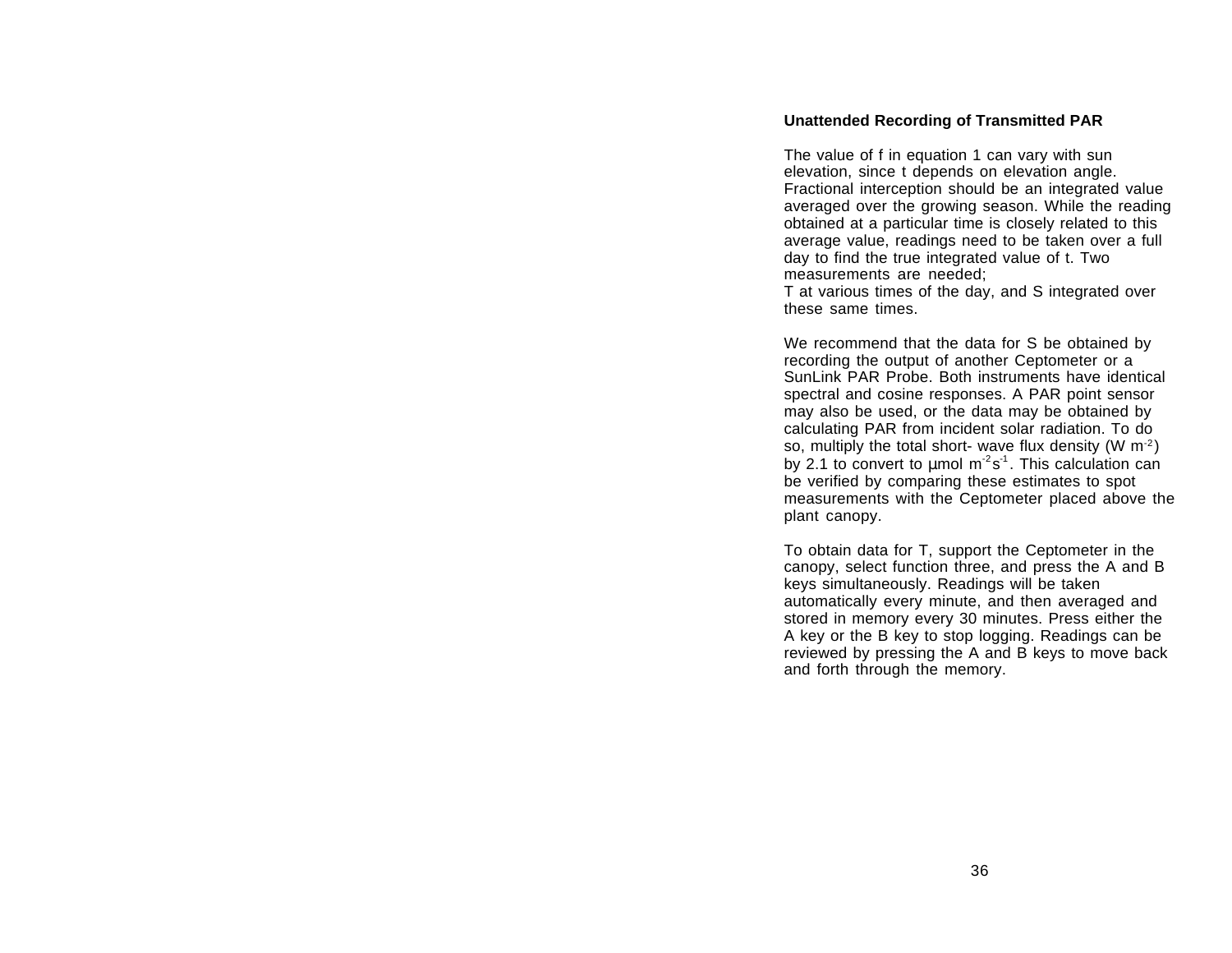## **Survey Sampling of Average Line PAR**

Select function five. The value appearing to the right of the display is the average PAR over the length of the probe. The value will be updated continuously until the A key is pressed to hold the present reading. This reading may be stored in memory by pressing the B key, or the user may return to the continuous readings by pressing the A key again.

## **Using PAR to Determine Leaf Area Index**

Ceptometer users may want to use sunfleck measurements to determine plant canopy parameters such as leaf area index and leaf angle distribution. The theory for obtaining LAI and leaf angle distribution from these measurements is widely published. However, the theory is incomplete in some respects and this affects the accuracy of canopy parameters predicted from sunfleck measurements. Errors are greatest when LAI is high and/or when the canopy is tall. The sunfleck inversion fails completely when the sky is overcast and there are no sunflecks.

Our research has shown that an inversion using transmitted PAR is much more reliable under almost all conditions than an inversion using sunfleck fraction. We recommend that this PAR inversion be usedinstead of the inversion based on sunfleck fraction.

The PAR measured by the Ceptometer within a plant canopy is a combination of radiation transmitted through the canopy and radiation scattered by leaves within the canopy. A complete model of transmission and scattering is given by Norman and Jarvis (1975), but it is very complex and not suitable for inversion.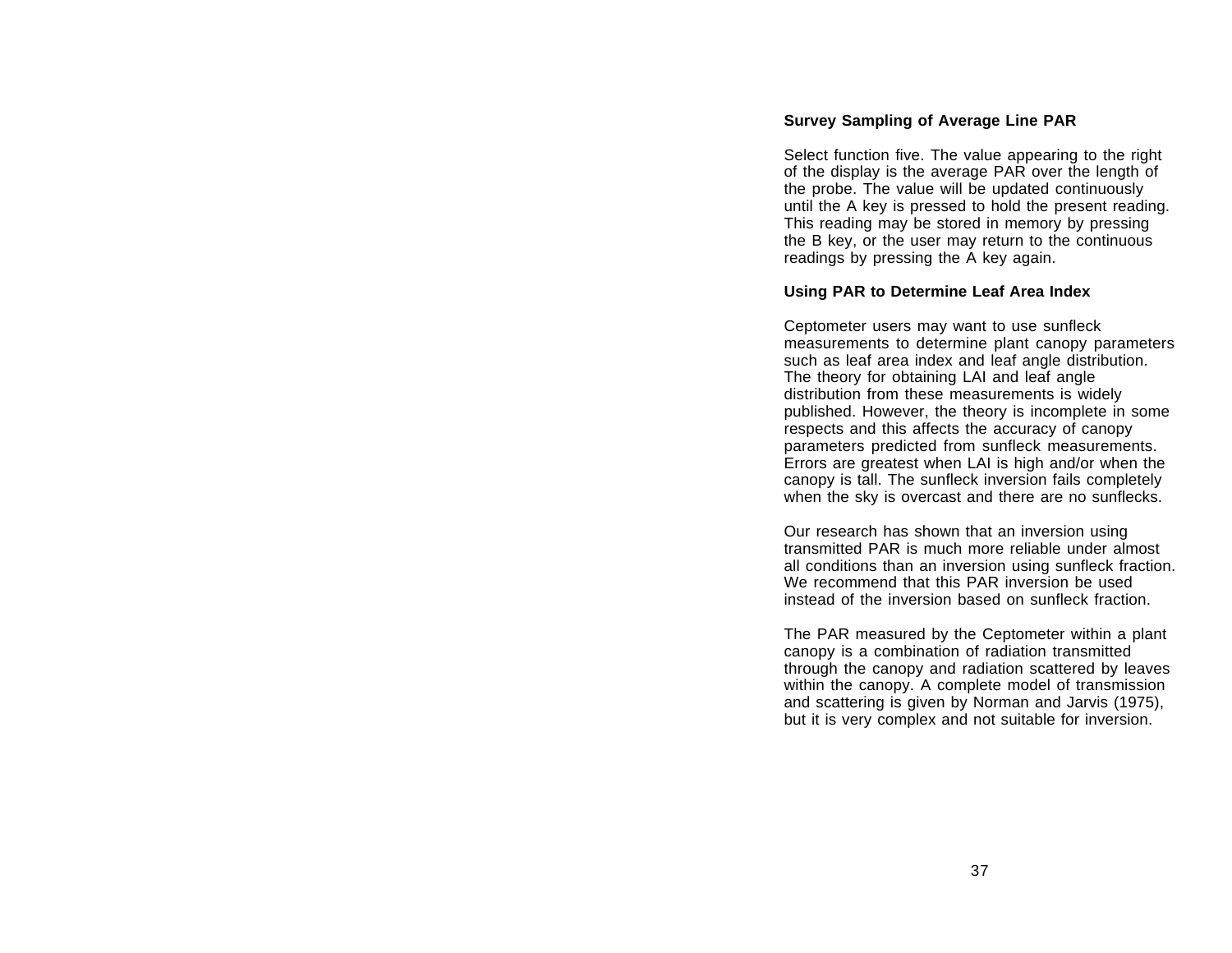The Norman-Jarvis model was used to test and fit twosimpler models which are more easily inverted. Equation 1 is a simple light scattering model suggested by Goudriaan (1988). It gives the fraction of transmitted PAR, t (ratio of PAR measured below the canopy to PAR above the canopy), below a canopy of LAI, L, as

$$
\tau = f_b \exp\left(-\sqrt{a}KL\right) + \left(1 - f_b\right) \exp\left(-0.87\sqrt{a}L\right) \tag{1}
$$

Here  $f<sub>b</sub>$  is the fraction of incident PAR which is beam, a is the leaf absorptivity in the PAR band (typically around 0.9), and K is the extinction coefficient for the canopy. The extinction coefficient can be modeled in various ways. Assuming an ellipsoidal angle distribution function (Campbell, 1986), then

$$
K = \frac{\left(x^2 + \tan^2 \theta\right)^{1/2}}{x + 1.744\left(x + 1.182\right)^{-0.733}}
$$
 (2)

where  $\theta$  is the zenith angle of the sun and x is a leaf angle distribution parameter. When  $x=1$ , the angle distribution is spherical, and K simplifies to

$$
K=\frac{1}{2\cos\theta}
$$

John Norman suggested a different equation for predicting scattered and transmitted PAR.

$$
\tau = \exp\left\{\frac{A(1 - 0.47f_b)L}{1 - \frac{1}{2K}}\right\}
$$
\n(3)

where A = 0.283 + 0.785*a* - 0.159*a*<sup>2</sup>.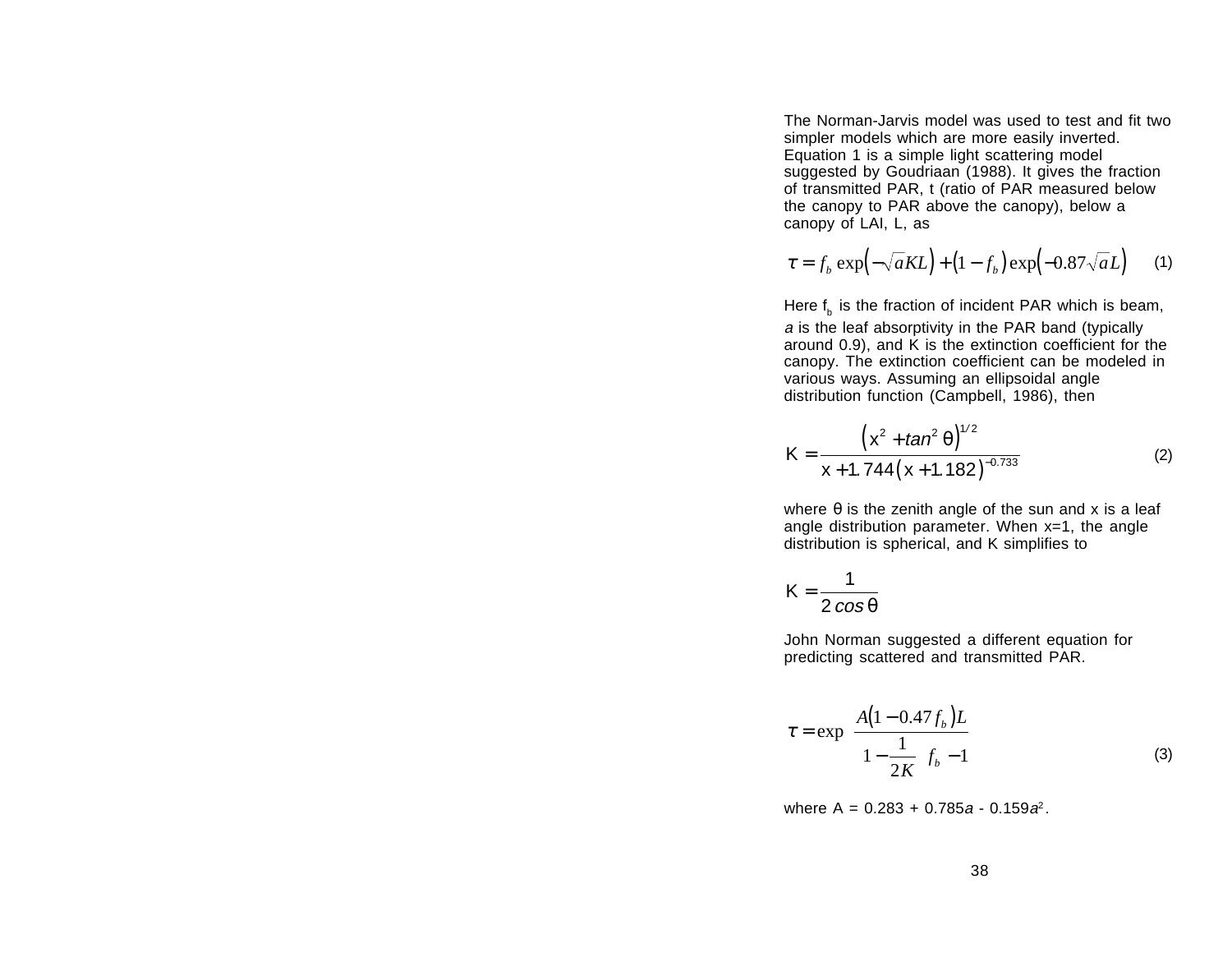Both equations predict canopy PAR within a few percent of values from the complete Norman-Jarvis model. Equation 1 is slightly more accurate, but equation 3 is much easier to invert to obtain L. The difference in accuracy of the two equations is smaller than other incertainties in the method, so equation 3 will be used to determine LAI. Inverting equation 3 gives:

$$
L = \frac{\left[\left(1 - \frac{1}{2K}\right)f_b - 1\right] \ln \tau}{A(1 - 0.47f_b)}
$$
\n(4)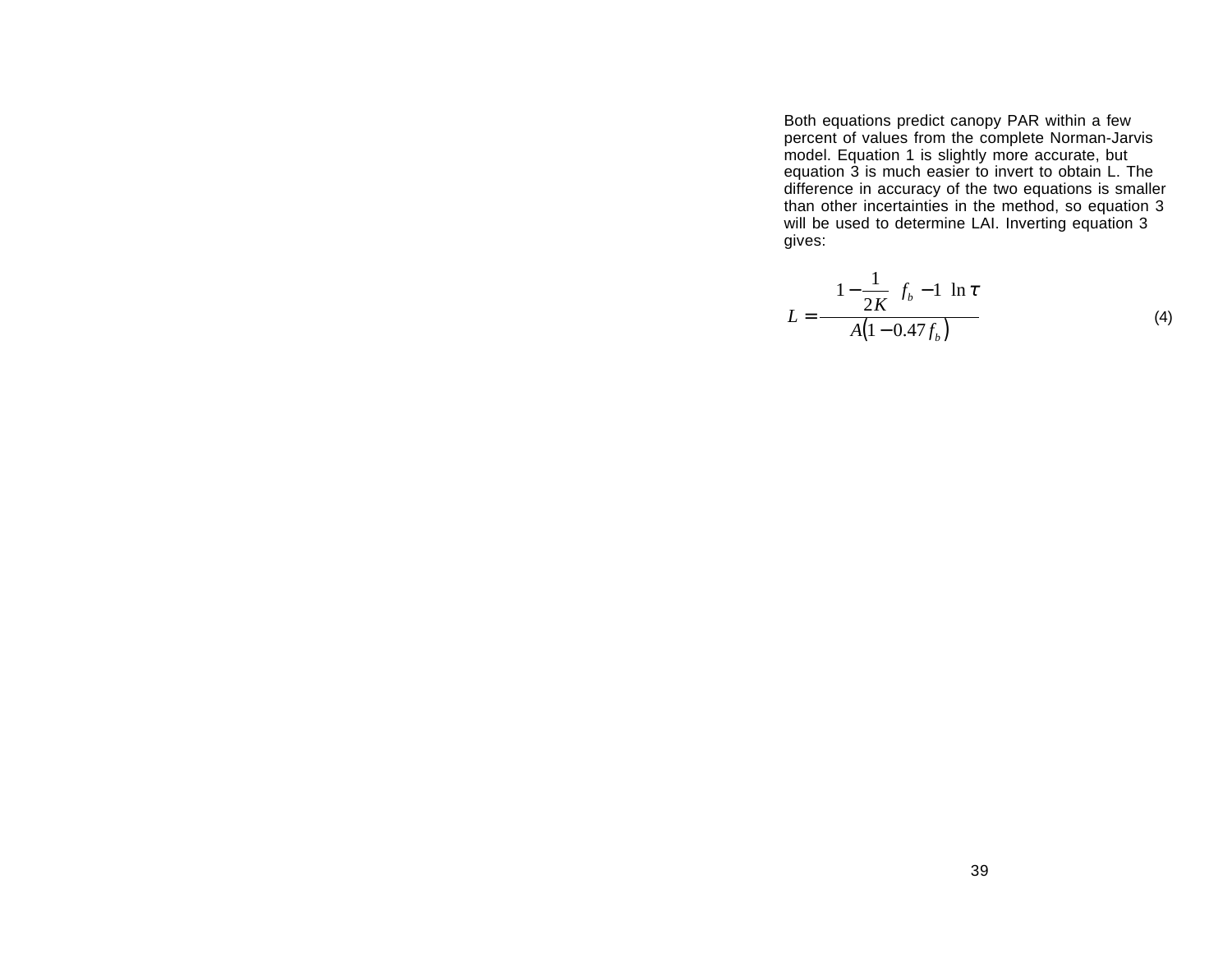## **Applications and Examples**

PAR was measured above a barley canopy of 391µmol m<sup>-2</sup>s<sup>-1</sup> on an overcast day. The average of several measurements below the canopy was 62 μmol m<sup>-2-1</sup>. The transmission, τ, is therefore 62/391 = 0.159. Since the day was overcast,  $f_b = 0$ . If a = 0.9, then A = 0.86. From equation 4, L = -  $\ln (0.159)/0.86$ = 2.14. Because the measurement was made underovercast skies, it was not necessary to have canopy structure information or solar elevation angle. Measurements on overcast days are the simplest for LAI determination and do not require assumptions about canopy structure.

The next example uses measurements on a sunny day. 1614  $\mu$ mol m<sup>-2</sup>s<sup>-1</sup> was measured above a pea canopy and 80  $\mu$ mol m $2s<sup>-1</sup>$  under the canopy. The fraction of PAR transmitted by the canopy was therefore

 $\tau = 80/1614 = 0.05$ . The solar zenith angle was 30°.

The fraction of diffuse radiation was measured by switching the Ceptometer to single sensor mode and taking a reading with the leveled probe in full sun and another reading with the sensor at the tip of the probe shaded by a 10 centimeter diameter shade at a distance of about 1 meter. The ratio of the shaded tounshaded readings was 0.119, which is the diffuse PAR fraction. The beam fraction was  $f<sub>b</sub> = 1 - f<sub>d</sub> =$ 

0.881. The A value for equation 4 is again 0.86. "x" for the canopy is unknown, but unless leaves have obvious horizontal or vertical tendencies, a spherical distribution can be assumed and x be set equal to 1. For a zenith angle of 30 degrees, this gives  $K =$ 0.577. Substituting these values into equation 4 results in  $L = 5.2$ .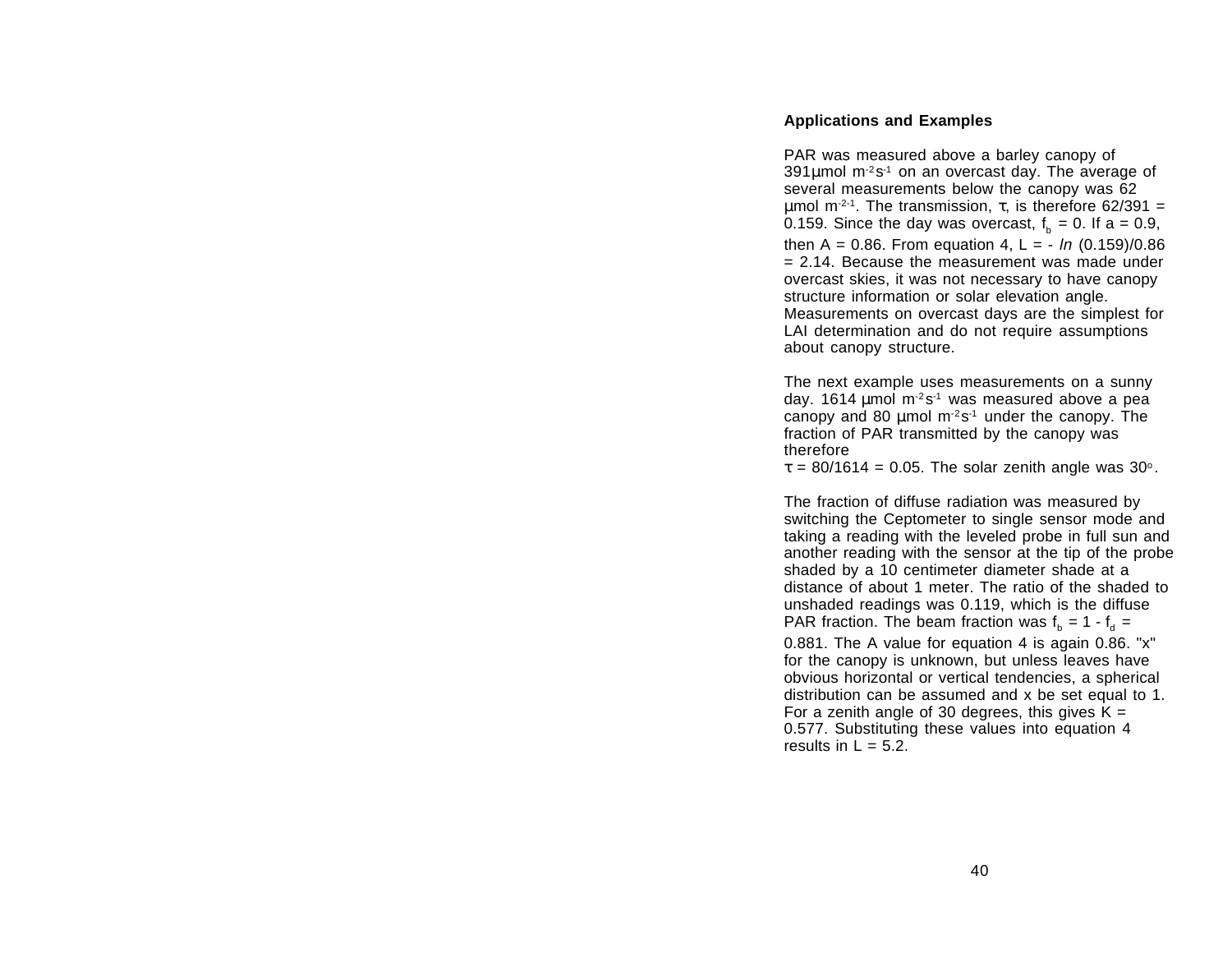## **Final Comments**

While leaf area estimates can be made under eitherclear or overcast skies, the clear sky estimate requires that you guess a value for x. The overcast sky measurement may therefore be more reliable. Spatial variability is a big problem in canopies, and measurements at several locations should always be used to determine LAI.

## **Spectral and Cosine Response**

The Ceptometer is limited in ideal PAR response because of its deficiencies in the blue spectrum. These deficiencies are insignificant when working with normal plant canopy environments and solar radiation. However, the Ceptometer should not be used as an absolute PAR sensor when theenvironment being studied has a significant blue emphasis in its radiation composition. Examples of this blue component would include the measurement of blue skies while the sensors are shaded from directbeam radiation or artificial lighting that contains a strong blue component like metal halide.

The two graphs on the following pages show the responses of the Ceptometer sensors. Spectral response of the photodiodes lies almost entirely within the PAR waveband. The response approximates an ideal quantum response, but drops to zero at about 680 nm rather than 700 nm, and is somewhat low in the blue region. If the radiation is entirely blue skylight, the GaAsP photodiode reads about 20% lower than the PAR sensor, but under normal sun and light, cloudy skies, or in crop canopies, errors due to limited spectral response are negligible.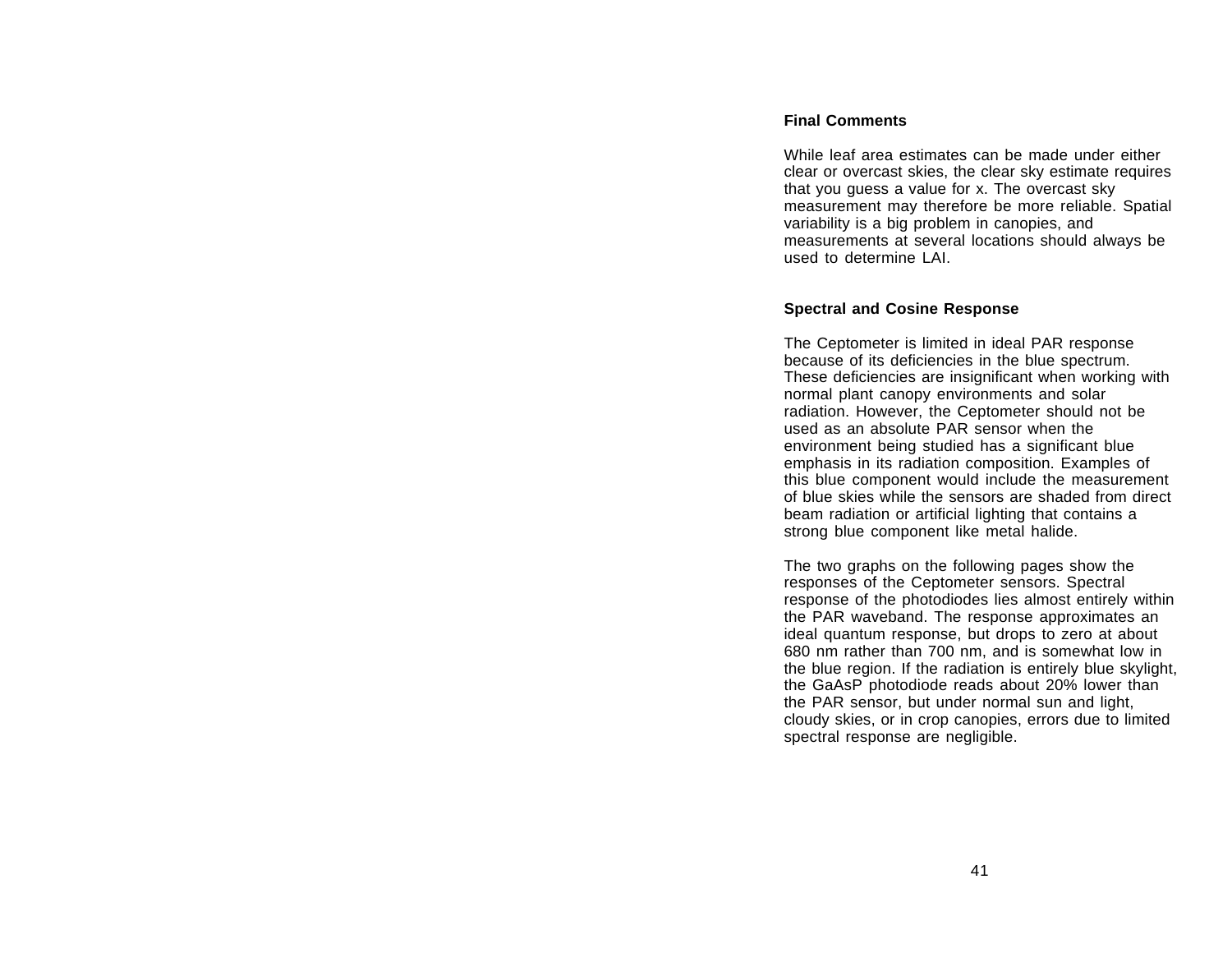

**Relative Response**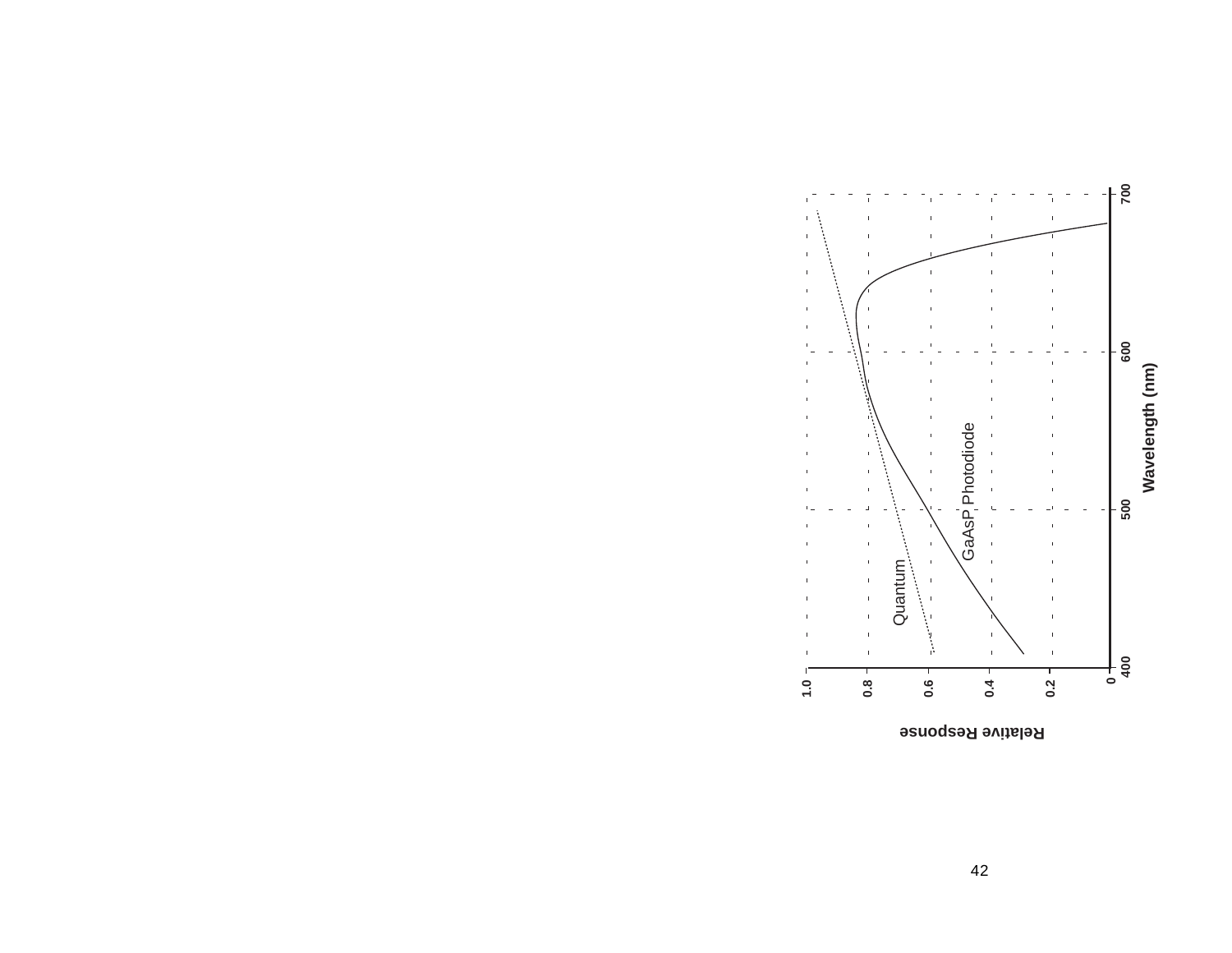

43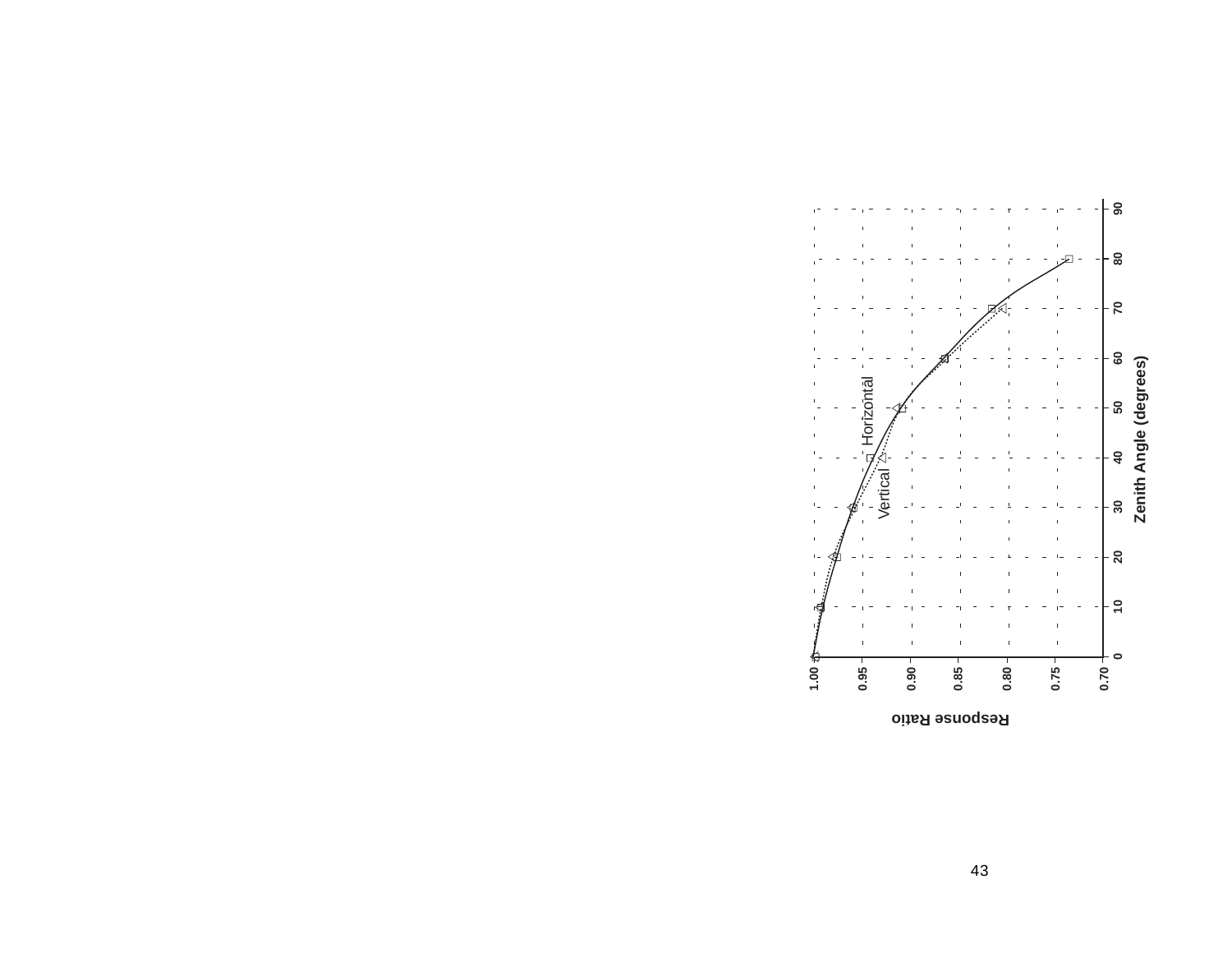# 7. Sunflecks

Sunflecks refer to the bright areas under the canopy where direct beam solar radiation penetrates without dissipation by the canopy. The size, shape, duration, and peak photon flux of a sunfleck depends on the height and precise arrangement of vegetation within the canopy as well as the position of the sun in the sky. Fraction measurements of a ground covered by sunflecks can be used with inverse methods todetermine important characteristics of canopy structure.

The sun approximates a point source of radiation which can be used on clear days to probe the canopy and obtain information on canopy cover and canopy geometry. The information needed to determine these canopy properties is the fraction of the area under the canopy which is covered by sunflecks, or the gap fraction of the canopy. For canopy cover, only measurements at high sun angles are needed since cover is the fraction of the ground covered by a vertical projection of the canopy onto it. Sunfleck measurements at several sun angles are needed to determine other canopy characteristics.

**Note:** When using sunflecks for inversions, it is critical that the instrument be placed in exactly the same location for each reading. It is therefore strongly recommended the unattended mode of data collection be used.

The sunfleck measurement can also be used todetermine intercepted radiation for a canopy.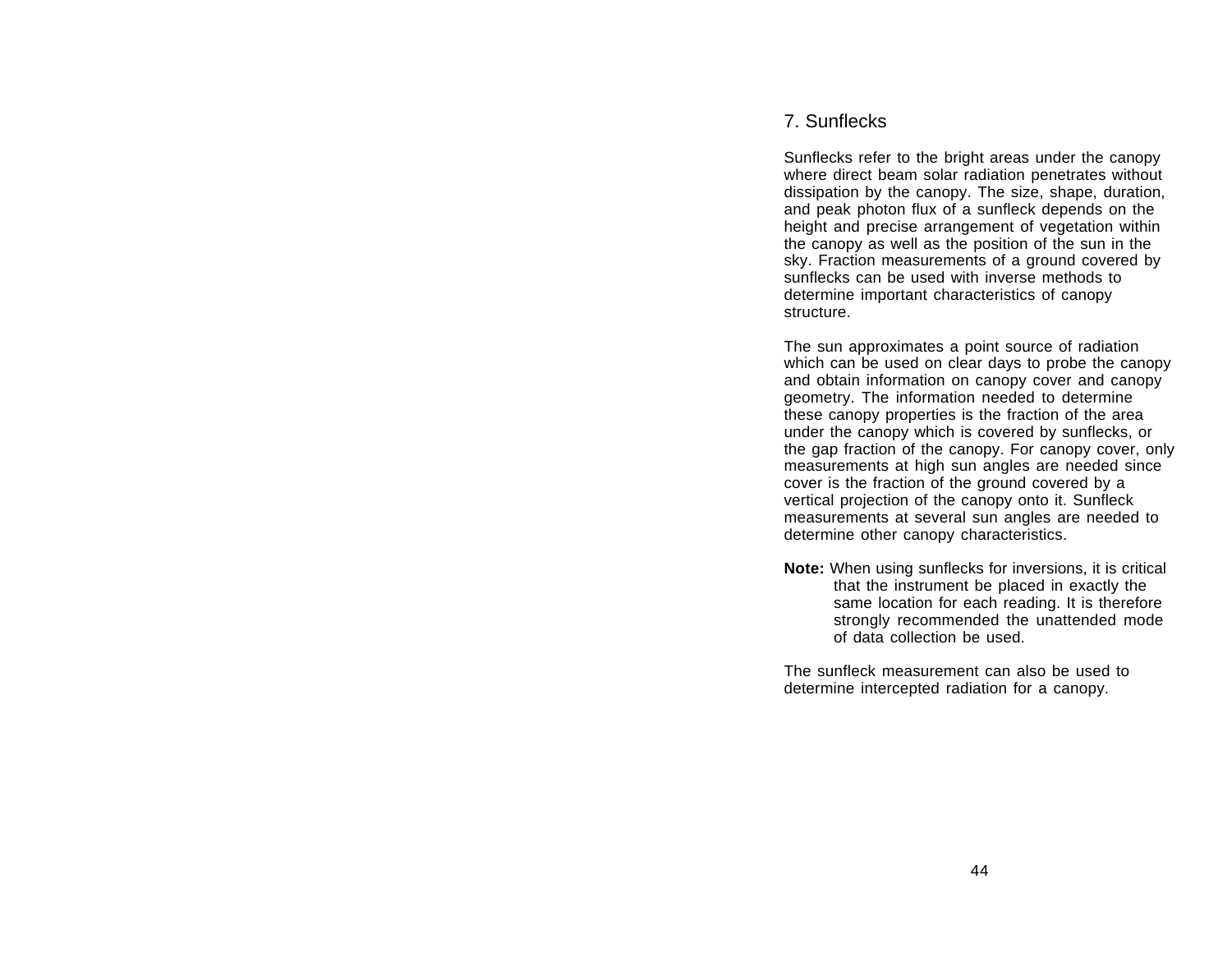The sunfleck measurement is faster than the PARmeasurement since the sunfleck measurement doesnot require finding the ratio of measurements below the canopy to measurements above it. It also has advantages on days where incoming radiation varies over short time periods, since light levels needed for making calculations are all measured at one time. The method cannot be used on overcast days or in canopies with overlapping penumbra since it relies on distinct shadows to make the measurement.(Penumbra are the partial shadows which surround the shadows of objects illuminated by the sun or any other source of finite size, and are the result of the sun not being a point source of light).

#### **Setting the Threshold**

A proper threshold level must be established before accurate sunfleck measurements can be made. Ateach sunfleck measurement, the sensors in the probe are scanned by the microprocessor, and the reading of each sensor is compared to the established threshold. The microprocessor counts the number of sensors above the threshold, divides this value by the total number of sensors in the probe, and then displays the reading as a percentage. Two types of threshold settings are possible. When a sample is taken by the instrument in the automatic threshold setting, the microprocessor scans the set of readings, finds the highest one and sets the threshold at half of this value. If the highest light value on the probe changes as different samples are taken, the threshold will also change. As long as the sunflecks are large enough for at least one sensor to be in full sun the automatic threshold setting is the simplest and most reliable setting to use. It also measures the correct size of sunflecks with penumbra, as long as they do not overlap.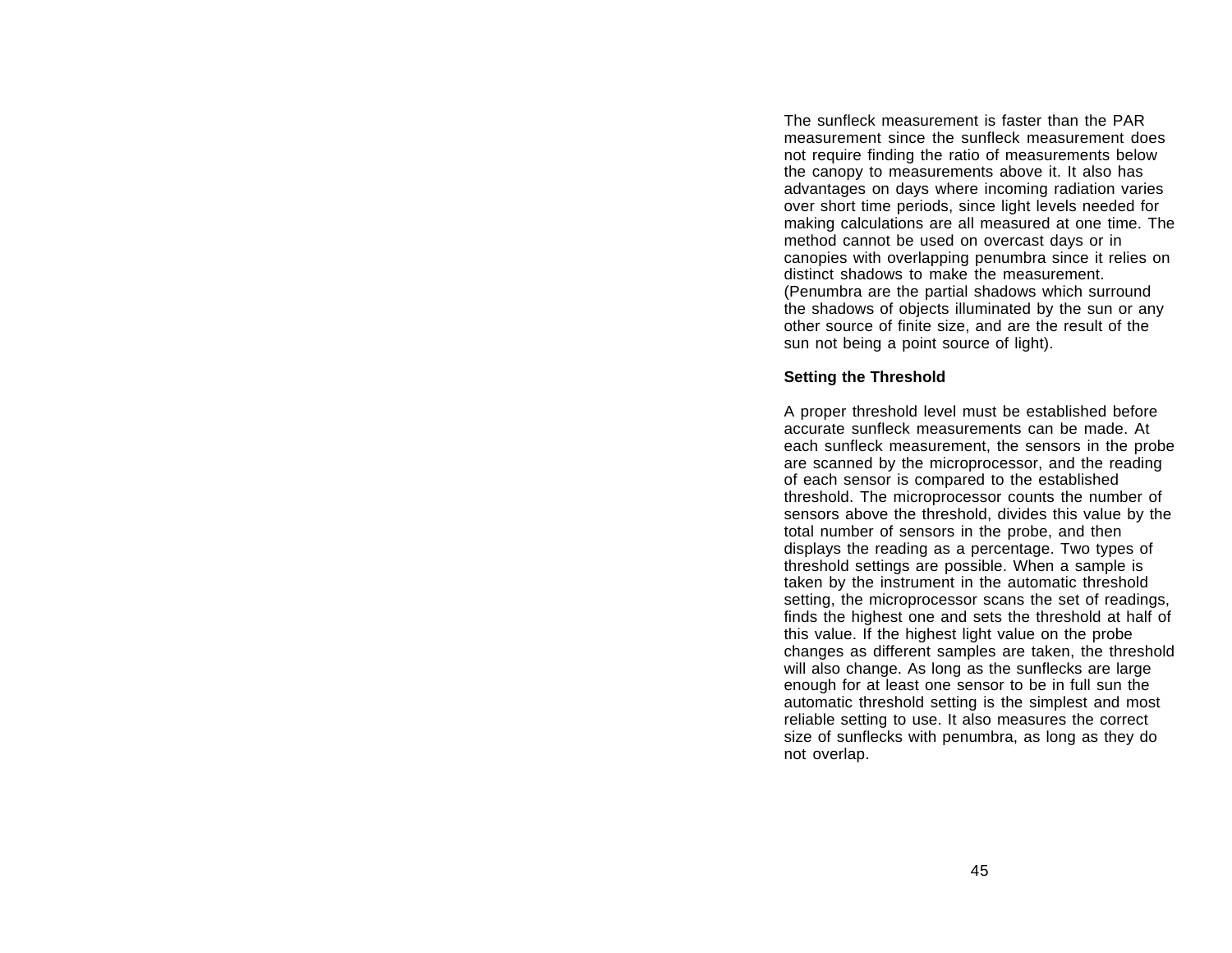The manually set threshold must be used for dense canopies when there is a possibility that not even one sensor will be in full sun during a scan. Select function seven and press the A key. The probe is scanned and the threshold is set at half of the value of the highest sensor reading. The threshold value is displayed in umol  $m^2 s^1$ . If a different threshold level is desired, select the location of the probe when the A key is pressed.

The manually set threshold will remain until it is reset.

The user should experiment with the manual threshold mode before taking serious data, as it may take some time to learn to use this setting effectively. Measurements of low sunfleck fraction which causethe Ceptometer to register a high value are an indication that this mode may need to be used. The instrument reads 100.0 in full sun, but it also reads 100.0 in full shade, since it determines the percentages by comparing the highest reading on the probe. It is only when there is variation along the probe that it can detect sunflecks.

#### **Sampling for Sunfleck Fraction**

Sampling for sunfleck fraction is similar to sampling PAR under the canopy. Select function two. Place the probe under the canopy and press the A key. Many samples are needed because of the large spatial variation in sunfleck fraction. Leveling is not important for sunfleck measurements, and it is sometimes desirable to tip the probe in the direction of the sun when sun angles are low so that a larger reading is obtained. The sunfleck fraction is shown on the right of the display and the number of samples taken is shown on the left. After 10 to 20 samples are taken, press the B key to average and display the reading.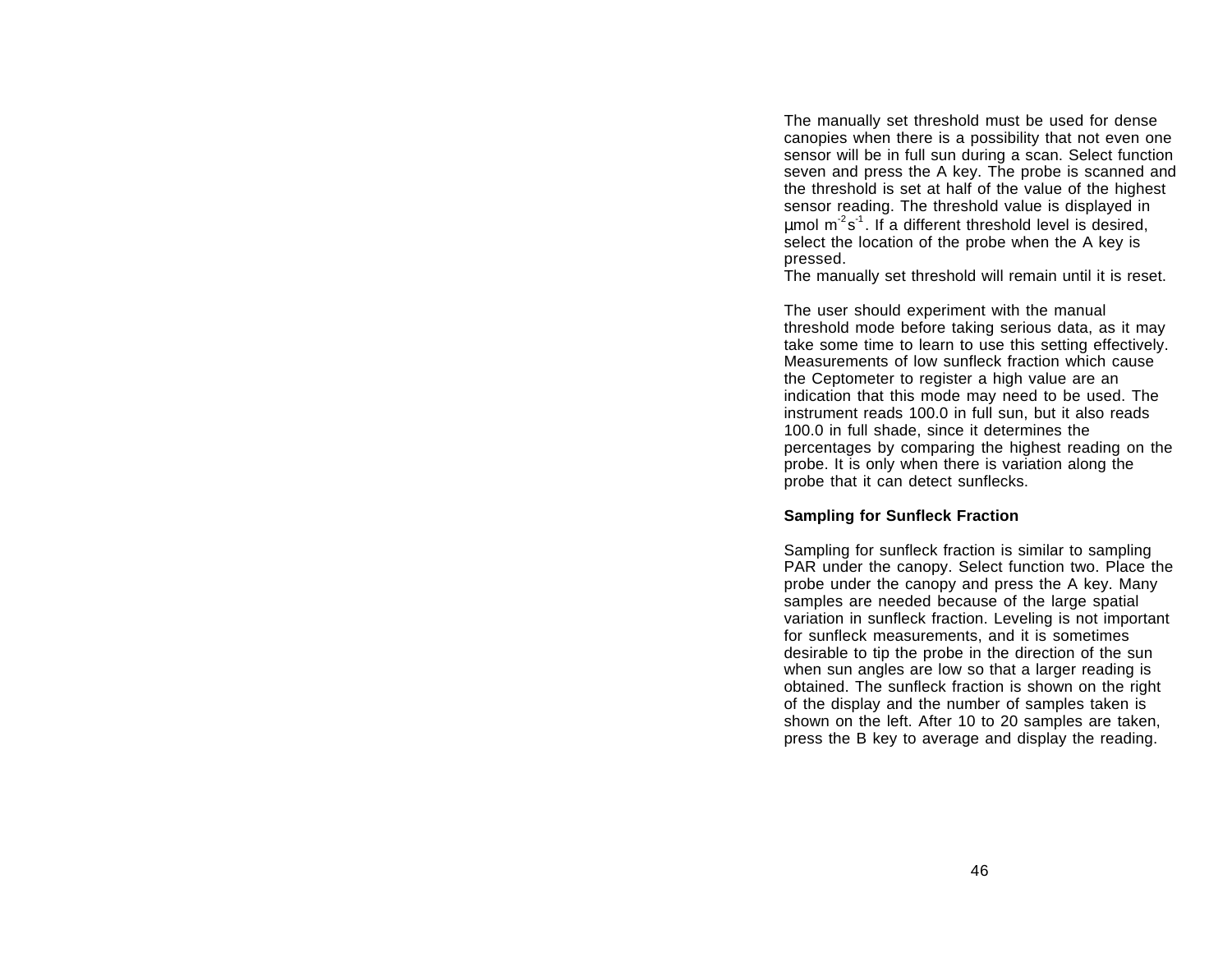The number of samples needed for a given precision can be estimated using equation 8 on page 34. To store the reading, press the B key again. In the sampling modes of functions one through five, both PAR and sunfleck fraction are read, averaged, and stored, but only one reading (PAR in function one and three, and sunfleck fraction in function two and four) is displayed.

#### **Unattended Recording of Sunfleck Fraction**

To record sunfleck fraction unattended, select function four. Press the A and B keys simultaneously to begin readings. Readings will be taken every minute automatically and stored in memory every 30 minutes. The display will show time on the left and the sunfleck fraction on the right. To stop data collection, press either the A or B key. The readings can be reviewed by pressing the A and B keys to move backward and forward through the memory.

#### **Survey Sampling of Sunfleck Fraction**

Select function five. A continuous sunfleck fraction isshown on the left of the display. Press the A key to hold the reading and the B key to store the reading in memory. This mode is often used to check a canopy's variability or to determine which threshold mode to use.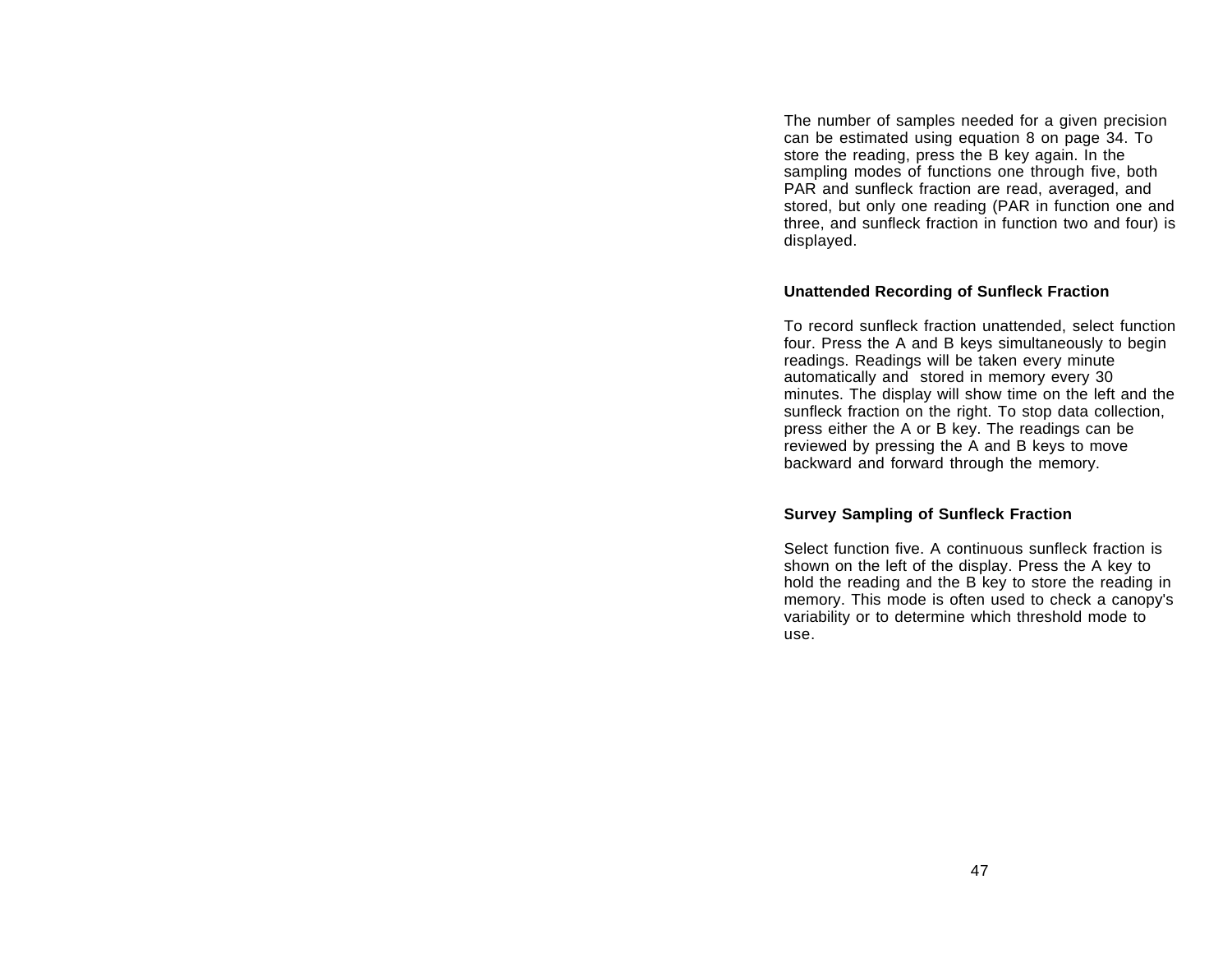## 8. The Theory of Sunflecks and Canopy Structure

If the elements of a canopy are randomly distributed in space, then the probability of a ray of light or other probe penetrating the canopy without interception can be calculated from theory. The probability of penetration without interception is equal to the sunfleck fraction, which is the beam transmission coefficient, τ(Θ), for the canopy. The parameter, Θ ,is the zenith angle of the probe or solar beam.  $τ$  usually varies with zenith angle. The transmission coefficient for a canopy of randomly placed elements is:

$$
\tau(\Theta) = \exp(-KL) \tag{1}
$$

where L is the leaf area index of the canopy (area of leaves per unit area of soil surface) and K is the extinction coefficient for the canopy, which depends on the leaf angle distribution of canopy elements, and the zenith angle of the probe.  $τ$  is sunflecks/100.

Zenith angle refers to the angle the sun makes with respect to a line vertical to the earth's surface. A full description of zenith angle and how to measure it begins on page 11.

A number of expressions have been proposed for K. The most useful is from Campbell (1986) where the angle distribution of canopy elements is assumed to be ellipsoidal. One can picture the angle distribution of area in a plant canopy to be similar to the angle distribution of area on the surface of oblate or prolate spheroids, or spheres.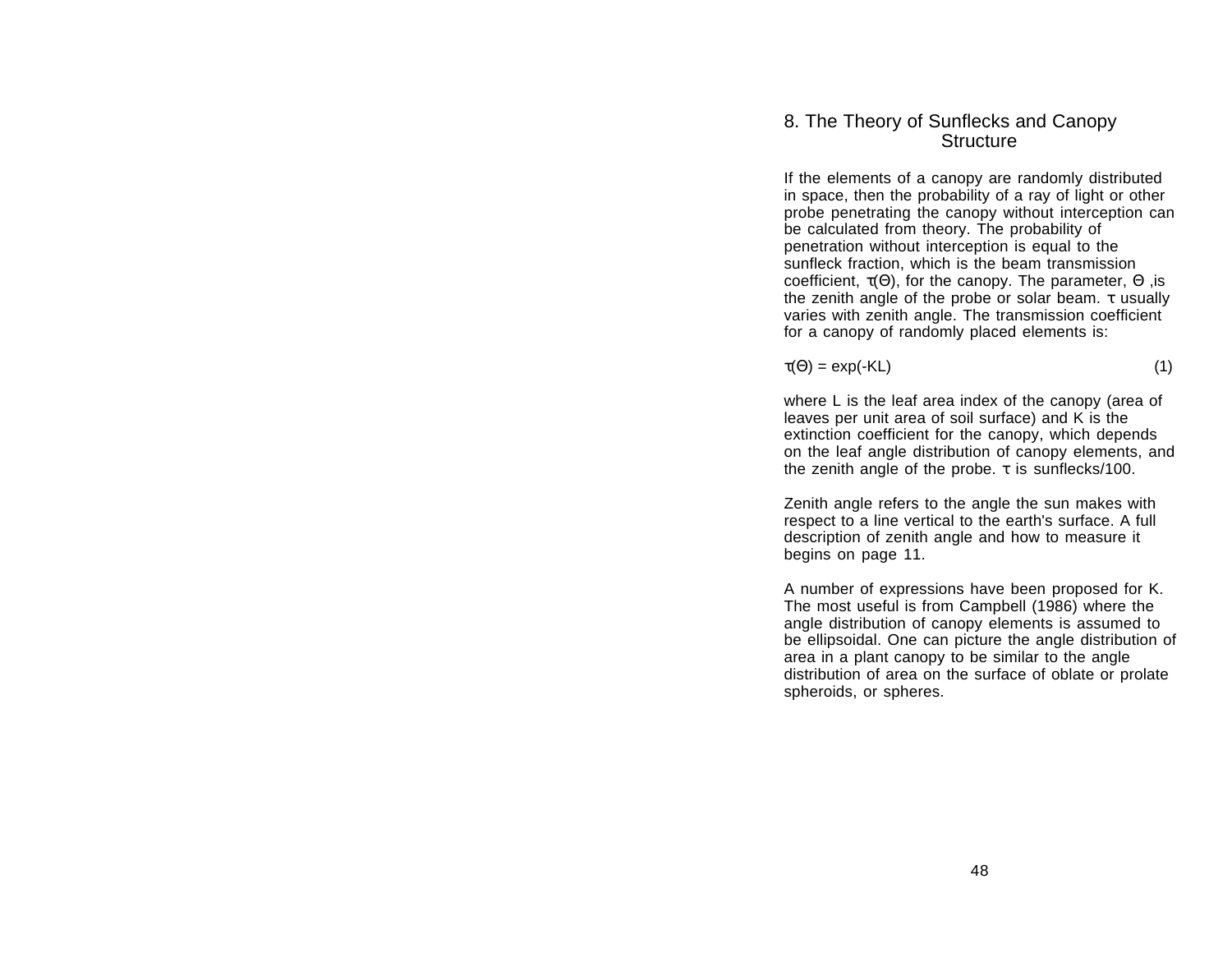The equation for K is:

$$
K = \frac{\left(x^2 + \tan^2 \Theta\right)^{\frac{1}{2}}}{x + 1.744\left(x + 1.182\right)^{-0.733}}
$$
 (2)

The parameter, x, is the ratio of the length of the horizontal to the vertical axis of the spheroid, and can be measured as the ratio of the projected area of an average canopy element on a horizontal plane to its projection on a vertical plane. Extinction coefficient is plotted as a function of zenith angle for various values of x. (See figure 16). At a zenith angle of about 57 degrees, the extinction coefficient is near unity for all canopies. When leaves are horizontal (large X), the extinction coefficient, K, is unity for all elevation angles, but as X decreases, K becomes smaller at large zenith angles and larger at small zenith angles.

Equation 1 can be used in various ways to determine the leaf area index, and possibly also the leaf angle distribution function for a canopy. The simplest application is that of Bonhomme et al. (1974). Since K=1 for zenith angles near 57 degrees, the inversion of equation 1 is simple and gives:

$$
L = -\ln(\tau_{57})\tag{3}
$$

If a sunfleck measurement is made when the zenithangle is about 57 degrees, equation 3 can be used directly to find L.

If measurements of the transmission coefficient, <sup>τ</sup>, are made at several elevation angles, a simple method from Lang (1987) can be used.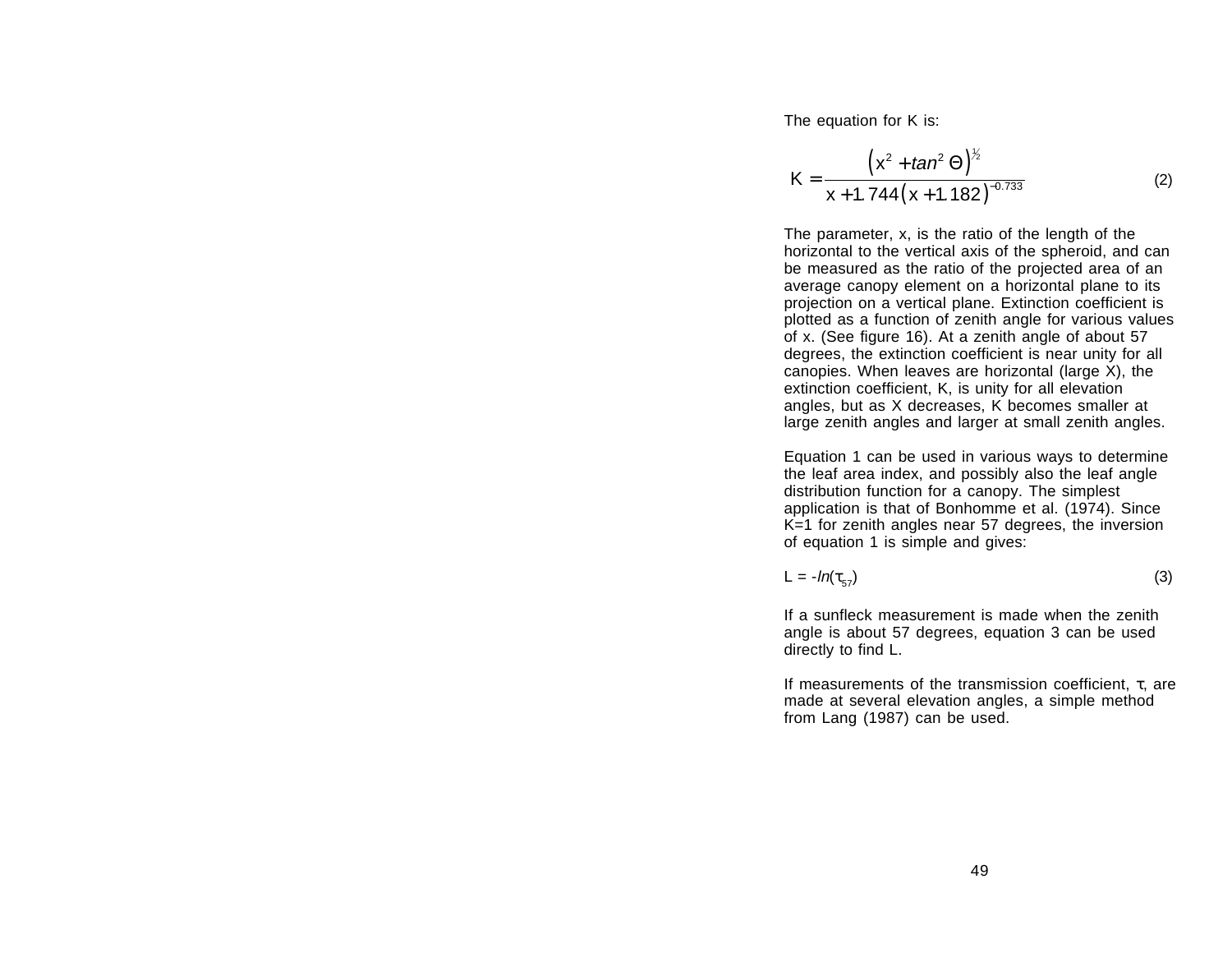The measurements of  $\tau$  are used to compute  $y = cos$ Θ ln τ<sub>Θ</sub>. These are regressed on Θ (in radians), giving a slope, B, and an intercept, A. The leaf area index is given by:

$$
L = 2(A+B) \tag{4}
$$

An approximate value for x is  $x = \exp(-B/0.4L)$ .

**Example:** Sunfleck readings were obtained as follows:

| <u> O-degree</u> | $\Theta$ -radian |      | -cos $\Theta$ In $\tau$ |
|------------------|------------------|------|-------------------------|
| 35               | 0.61             | 0.21 | 1.28                    |
| 41               | 0.72             | 0.18 | 1.29                    |
| 55               | .096             | 0.10 | 1.32                    |
|                  |                  |      |                         |

Linear Regression gives:

 $A = 1.21$  $B = 0.12$  $L = 2(1.21 + 0.12) = 2.64$  $x = \exp(-0.12 / 0.4 \times 2.64) = 0.9$ 

**Note:** Θ can be measured by placing a stick of length, y, vertically in the ground and measuring the shadow length, x, on a horizontal surface. tan Q = x/y so Θ = tan -1(x/y).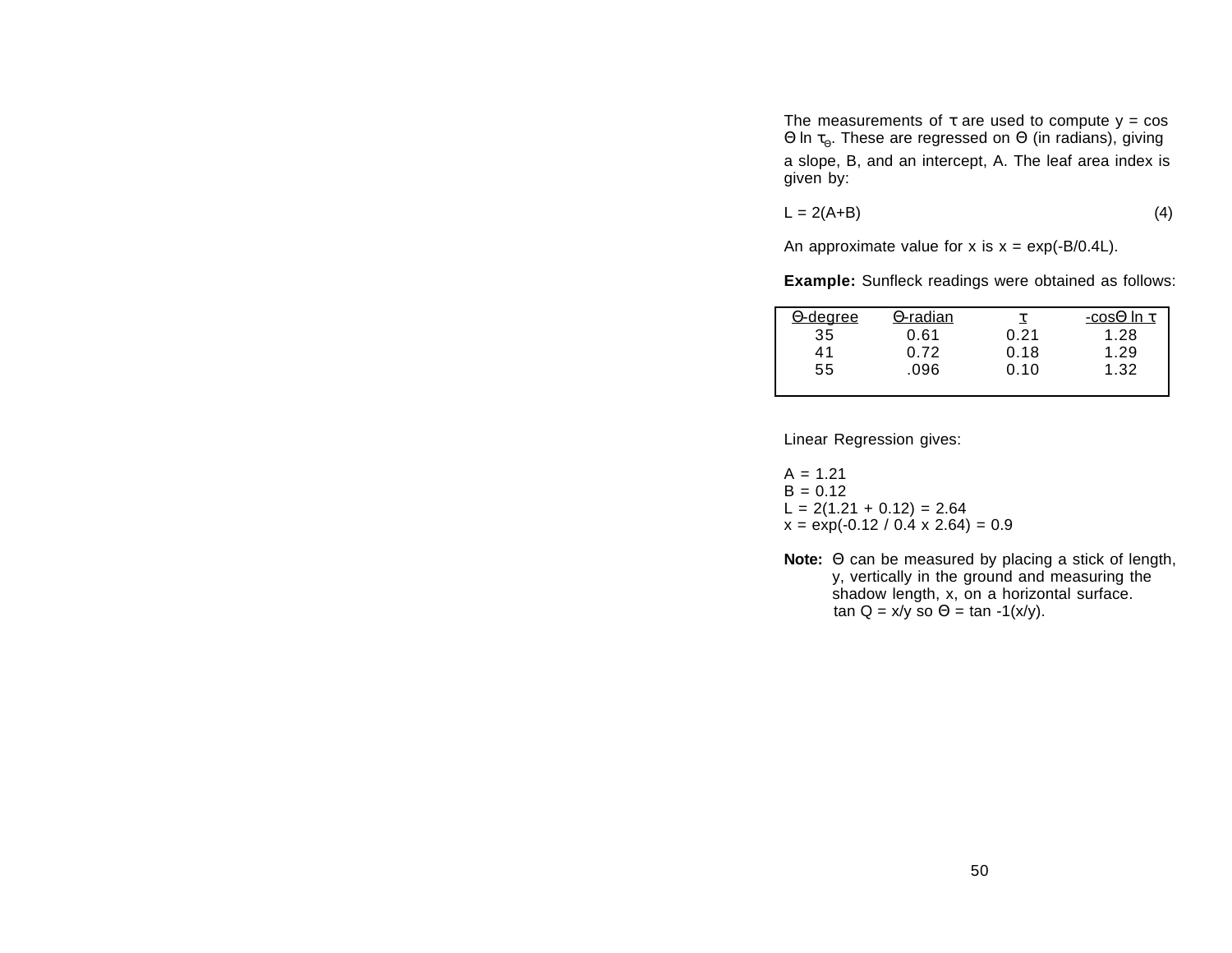A more precise method for finding x is as follows. We would like to find values for x and L which minimize:

 $\mathsf{F} = \Sigma(\mathsf{In}~\tau_{\mathsf{i}} + \mathsf{K}_{\mathsf{i}}\mathsf{L})^2$ 

subject to the constraint, x>0, where  $\tau_i$  are

transmission coefficients measured at several zenithangles, and  $\tau_i$  K<sub>i</sub> are the extinction coefficients for the corresponding angles. A BASIC computer program which finds L and x from measured sunfleck fraction data is outlined on the following page.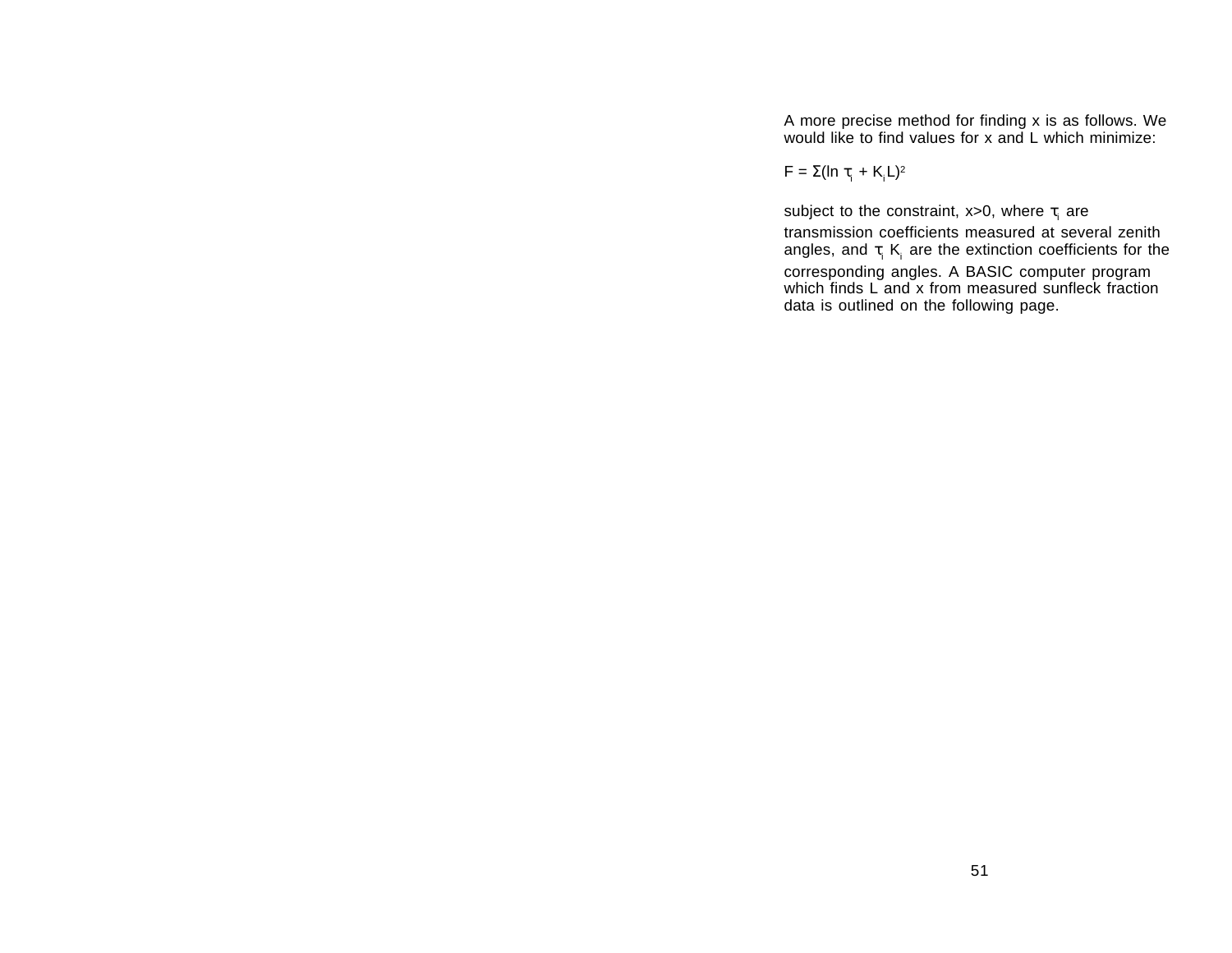## A Computer Program to Find LAI and LAD from Sunfleck Fraction Measurements

- 10 REM \*\*\*\*\*\*\* ELLIPSOIDAL EXTINCTION COEFFICIENT
- 20 DEF FNK(Z,X)=SQR(X\*X+Z\*Z)/(x + 1.774\*(x + 1.182)^(-0.733))
- 35 REM \*\*\*\*\*\*\* Z IS TAN(ZENITH ANGLE)
- 30 REM \*\*\*\*\*\*\*
- 40 PI=3.14159:DX=0.1
- 50 INPUT "NUMBER OF ZENITH ANGLES";NZ
- 60 DIM Z(NZ),T(NZ)
- 70 FOR I=1 TO NZ
- 80 PRINT "ZENITH ANGLE";I;" DEGREES";:INPUT Z(I)
- 90 PRINT "TRANSMISSION AT ";Z(I); "DEG";: INPUT T(I)
- 100 Z(I)=TAN(Z(I)\*PI/180):T(I)=LOG(T(I))
- 110 NEXT
- 120 REM \*\*\*\*\*\*\* FIND X USING BISECTION METHOD
- 130 XMAX=10:XMIN=.1:X=1
- 140 S1=0:S2=0:S3=0:S4=0
- 150 FOR J=1 TO NZ:TZ=Z(J)
- $KB = FNK(TZ,X):DK = (FNK(TZ,X+DX)-KB)$
- 170

 S1=S1+KB\*T(J):S2=S2+KB\*KB:S3=S3+KB\*DK:S4=S4+DK\*T(J) 180 NEXT

- 190 F=S2\*S4-S1\*S3 :PRINT X,F
- 200 IF F<0 THEN XMIN=X ELSE XMAX=X
- 210 X=(XMAX+XMIN)/2
- 220 IF (XMAX-XMIN)>.01 THEN GOTO 140
- 230 REM \*\*\*\*\*\*\* FIND LAI AND PRINT RESULTS
- 240 L=-S1/S2:PRINT "LEAF AREA INDEX=";L
- 250 PRINT "RATIO OF VERTICAL TO HORIZONTALPROJECTIONS=";X
- 260 PRINT
- 270 PRINT "ZENITH ANG.","MEASURED T","PREDICTED T"
- 280 FOR J=1 TO NZ
- 290 PRINT ATN(Z(J))\*180/PI,EXP(T(J)),EXP(-FNK(Z(J),X)\*L) 300 NEXT
-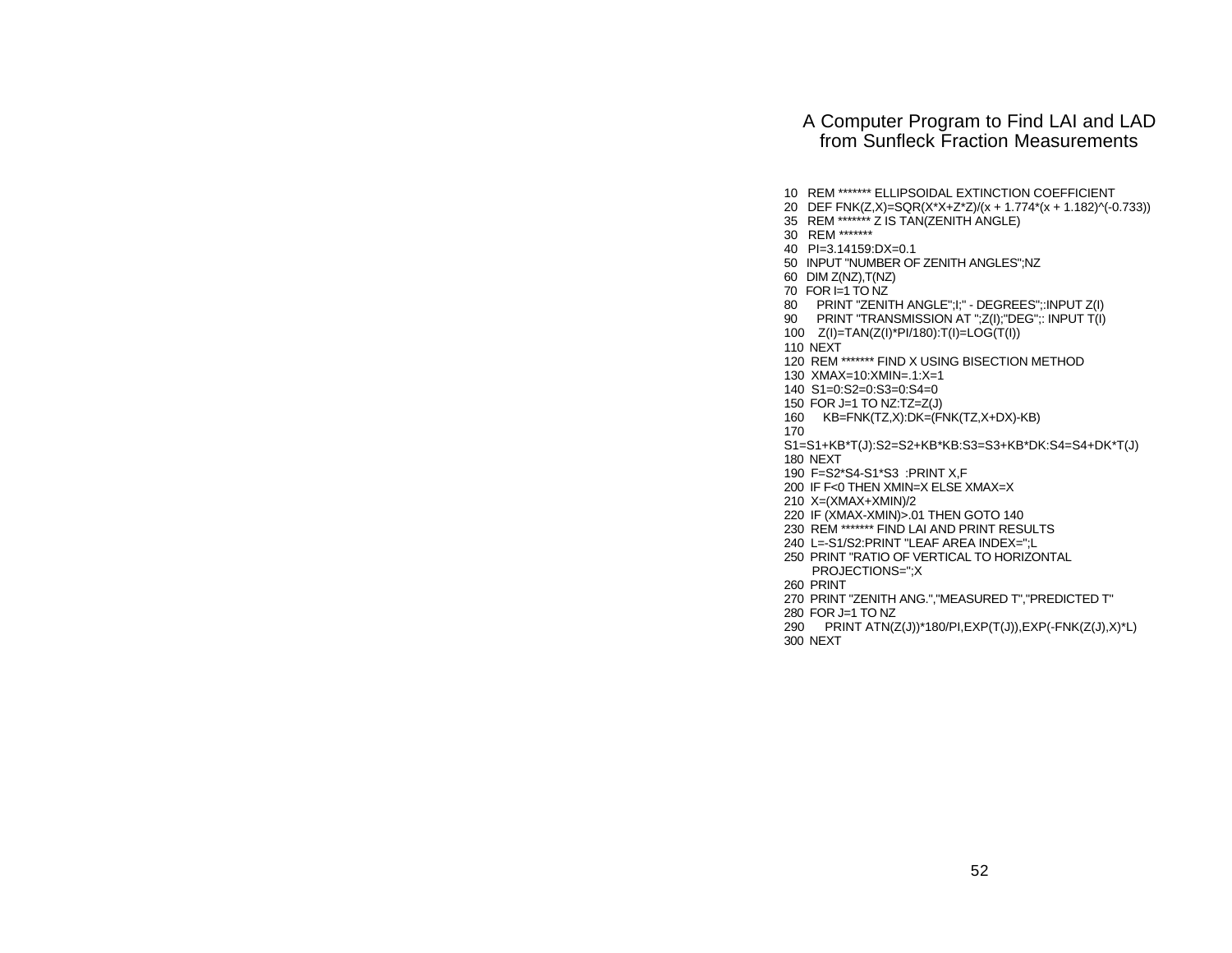#### **Correction of Sunfleck and Intercepted Radiation for Sun Angle**

Sunfleck fraction, <sup>τ</sup>, measured at one zenith angle, can be used to predict sunfleck fraction or radiation interception for other zenith angles. For example, a measurement might be made at  $\Theta$  = 32° from which cover (1 - transmission at  $\Theta$  = 0) is to be calculated. From equation 1,

$$
\ln \tau_1 / \ln \tau_2 = K_1 / K_2 = p \tag{5}
$$

so

$$
\tau(\Theta_1) = \tau(\Theta_2)P
$$
 (6)

Calculate p from equation 2

$$
p = [(x2 + tan2 \Theta1)/(x2 + tan2 \Theta2)]1/2
$$
 (7)

If 
$$
\Theta_1 = 0
$$
,  $p = [x^2/(x^2 + \tan^2 \Theta_2)]^{1/2}$ .

If x is not known, assume  $x = 1$ .

**Example:** From the previous measurements, find the canopy cover. Take  $\Theta$  = 35°,  $\tau$  = 0.21, and x = 0.9.

$$
p = [(0.92)/(0.92 + tan2 35)] = 0.79
$$

 $\tau(0) = 0.21^{0.79} = 0.29$ 

Cover =  $1 - \tau(0) = 1 - 0.29 = 0.71$ .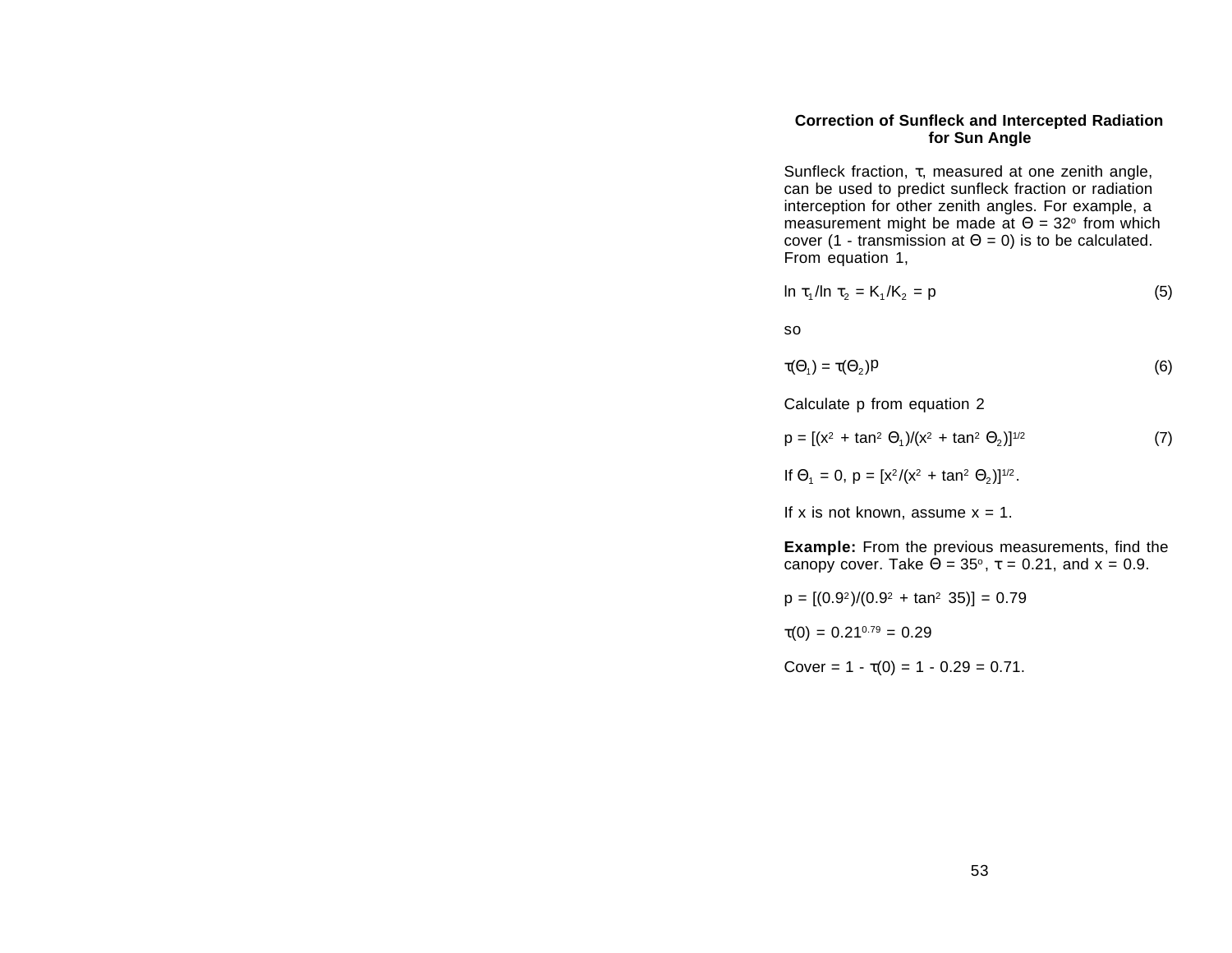Intercepted radiation averaged over an entire day can be estimated from:

$$
f = 1 = \tau_d \tag{8}
$$

where  $\tau_d$  is the transmission coefficient averaged over all elevation angles.  $\tau_d$  can be calculated from:

$$
-\ln \tau_{\rm d} = \rm u L^{\vee} \tag{9}
$$

where u and v are functions of x which can be calculated from:

$$
u = 1 - 0.33 \exp(-0.57x) \tag{10}
$$

$$
v = 1 - 0.3 \exp(0.97x) \tag{11}
$$

The following table shows typical values of u and v.

| v   | u     | v     |
|-----|-------|-------|
| 0.1 | 0.699 | 0.728 |
| 0.5 | 0.745 | 0.818 |
| 1.0 | 0.816 | 0.892 |
| 2.0 | 0.903 | 0.951 |
| 4.0 | 0.963 | 0.982 |
| 8.0 | 0.989 | 0.995 |
|     |       |       |

Table 2. Values for u and v for equation 9.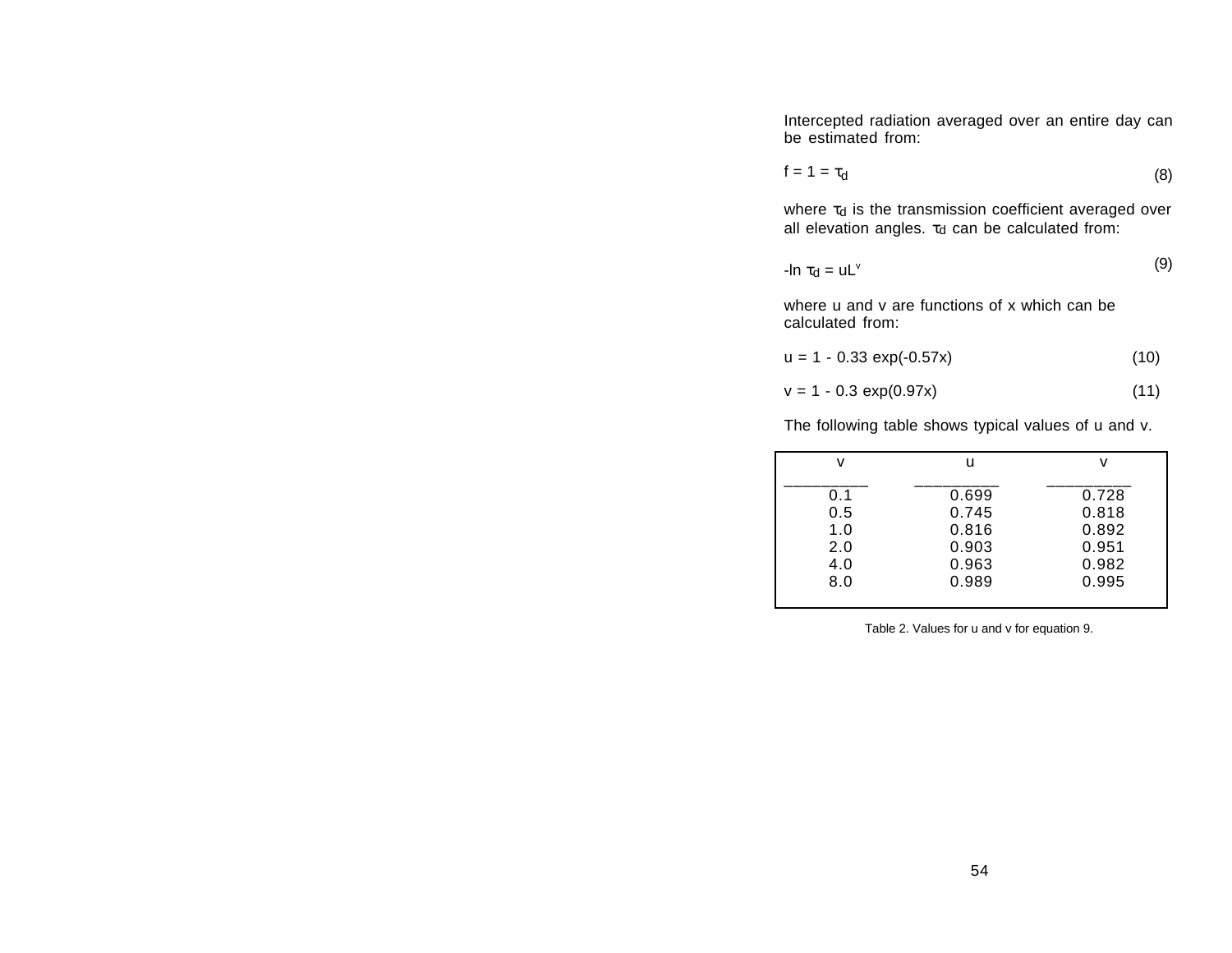Combining equations 1 and 9 gives:

$$
\tau_{\rm d} = \tau(\Theta)^{\rm q}
$$

where  $q = uL^{v-1}/K$ .

**Example:** Calculate a value for fractional daily interception for the crop in the previous examples.

$$
u = 1 - 0.33 \exp(-0.57 \times 0.9) = 0.80
$$
  

$$
v = 1 - 0.3 \exp(-0.97 \times 0.9) = 0.87
$$

$$
K = \frac{\left(0.9^2 - \tan^2 35\right)^{1/2}}{0.9 + 1.774 \left(0.9 + 1.182\right)^{-0.733}} = \frac{1.14}{1.94} = 0.59
$$

$$
\tau = \frac{0.80 \times 2.64^{-0.13}}{0.59} = 1.2
$$

$$
\tau_{\rm d}=0.21^{1.2}=0.15
$$

$$
f = 1 - \tau_{d} = 1 - 0.12 = 0.85
$$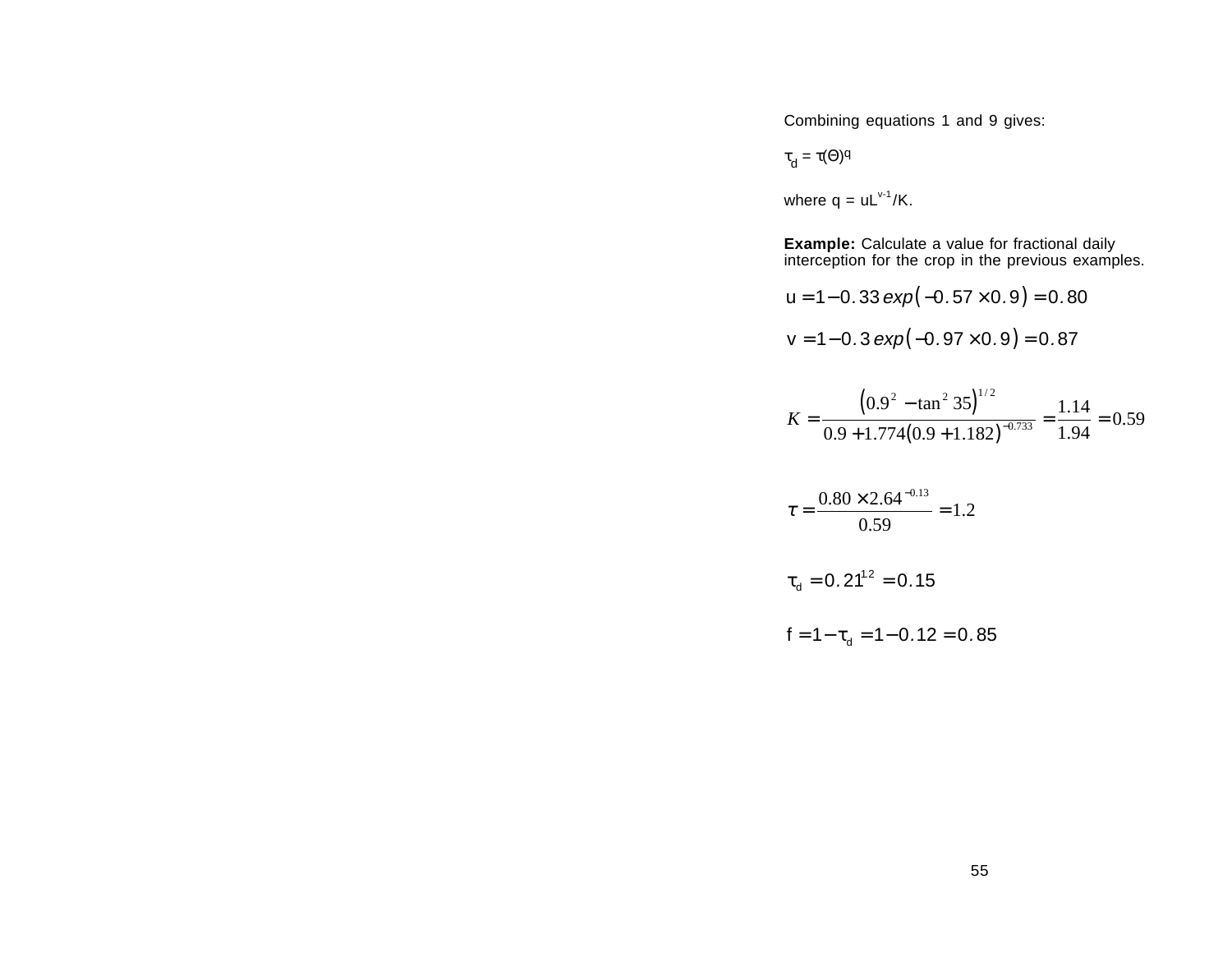## 9. Interfacing with a Computer

Data collected and stored in the Ceptometer's memory can be downloaded to a disk file using the SunView software included with your instrument or the BASIC program outlined in this chapter.

The Ceptometer's communication protocol is:

- ❑ Baud Rate: 1200
- ❑ Parity: even
- ❑ Data Bits: 7
- ❑ Stop Bits: 1

Ceptometer data is output as comma separated values. The output signal is as follows:

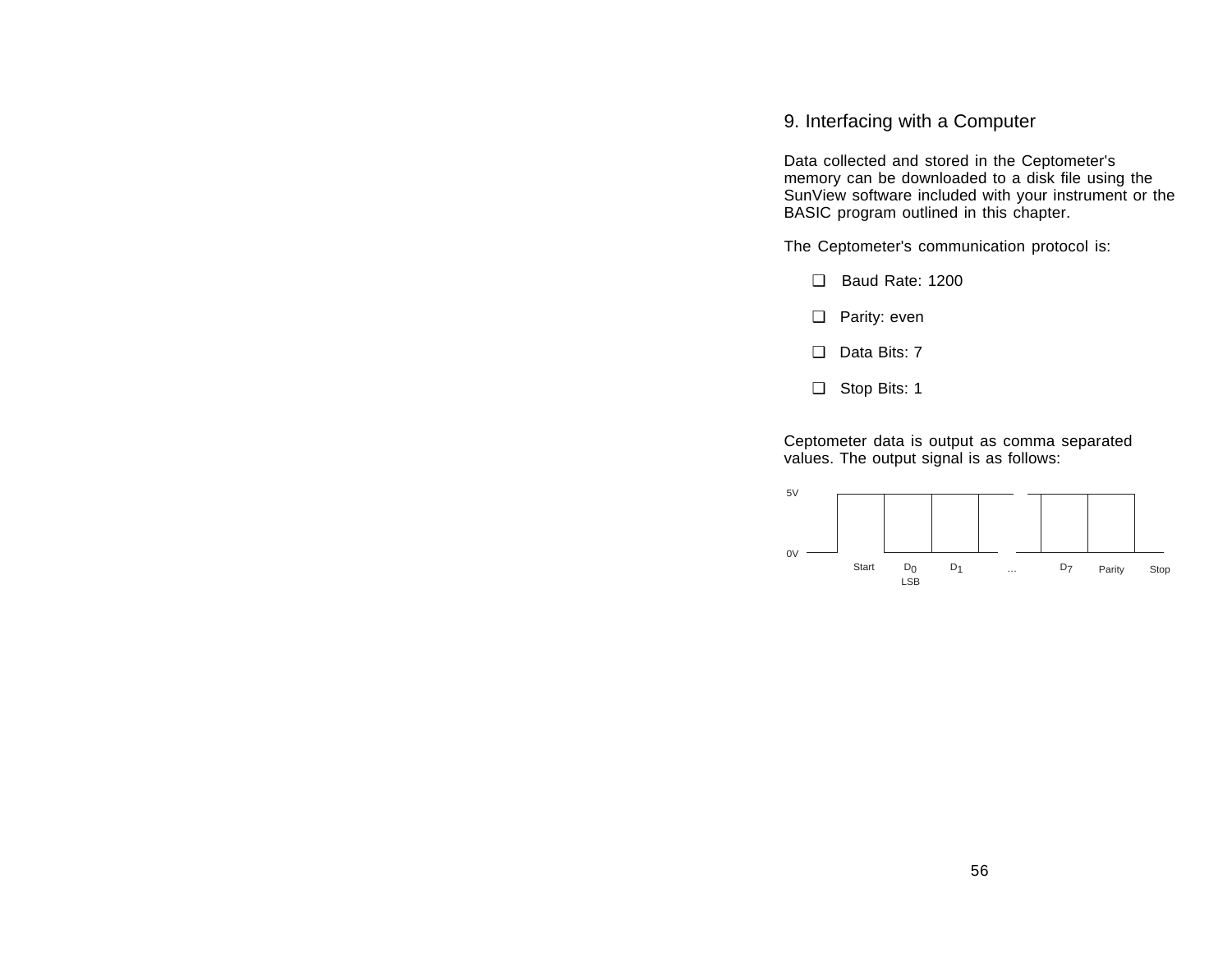#### **Connections for the 9 pin connector are:**

| 1.5V      | 6.5V        |
|-----------|-------------|
| 2. Ground | 7. NC       |
| 3. NC     | 8. NC       |
| 4. NC     | 9. Data Out |
| 5. NC     |             |

## **BASIC Program**

- 5 INPUT "NAME OF DATE FILE";DF\$
- 10 OPEN"COM1:1200,,,,CS,DS,CD" AS 1
- 20 OPEN DF\$ FOR OUTPUT AS 2
- 40  $TS = INPUT$(1, #1)$
- 45 ON ERROR GOTO 85
- 50 IF T\$ = CHR\$(127) THEN T\$ = CHR\$(63)
- 60 PRINT T\$;
- 70 PRINT #2,T\$;
- 80 GOTO 40
- 85 RESUME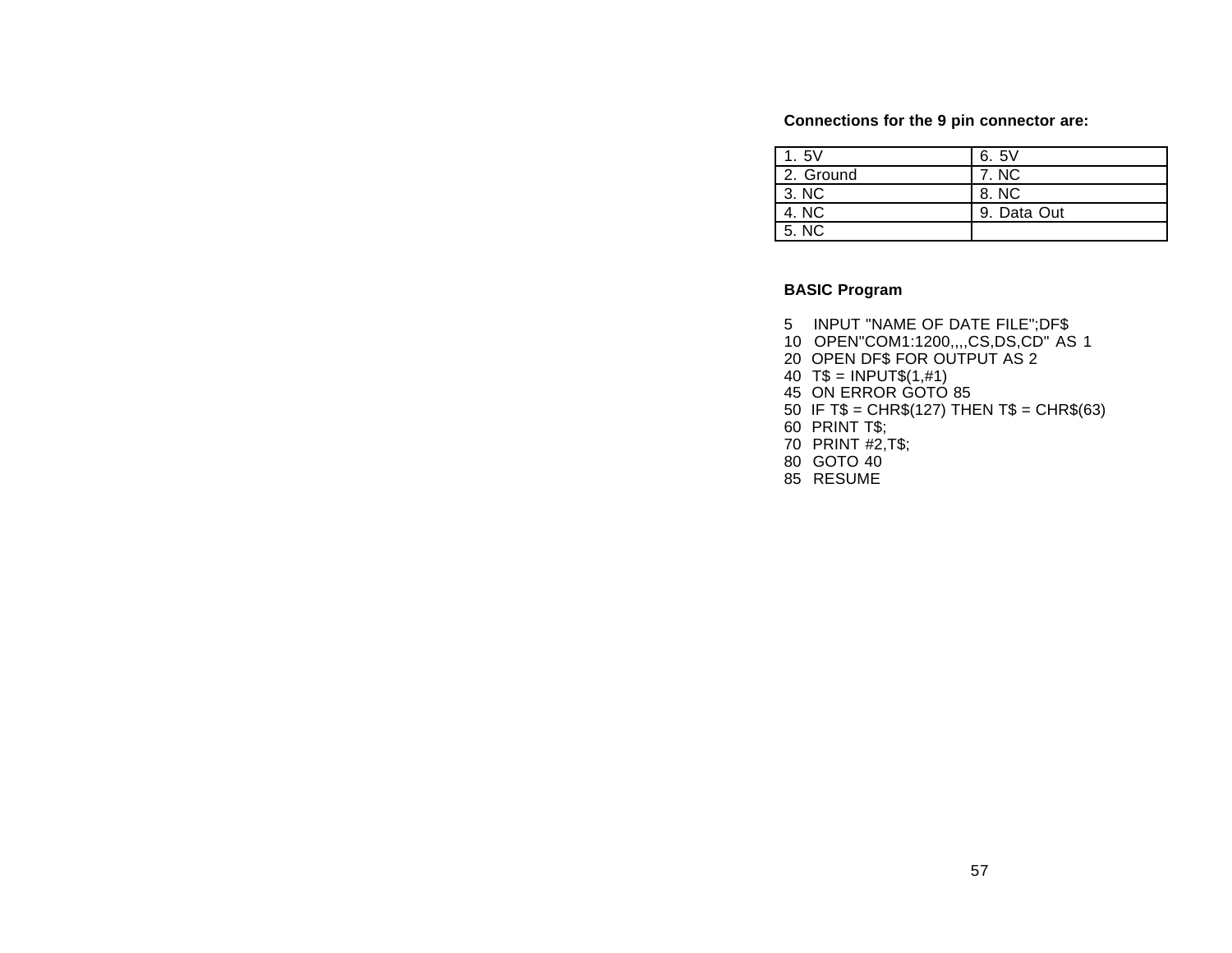#### **Notes on the BASIC Program**

Line 1: Prompts the program to go to line 85 if an error occurs during the execution of the program.

Line 5: Displays "NAME OF DATA FILE?", and assigns it to the variable DF\$.

Line 10: Opens communication device 1as file number 1. The baud rate is 1200, parity is set to the default value, the number of data bits is set to the default value, the stop bit is set to the default value, the request to send is suppressed, and CS(clear to send), DS(data set ready), and CD(carrier detect) are set so as not to allow them to time out.

Line 20: Opens DF\$ and creates a file number 2 to receive data.

Line 40: Inputs one character at a time from the file numbered 1 to the file or variable t.

Line 50: Checks the contents of t. If it is equal to 127, it is changed to 63.

Line 60: Prints the contents of t to the screen.

Line 70: Prints the contents of t to the file numbered2.

Line 80: Prompts the program to go to line 40.

Line 85: Prompts the program to resume running on the line where an error was detected.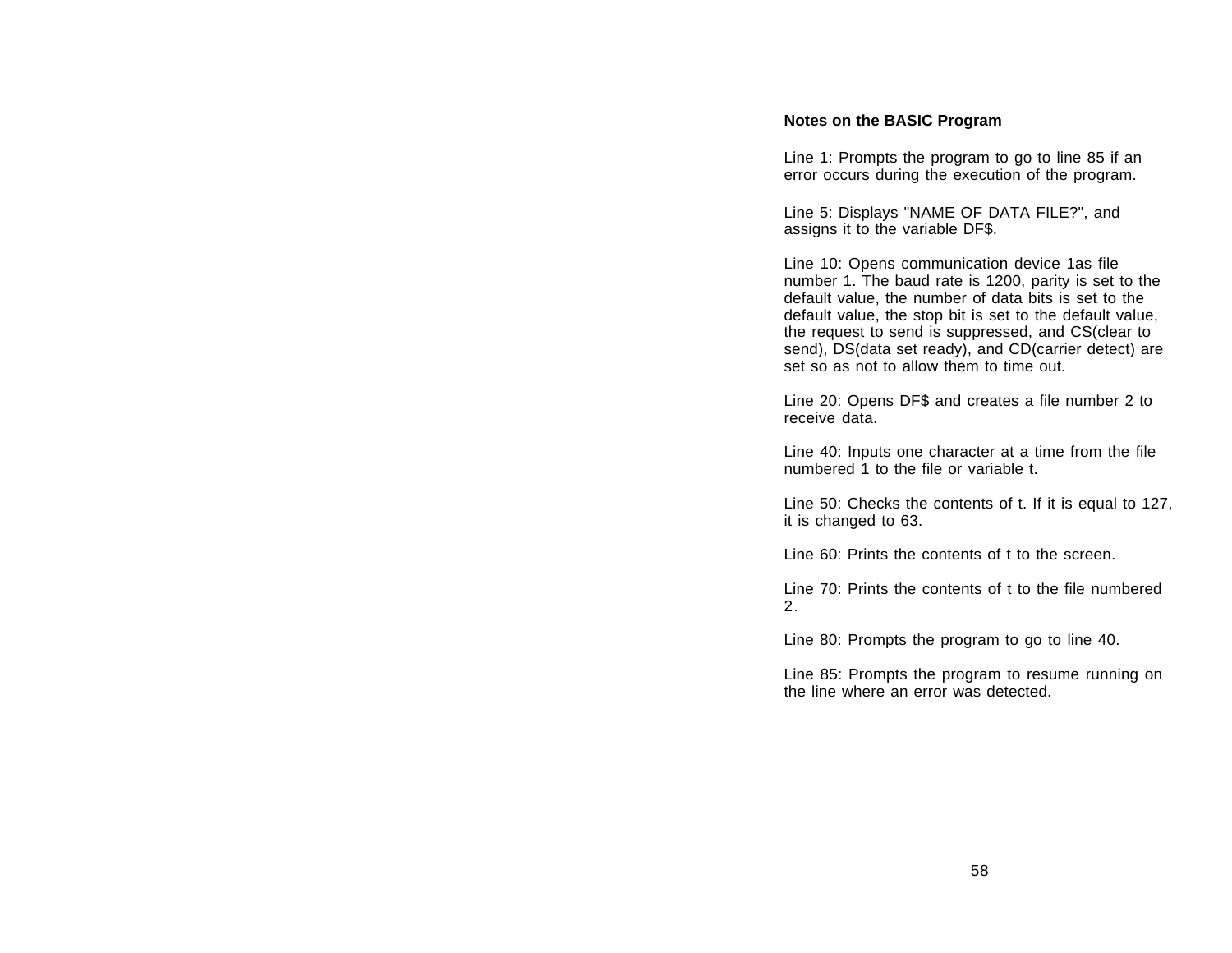#### **Executing the BASIC Program**

Write and save the BASIC program to disk, then execute it in the following way to avoid any communication/buffer overflow problems:

If the program were called Sunread, type "gwbasic sunread \C:15000" at the prompt.

This allocates 15,000 bytes to the RS-232 receiver buffers and allows enough room for a full interface with the Ceptometer's memory.

**Note:** When running the program and saving data to disk, check to see that there is at least 40K left on the disk. A full interface of 1200 data points requires 22K of disk space.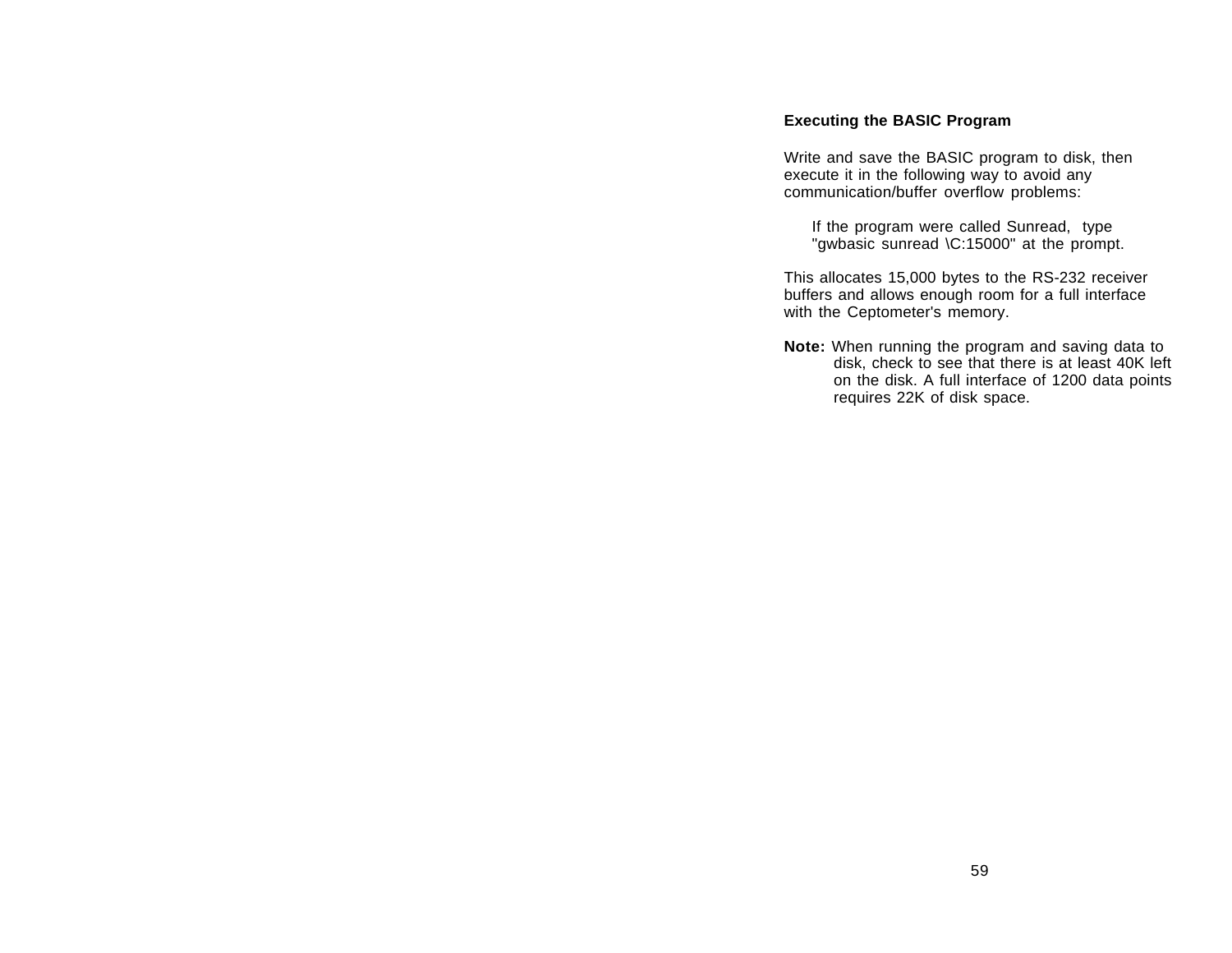# Sunfleck SunView Software

## **Backing Up and Running SunView from Floppy Disk**

Before using the SunView program from a floppy disk, make a backup copy.

- ❑ Insert a blank formatted disk into drive A.
- ❑ Place the SunView disk in drive B.
- ❑ Type COPY B: SUNVIEW.EXE A:

## **To run SunView from a floppy disk:**

- ❑ Place the floppy disk in drive A.
- ❑ Type A:SUNVIEW.
- **Note:** Put the original SunView disk in a safe place. Always run the program from a backup copy.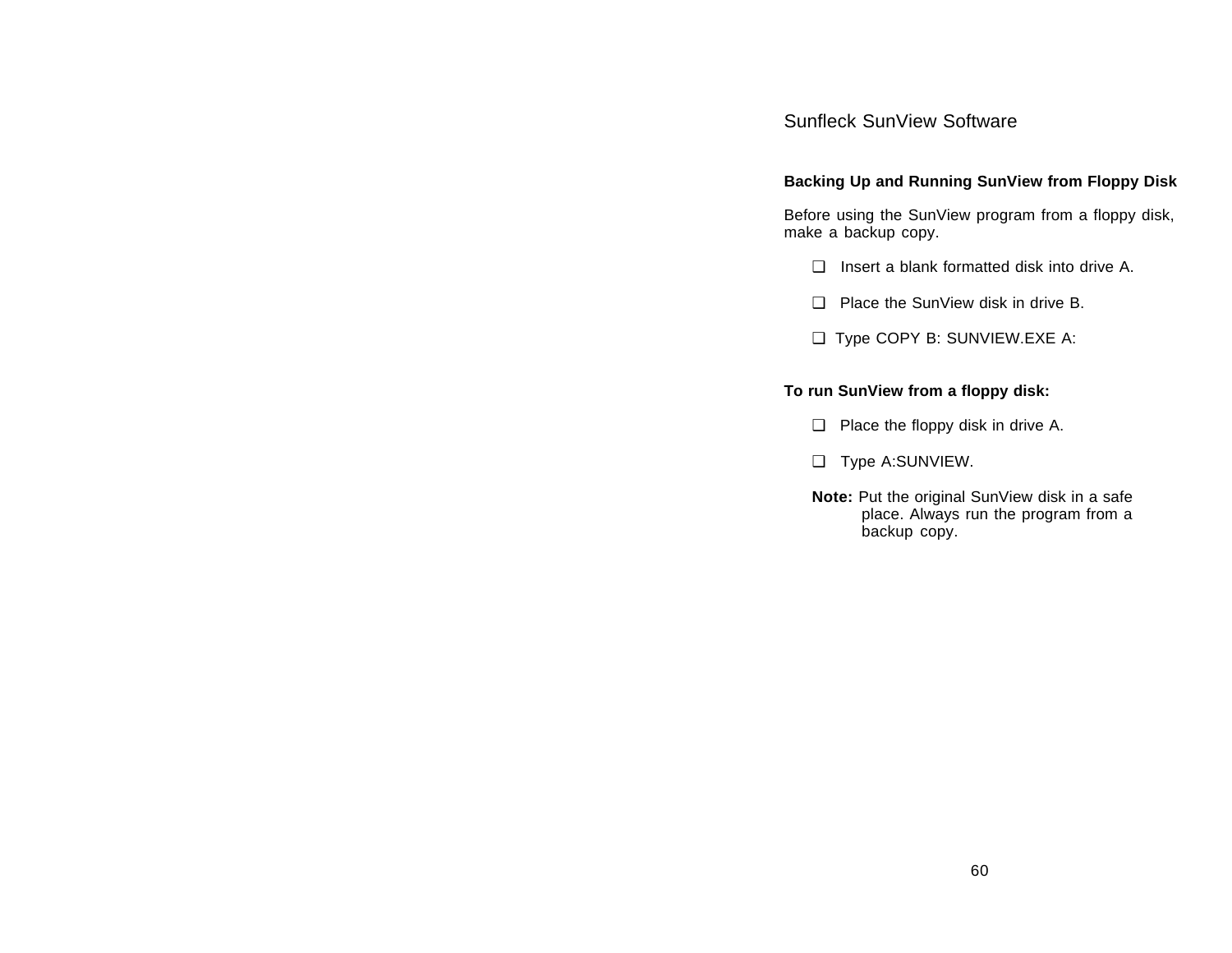## **Installing SunView to the Hard Drive**

- □ Place the SunView disk in drive A.
- ❑ Move to your hard drive and make a SunView directory by typing MD SUNVIEW.
- ❑ Move to the SunView directory (CD\SunView) and type COPY A:SUNVIEW.EXE.
- ❑ Put the original SunView disk in a safe place.
- ❑ To run the SunView program, type CD\SUNVIEW then SUNVIEW.

## **Connecting the RS-232 Cable**

An optically isolated RS-232 cable is included with each Ceptometer. This cable is specifically designed for use with the instrument and should be usedwhenever the operator wishes to download data to a computer. Other cables will not provide correct data output.

One end of the RS-232 cable houses a 9 pin connector. Secure this connector to the 9 pin receptacle on the Ceptometer. The other end of the cable houses a 25 pin connector which needs to be connected to the serial port of the computer at COM1. If you are unsure which port is COM1, see your computer operator's manual.

**Note:** You may use a 25-to-9 pin adapter to interface with your computer if needed; however, the 9 pin end of the RS-232 cable must be connected to theCeptometer for correct operation.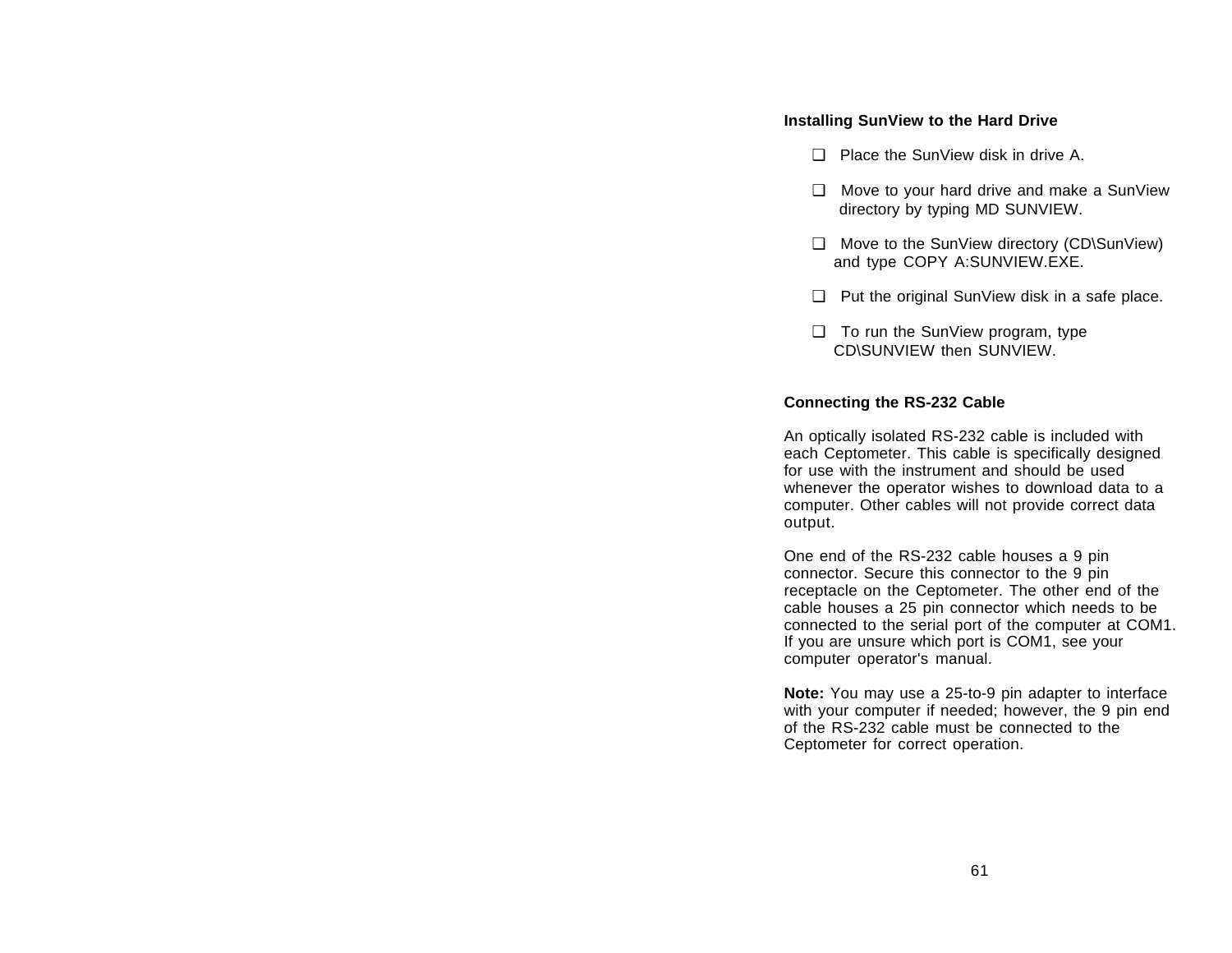#### **Downloading Memory to a Computer**

Prepare your computer to receive data with the SunView software or the BASIC program described earlier. Press the function key until the display pointer is stationed at function 8, then press the B key to send the data to the computer. The sample numbers on the display will continually update until the transaction is complete. This transaction can be interrupted at any time by pressing the A key.

#### **Running SunView Software**

The SunView program displays data under four headings: Index, Time, PAR, and Sunfleck %. The Index column refers to the data set number as it wasstored in the Ceptometer's memory.

After the required data has been sent, press F2 to save. Press F1 to exit. If printing is a necessary application, data sets will need to be copied to a userprovided spreadsheet. Some instructions for importing to these spreadsheets are listed below.

Microsoft Excel: To export data to Excel, include a .CSV extension when naming a file. You can load the file into Excel by selecting File-Open.

Lotus 123: To export data to Lotus 123, include a .PRN extension when naming a file. You can load the file into Lotus 123 by selecting File-Import-Numbers.

Borland's Quattro: To export data to Quattro, include a .PRN extension when naming a file. You can load the file into Quattro by selecting Tools-Import. Then select Comma & "" delimited ascii for the file format.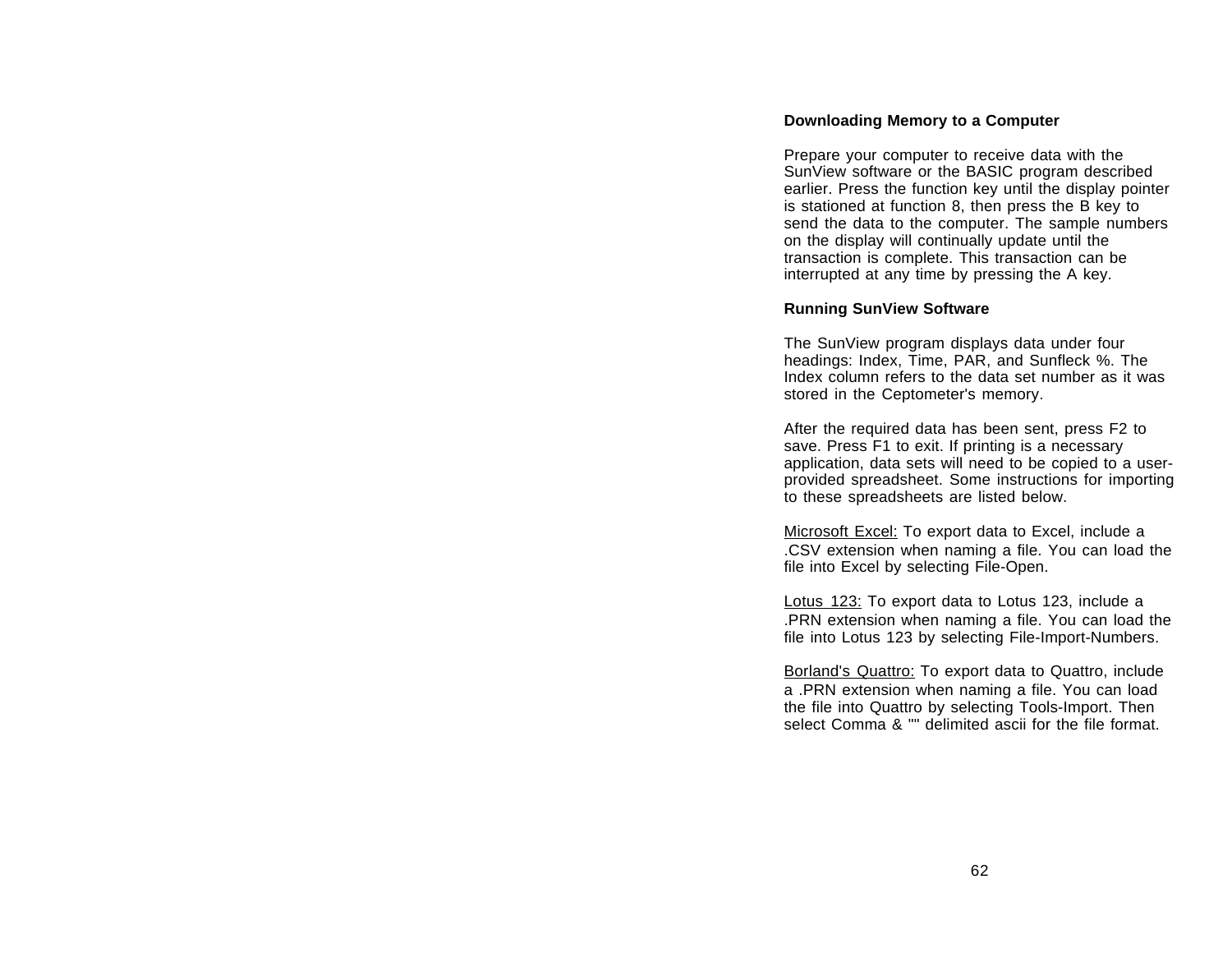## 10. Maintenance

### **Changing the Batteries**

The Ceptometer does not have a power switch. The microprocessor is always on to maintain the memory and update the clock, but the display closes after 7 minutes without keyboard activity.

The instrument uses 5 AA-type batteries. When the batteries are low, an indicator will appear when the Ceptometer is activated (the letters "LO" to the left of the display). Press any button to clear the display. The instrument may be used and although it will continue its normal function, the batteries should be replaced as soon as possible.

To replace the batteries, remove the four screws in the cover of the Ceptometer and lift the cover carefully. The batteries will be exposed and can be replaced. Be sure to orient the batteries correctly. The battery clips indicate the direction in which the batteries should be placed.

The switch to the side of the batteries controls power to the Ceptometer. The switch will be closed when the cover is on the instrument and power will be on to maintain the memory and update the clock. When the cover is removed, the switch opens and the instrument is reset. **Data will be lost whenever theinstrument is reset.** Only one sensor of the Ceptometer has an absolute calibration; the others are calibrated against that sensor by the microprocessor and stored in memory. Memory is usually lost when the batteries are replaced and the sensors must be recalibrated.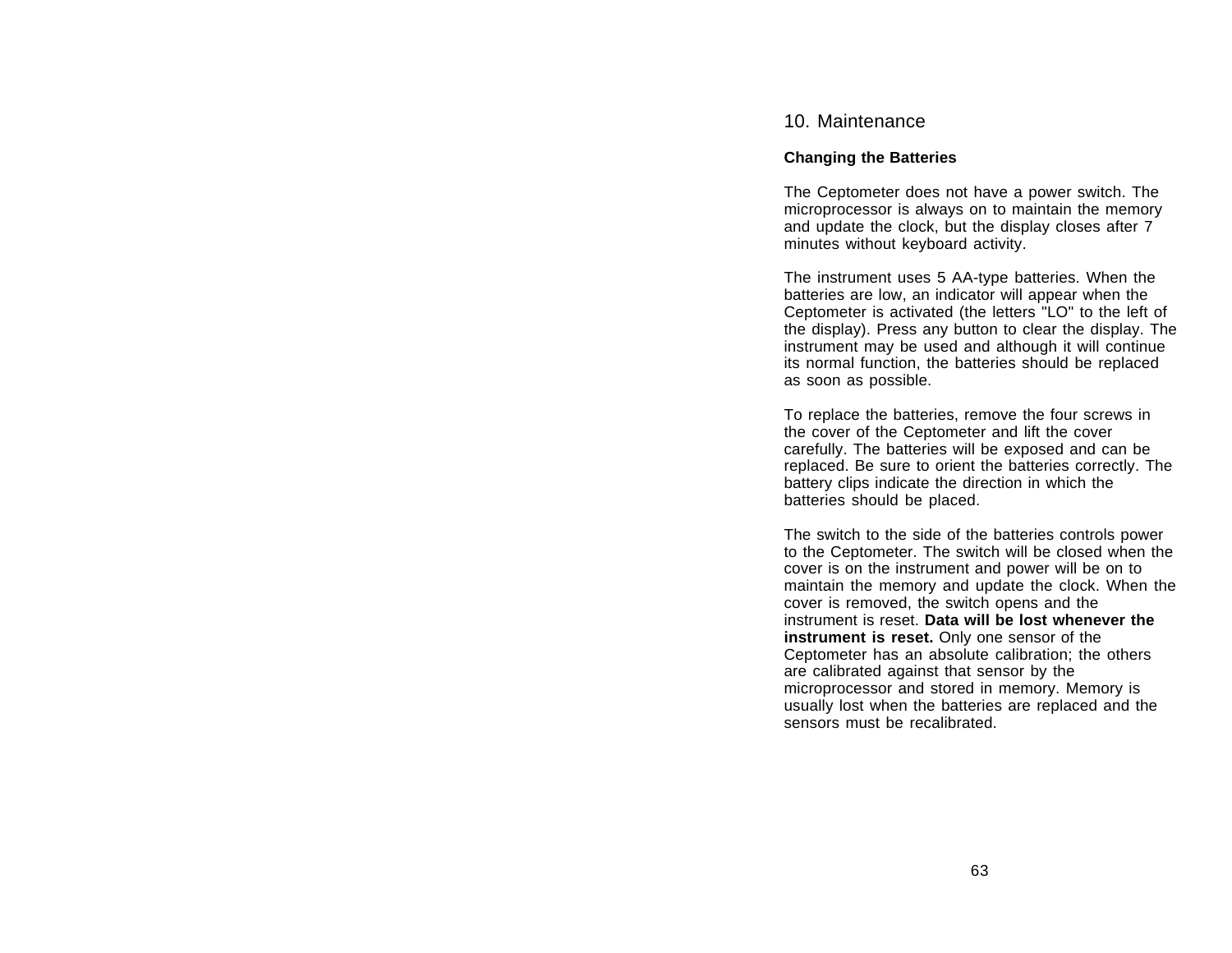## **Recalibrating the Sensors**

The sensors should only need recalibration when the batteries are replaced. Calibration must be performed in bright, even sunlight on a cloudless day. Select function seven. The display should read H - -. Hold down the A and B keys simultaneously and press the function key. The letters "PLL" will appear on the left of the display, indicating that the sensors have been recalibrated.

**Note:** Be sure to recalibrate the Ceptometer in the H - - mode of function seven and not the ELEmode. If the ELE mode is used, the instrument will not function properly and will need to be recalibrated.

## **Cleaning the Probe**

The white surface of the probe should always be clean to insure accurate readings. To clean the probe, use a small amount of alcohol and a soft cloth. Rubthe surface until it is clean.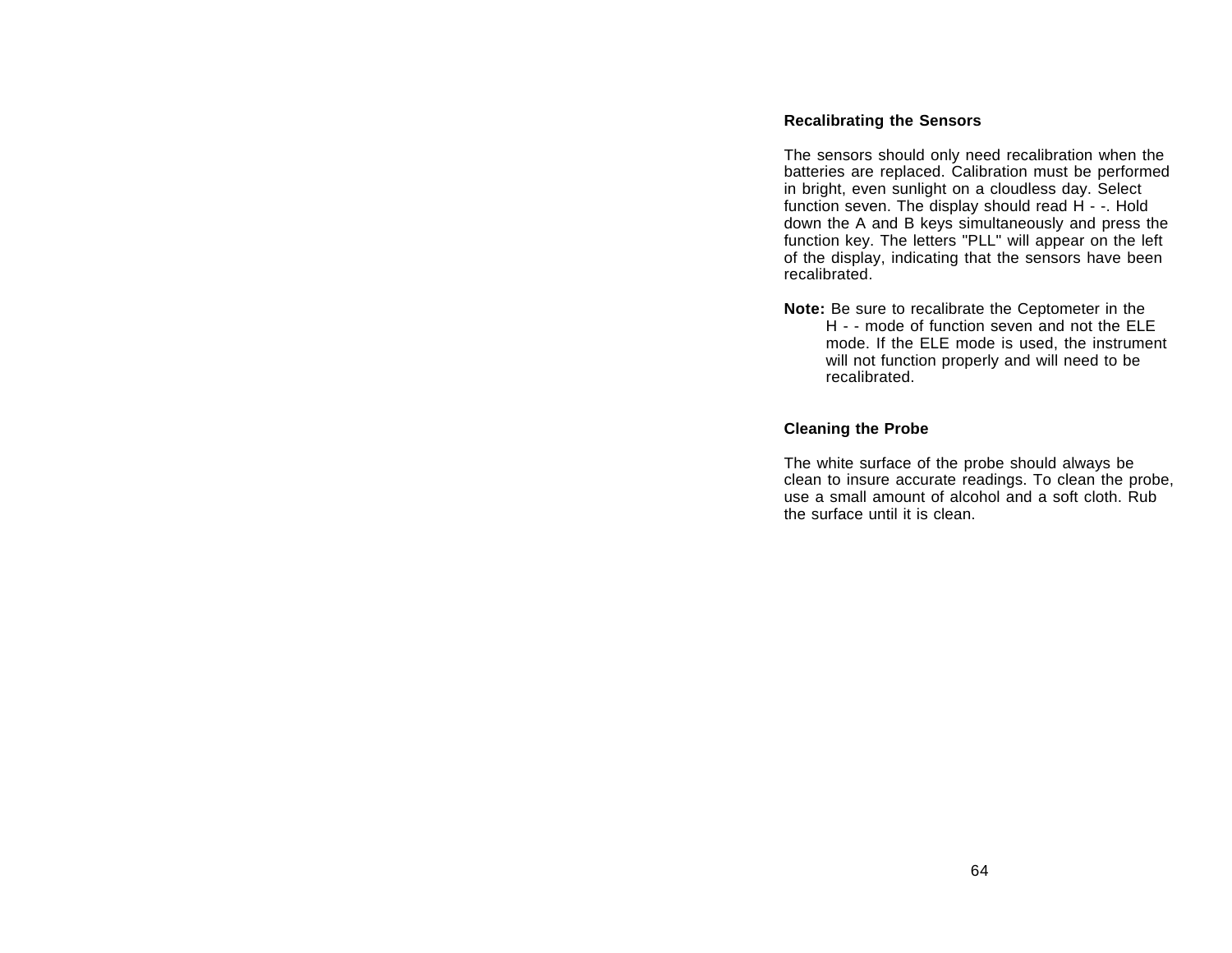# 11. Return and Repair

Should anything ever go wrong with the Ceptometer, Decagon will repair it. Just follow the instructions below for returning the instrument.

- ❑ Before returning the Ceptometer, call our offices for a Return Materials Authorization Number(RMA#). Include this number on all correspondence regarding the repair of your instrument.
- ❑ With your return, please include your RMA#, a complete return address, the name and department of the person responsible for the Ceptometer, a repair budget for non-warranty instruments, and a purchase order number.
- ❑ Pack the Ceptometer carefully and mail to:

Decagon Devices, Inc. NE 1525 Merman DrivePullman, WA 99163

To avoid damage during shipping, return the instrument in the case in which it was shipped or place adequate padding around it. **NEVER SHIP THE CEPTOMETER WITH THEBATTERIES INSTALLED.**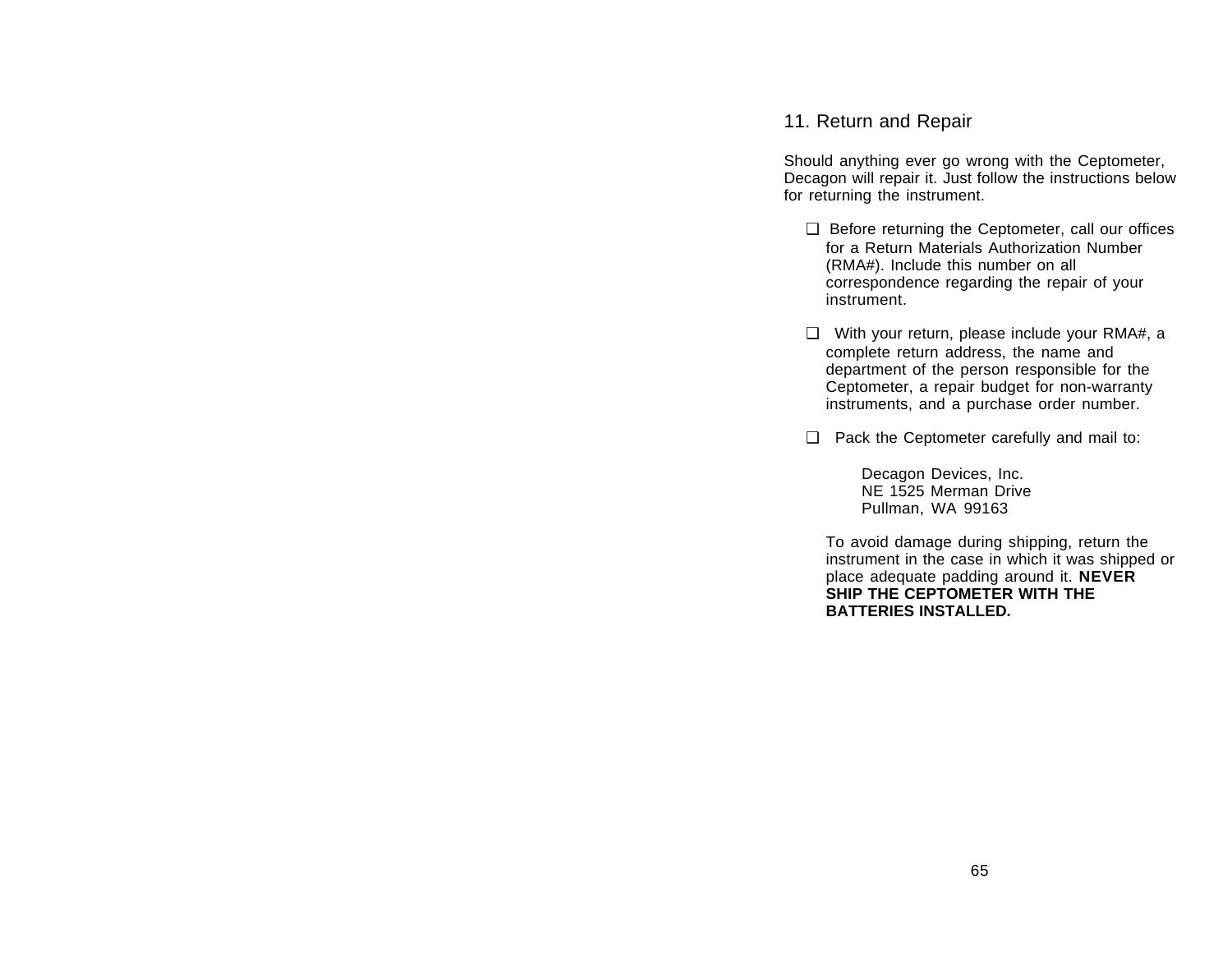## 12. Questions and Answers

- ❑ When should I remove the batteries from my instrument?
- ❍ Always remove the batteries before shipping or traveling with the Ceptometer. If the batteries are shifted during transit, data will be lost and cannot be retrieved. Damage to the battery clips is also a possibility if the batteries are shifted.
- ❑ Can the data I gather with the Ceptometer be saved to an external device?
- ❍ Yes. Data collected and stored in the Ceptometer memory can be downloaded to a disk file using a BASIC program or the SunView software included with the instrument. Please refer to page 63 of this manual for instructions on downloading the Ceptometer.
- ❑ Can I send individual PAR readings to an external device?
- $\bigcirc$  Yes. However, this option will not work if any data is stored in memory. Please refer to page 26 of this manual for instructions on this option.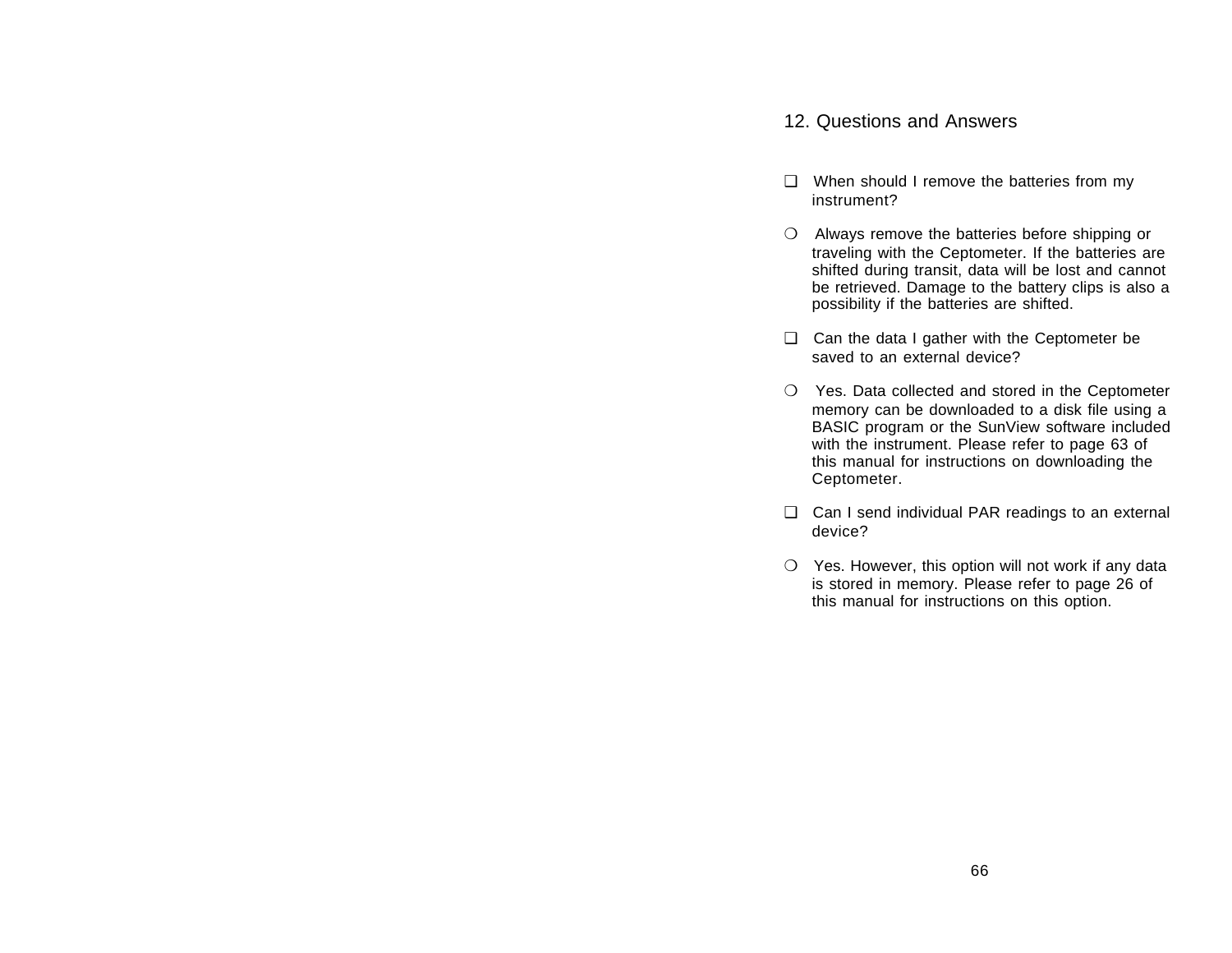- ❑ Can I use the automatic threshold setting in the single sensor mode?
- ❍ No. The automatic threshold setting cannot be used in the single sensor mode. The threshold must be manually set before using this option. Please refer to page 25 of this manual for more details.
- ❑ "PLL" does not appear on the display after I have calibrated. What should I do?
- $\bigcirc$  First try your calibration technique again. Remember to hold the keys down simultaneously to avoid any errors. Refer to page 10 of this manual for detailed instructions on calibration. Ifthis does not work, contact Decagon for technical assistance.
- $\Box$  I accidentally recalibrated my instrument in the ELE mode instead of the H - - mode. What shouldI do?
- ❍ Recalibrate the Ceptometer making sure to calibrate in the H - - mode. Refer to page 65 of this manual for instructions on recalibraiton.Calibrating in the ELE mode will not damage the instrument, but will put it in the single sensor mode, meaning that only one sensor at the probe tip will respond to light. Future readings in this mode will not be accurate.
- ❑ The display is reading "LO." What does this mean?
- $\bigcirc$  A "LO" reading indicates that the batteries are running low. Press any key to clear the display. The instrument may be used as normal; however, the batteries should be replaced as soon as possible.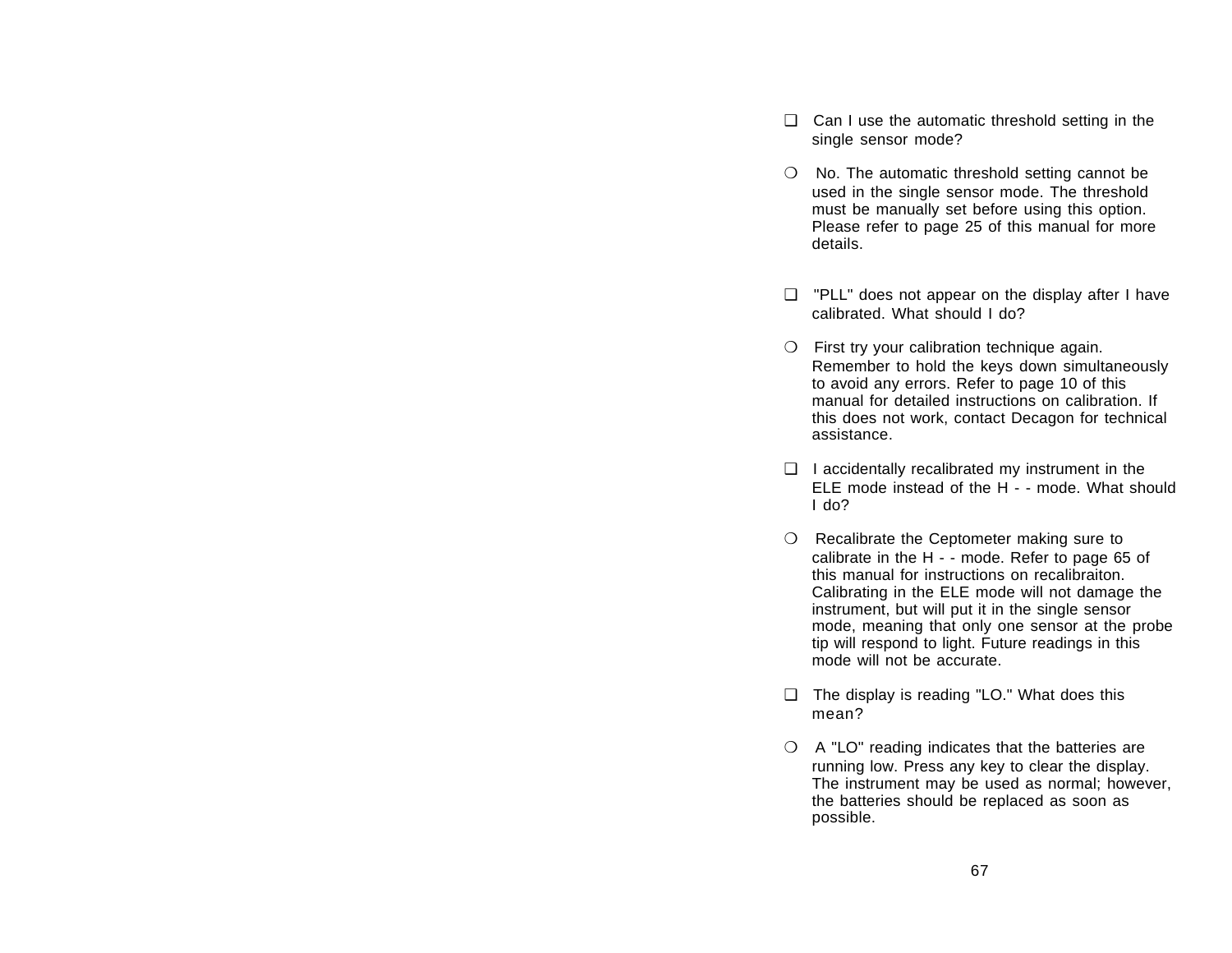- ❑ Pressing keys on the keypad does not activate the display. What should I do?
- ❍ Reset the batteries in the battery pack. Refer to page 64 of this manual for instructions. If this does not solve the problem, the instrument will need to be sent for repair. Refer to chapter 11 for return and repair instructions.

The following is a list of problems that may indicate other complications with the Ceptometer. If any of these problems should occur, the instrument may need to be returned for repair. Please contact Decagon first for technical assistance.

- ❑ The instrument powers up but seems to stick when trying to scroll through functions.
- ❑ The instrument powers up but the display fades a and flickers.
- ❑ After calibration, the instrument reads low light readings, but will not read above low light readings.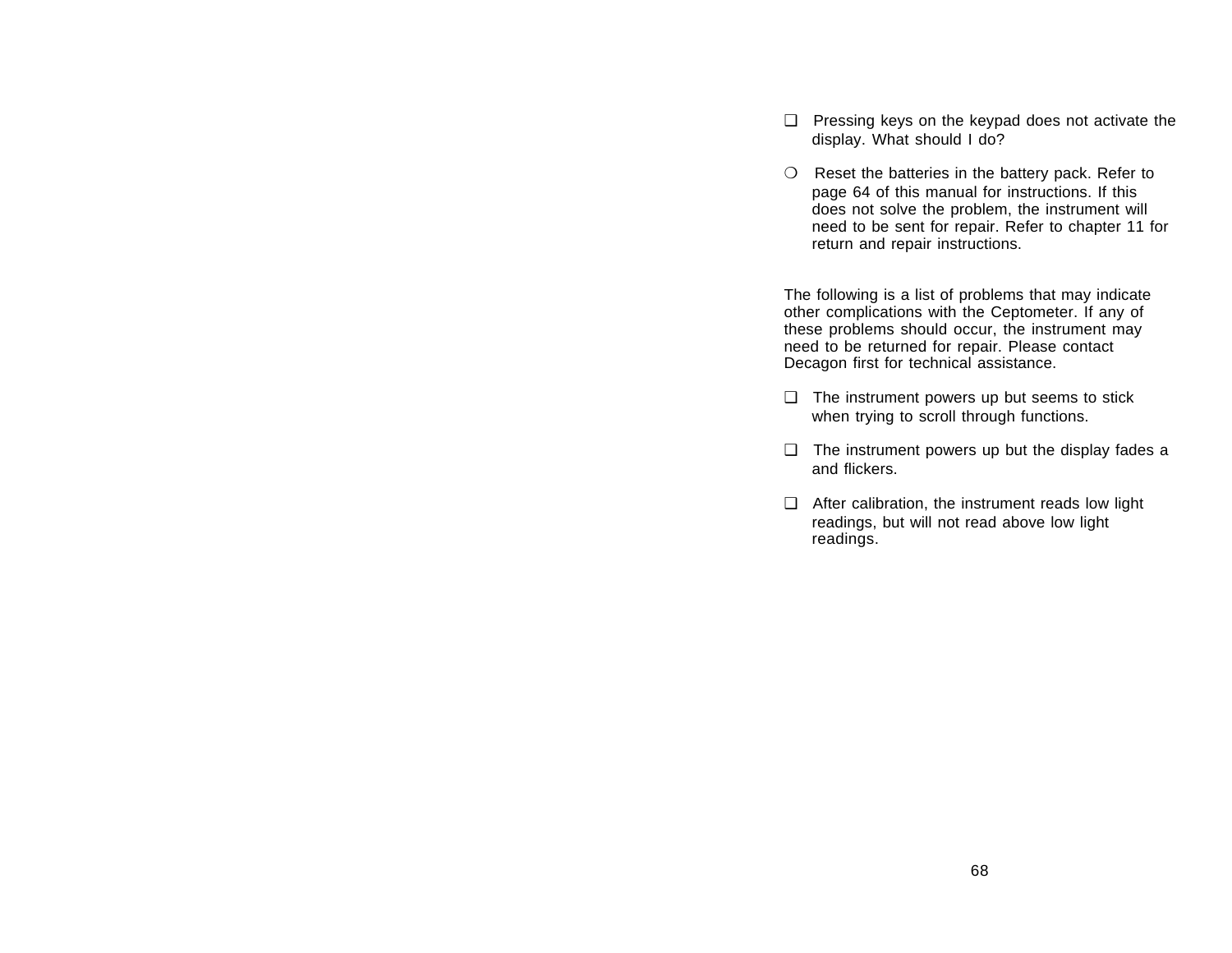Appendix A: Additional Information

The following is a list of references that offer more detail concerning plant canopy characteristics.

Anderson, M.C. (1971) Radiation and crop structure. In Plant Photosynthetic Production, Manual of Methods (eds A. Sestak, J. Catsky and P.G. Jarvis), Junk, The Hague, pp. 412-66.

Campbell, G.S. (1977) An Introduction to Environmental Physics, Springer-Verlag New York Inc., New York, 159 pp.

Campbell, G.S. (1986) Extinction coefficients for radiation in plant canopies calculated using an ellipsoidal inclination angle distribution. Agric. For. Meteorol., **36**, 317-21.

Campbell, G.S. and Norman, J.M. (1988) The description and measurement of plant canopy structure. in Plant Canopies: Their Growth, Form and Function (ed. G. Russell), Society for Experimental Biology, Seminar Series 29, Cambridge University Press, New York.

Goudriaan, J. (1977) Crop Micrometeorology: A Simulation Study, Center for Agriculture Publication Documentation, Wageningen, The Netherlands.

Lang, A.R.G., 1986. Leaf area and average leaf angle from transmission of direct sunlight. Aust. J. Bot., 34:349-355.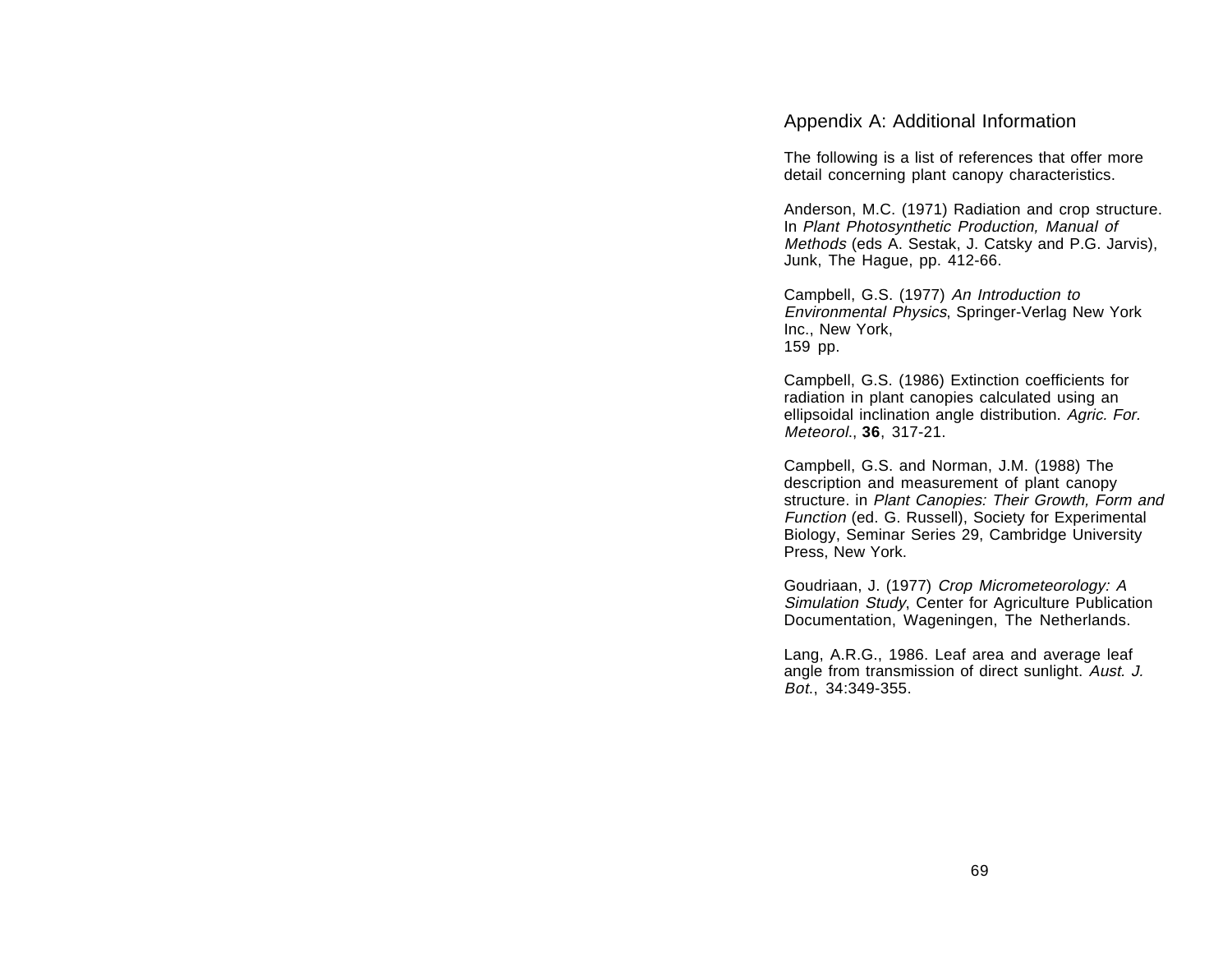Lang, A.R.G.,1987. Simplified estimate of leaf area index from transmittance of the sun's beam. Agric. For. Meteorol., 41:179-186.

Lang, A.R.G. 1991. Application of some of Cauchy's theorems to estimation of surface areas of leaves, needles and branches of plants, and light transmittance. Agric. For. Meteorol., 54: (in press).

Lang, A.R.G., McMurtrie, R.E., and Benson, M.L., 1991. Validity of leaf area indices of Pinus radiata forests estimated from transmittances of the sun'sbeam.

Agric. For. Meteorol., (accepted).

Lang, A.R.G., and McMurtrie, R.E., 1991. Total leaf areas of single trees of Eucalyptus grandis estimated from transmittance of the sun's beam. Agric. For. Meteorol., (accepted).

Lang, A.R.G. and Xiang Yueqin (1986) Estimation of leaf area index from transmission of direct sunlight in discontinuous canopies. Agric. For. Meteorol., **37**, 229-43.

Lang, A.R.G., Xiang Yueqin and Norman, J.M. (1985) Crop structure and the penetration of direct sunlight. Agric. For. Meteorol., **35**, 83-101.

Lemur, R. (1973) A method for simulating the direct solar radiation regime in sunflower, Jerusalem artichoke, corn and soybean canopies using actual stand structure data. Agric. Meteorol., **12**, 229-47.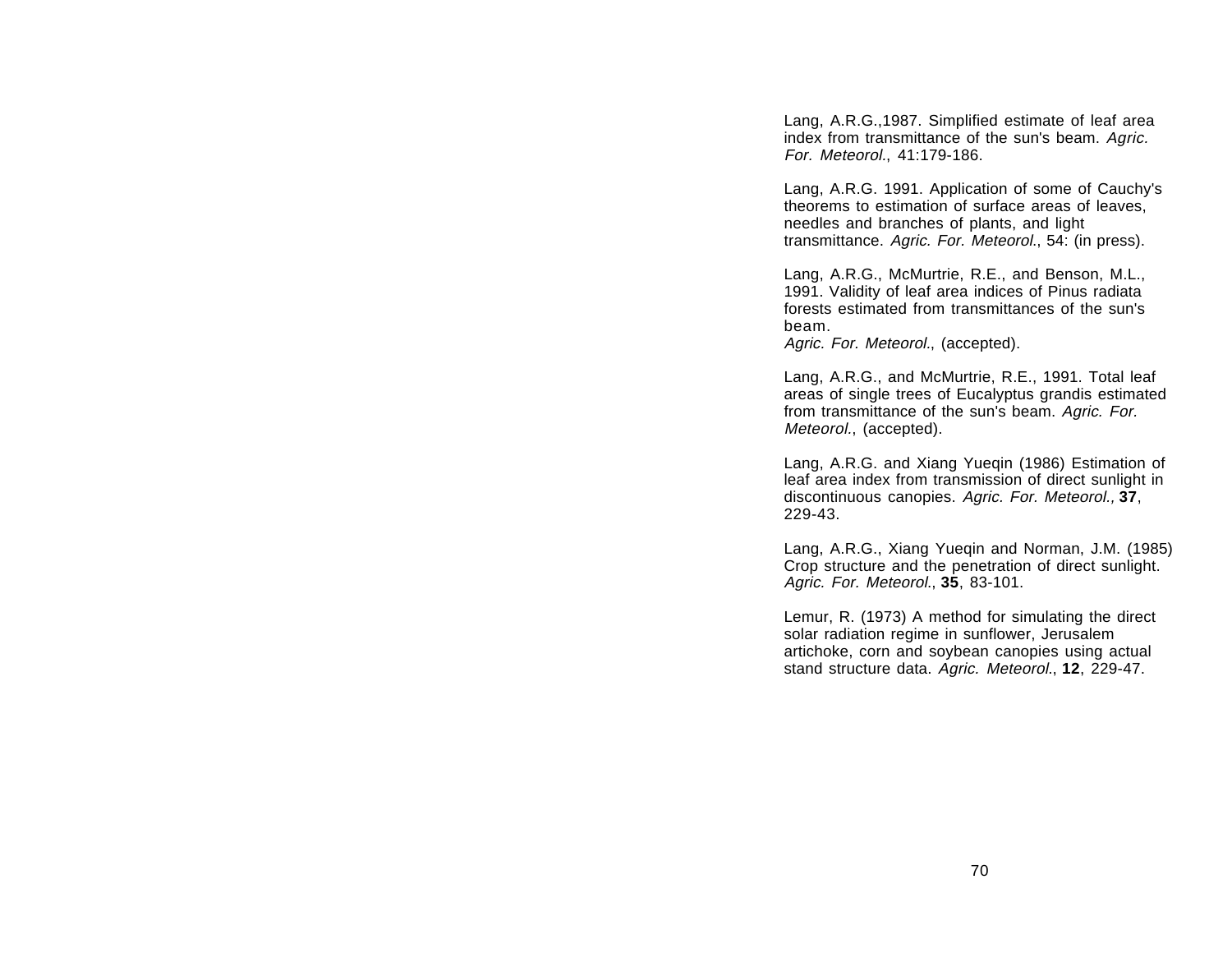Norman, J.M. (1979) Modeling the complete crop canopy. in Modification of the Aerial Environment of Crops (eds B.J. Barfield and J. Gerber), American Society of Agricultural Engineers, St. Joseph, MI, pp. 249-77.

Norman, J.M., and Campbell, G.S., 1989. Canopy structure. Plant physiological ecology: Field methods and instrumentation. R.E. Pearcy, J.R. Ehleringer, H.A. Mooney and P.W. Rundel (eds). London, Chapman and Hall. pp. 301-325.

Norman, J.M. and Jarvis, P.G. (1974) Photosynthesis in Sitka Spruce (Picea sitchensis (Bong.) Carr.) III. Measurements of canopy structure and interception of radiation. J. Appl. Ecol., **11**, 375-98.

Norman, J.M., Miller, E.E. and Tanner, C.B. (1971) Light intensity and sunfleck-size distributions in plant canopies. Agron. J., **75**, 481-8.

Norman, J.M. and Welles, J.M. (1983) Radiative transfer in an array of canopies. Agron. J., **63**, 743-8.

Raison, R.J., Benson, M.L., Myers, B.J., Khanna, .K., McMurtrie, R.E., and Lang, A.R.G., 1991.Dynamics of Pinus radiata foliage in relation to water and nitrogen stress. II. Needle loss and temporal changes in total foliage mass. For. Ecol. Manag., (accepted).

Ross, J. (1981) The Radiation Regime and Architecture of Plant Stands, Junk, The Hague, 391 pp.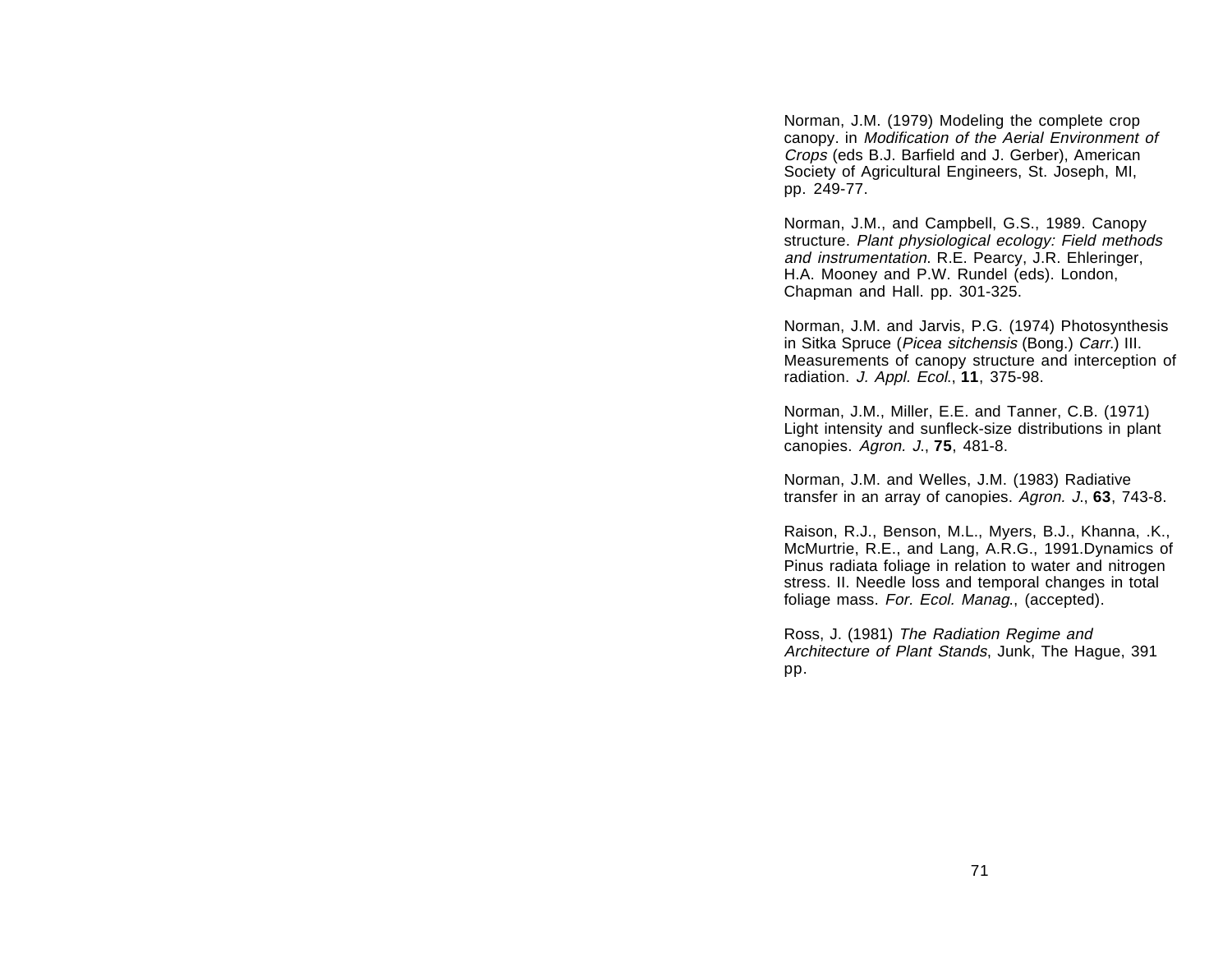Welles, J.M., 1990. Some indirect methods of estimating canopy structure. Instrumentation for studying vegetation canopies for remote sensing in optical and thermal infrared regions. (Eds N.S. Goel, and J.M. Norman). Remote Sensing Reviews. Harwood Academic Publishers, London. pp. 31-43.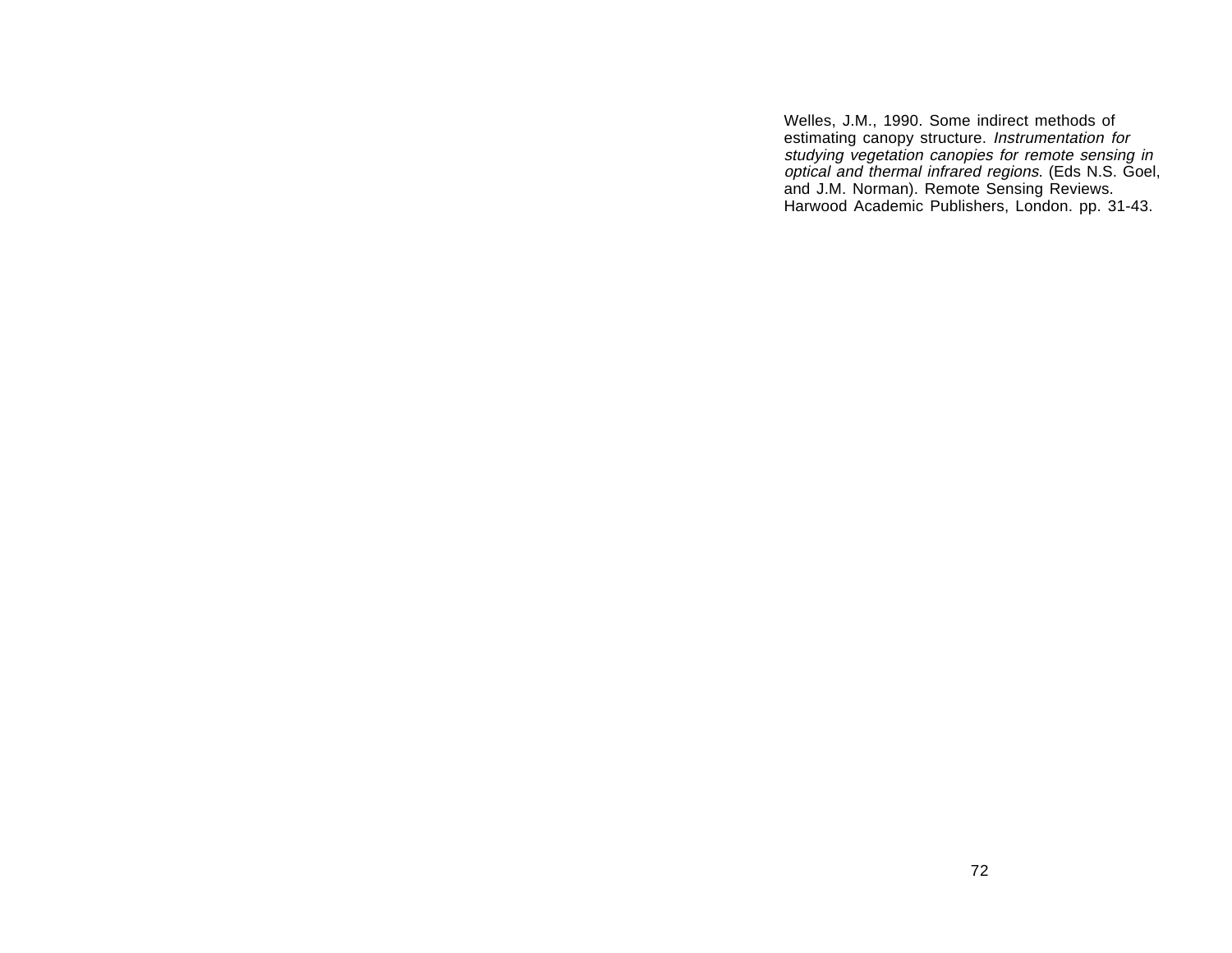## References

Anderson, M. C. (1966) Stand structure and light penetration. II. A theoretical analysis. J. Appl. Ecol., 3:41-54.

Anderson, M. C. (1970) Radiation climate, crop architecture and photosynthesis. in Prediction and Measurement of Photosynthetic Productivity, p.71-78, Setlik, J. ed., Pudoc, Wageningen.

Bonhomme, R. and Chartier, P. (1972) The interpretation and automatic measurement of hemispherical photographs to obtain sunlit foliage and gap frequency. Israel J. Agric. Res., 22:53-61.

Bonhomme, R., Varlet Grancher, C. and Chartier, P. (1974) The use of hemispherical photographs for determining the leaf area index of young crops. Photosynthitica,8:299-301.

Caldwell, M. M., Harris, G. W. and Dzurec, R. S. (1983) A fiber optic point quadrat system for improved accuracy in vegetation sampling. Oecologic, 59:417- 418.

Campbell, G. S. (1986) Extinction coefficients for radiation in plant canopies using an ellipsoidal inclination angle distribution. Agric. For. Meteor., 36:317-321.

Charles-Edwards, D. A. and Thormley, J. H. M. (1973) Light interception by an isolated plant, a simple model. Ann. Bot., 37:919-928.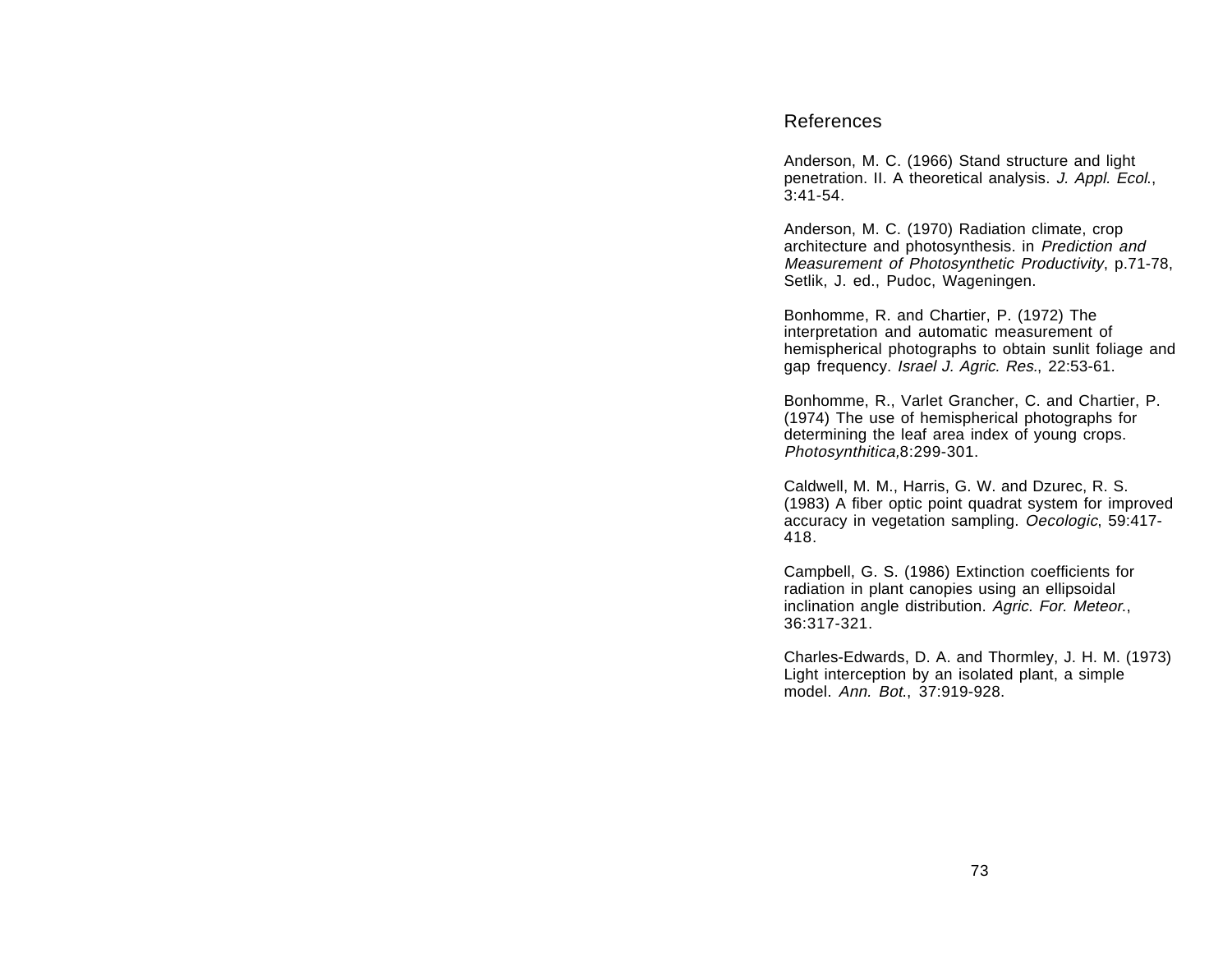Chazdon, R. L. and Pearcy, R. W. (1991) The importance of sunflecks for forest understory plants. Bio. Science, 41:760-766.

Fuchs, M. and Stanhill, G. (1980) Row structure and foliage geometry as determinants of the interception of light rays in a sorghum row canopy. Plant, Cell and Environment, 3:175-182.

Lang, A. R. G. (1973) Leaf orientation of a cotton plant. Agric. Meteor., 11:37-51.

Lang, A. R. G. and Shell, G. S. G. (1976) Sunlit areas and angular distribution of sunflower leaves for plants in single and multiple rows. Agric. Meteor., 16:5-15.

Lang, A. R. G. Xiang Yueqin, and Norman, J. M. (1985) Crop structure and the penetration of direct sunlight. Agric. For. Meteor., 35:83-101.

Lang, A. R. G. (1987) Simplified estimate of leaf area index from transmittance of the sun's beam. Agric. For. Meteor., 41:179-186.

Lemeur, R. (1973) A method for stimulating the direct solar radiation regime in sunflower, Jerusalem artichoke, and corn and soybean canopies using actual stand structure data. Agric. Meteor., 12:229- 247.

Levy, E. B. and Madden, E. A. (1933) The point method of pasture analysis. New Zeal. J. Agric., 46:267-279.

Mann, J. E., Curry, G. L. and Sharpe, P. H. (1979) Light interception by isolated plants. Agric. Meteor., 20:205-214.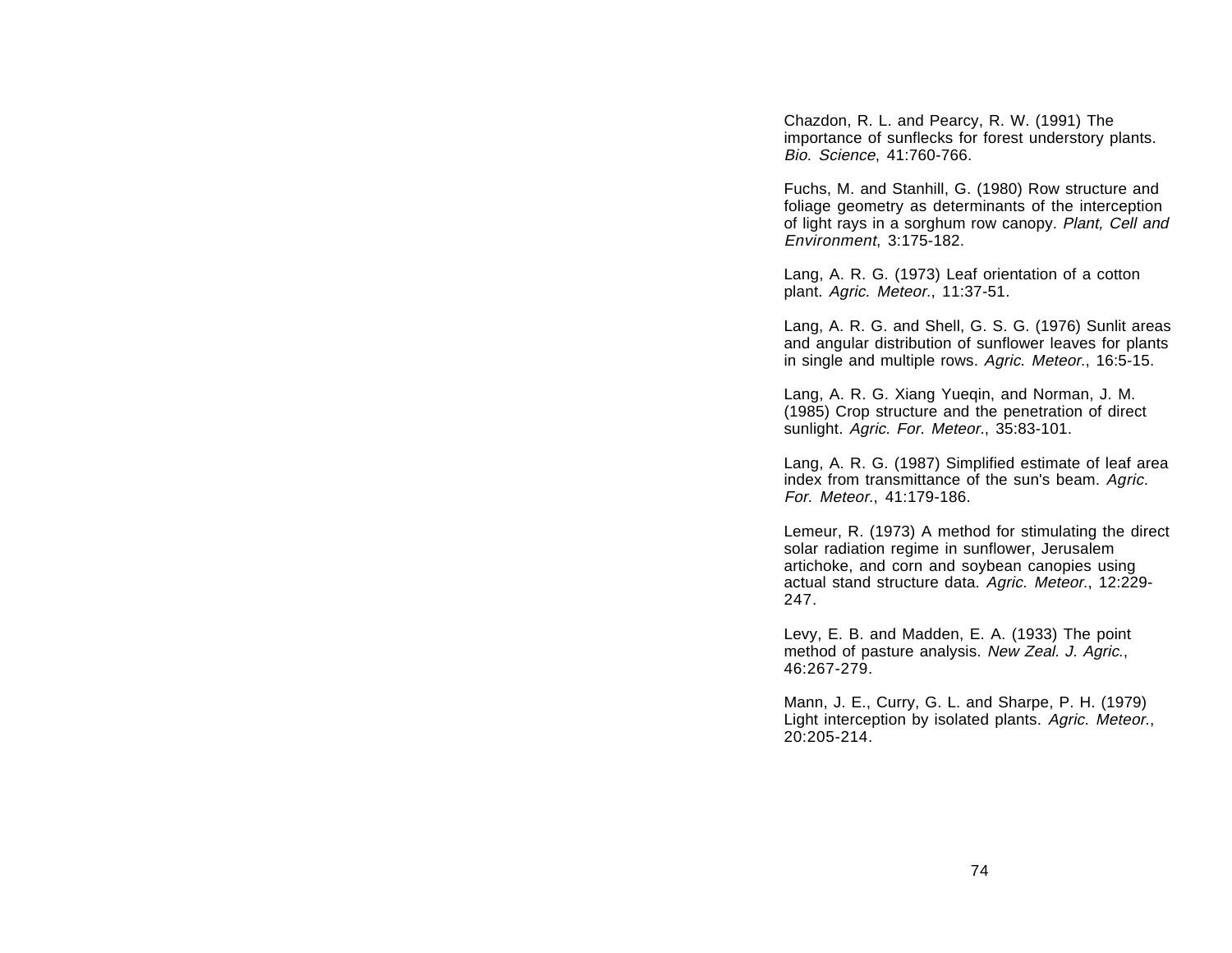Mann, J. E., Curry, G. L., DeMichele, D. W. and Baker, D.N. (1980) Light penetration in row-crop with random plant spacing. Agron. J., 72:131-142.

Marquardt, D. W. (1963) An algorithm for leastsquares estimation of nonlinear parameters. J. Soc. Ind. Appl. Math, 11:431-444. Menke, W. (1984) Geophysical Data Analysis: Discrete Inverse Theory. Academic Press, New York. 260 p.

Monsi, M. and Saeki, T. (1953) Uber den Lichtfaktor in den Pflanzengesellschaften und seine Bedeutung fur die Stoffproduktion. Jap. J. Bot., 14:22-52.

Monteith, J. L. (1965) Light distribution and photosynthesis in field crops. Ann. Bot., 29:17-37.

Monteith, J. L. (1973) Principles of Environmental Physics. Edward Arnold, London. 241 p.

Nilson, J. M. (1971) A theoretical analysis of frequency of gaps in plant stands. Agric. Meteor., 8:25-38.

Norman, J. M. (1979) Modeling the complete crop canopy. in: Modification of the Aerial Environment of Plants, p. 249-277. B. J. Bardield and J. F. Gerber eds. ASAE, St. Joseph, Michigan.

Norman, J. M. and Jarvis, P. G. (1975) Photosynthesis in Sitka spruce (Picea sitchensis (*Bong.*) *Carr.*) V. Radiation penetration theory and a test case. J. Appl. Ecol., 12:839-878.

Norman, J. M. and Welles, J. M. (1983) Radiative transfer in an array of canopies. Agron. J., 75:481- 488.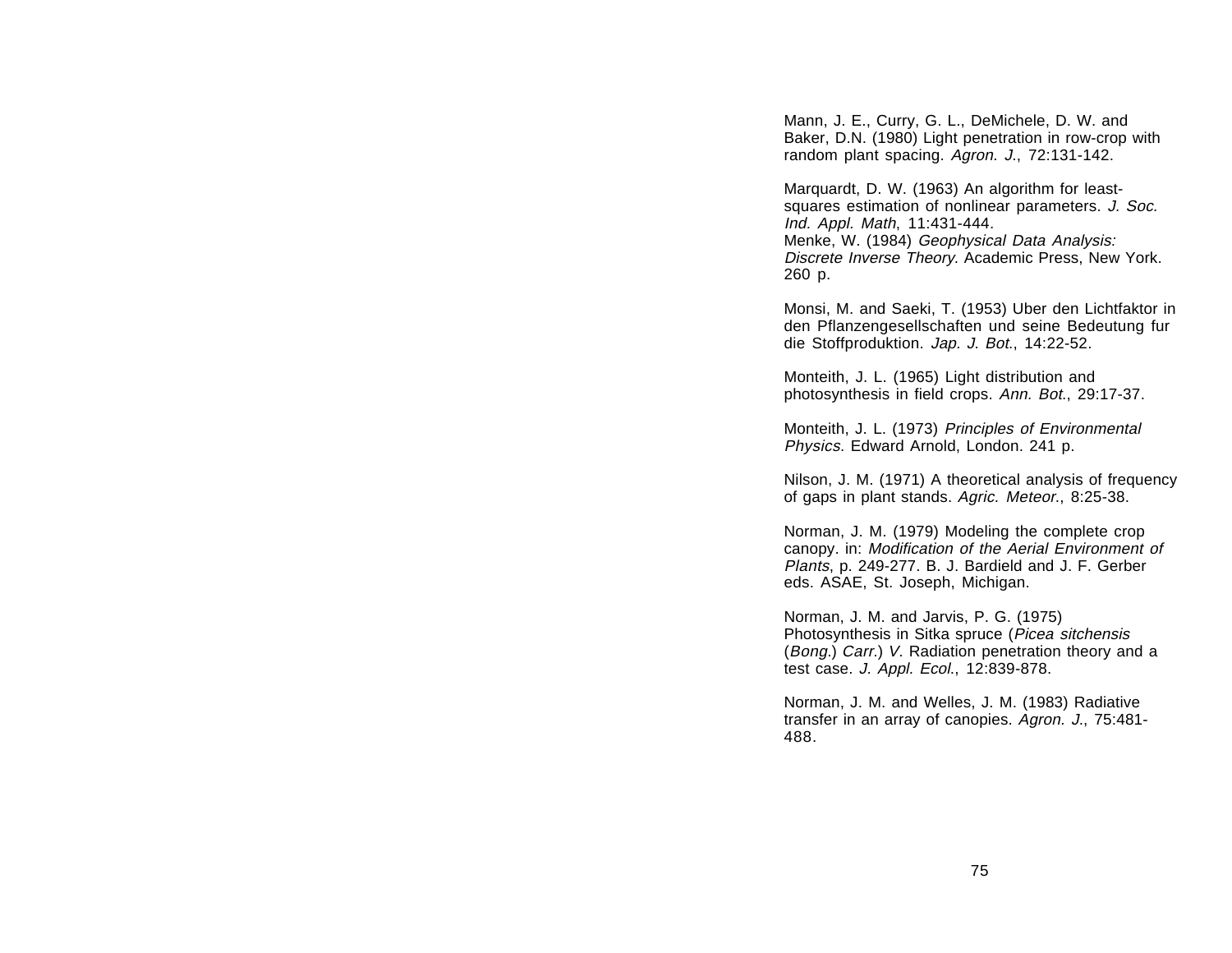Norman, J. M., Miller, E. E. and Tanner, C. B. (1971) Light intensity and sunfleck-size distributions in plant canopies. Agron. J., 63:743-748.

Norman, J. M., Perry, S. G., Fraser, A. B. and Mach, W. (1979) Remote sensing of canopy structure. *Proc.* 14th Conf. Agric. For. Meteor., p.184-185, Am. Meteor. Soc., Boston.

Philip, J. R. (1965) The distribution of foliage density with foliage angle estimated from inclined point quadrat observations. Aust. J. Bot., 13:357-366.

Pierce, L. L. and Running, S. W. (1988) Rapid estimation of coniferous forest leaf area index using a portable integration radiometer. Ecology.

Ross, J. (1981) The Radiation Regime and Architecture of Plant Stands. W. Junk, The Hague, 391 p.

Shell, G. S. G. and Lang, A. R. G. (1975) Description of leaf orientation and heliotropic response of sunflower using directional statistics. Agric. Meteor., 15:33-48.

Vanderbilt, V. C. (1985) Measuring plant canopy structure. Remote Sensing Environ., 18:281-294.

Vanderbilt, V. C., Bauer, M. E. and Silva, L. F. (1979) Prediction of solar irradiance distribution in a wheatcanopy using a laser technique. Agric. Meteor., 20:147-160.

Warren Wilson, J. (1959) Analysis of the spatial distribution of foliage by two-dimensional point quadrats. New Phytol., 58:92-101.